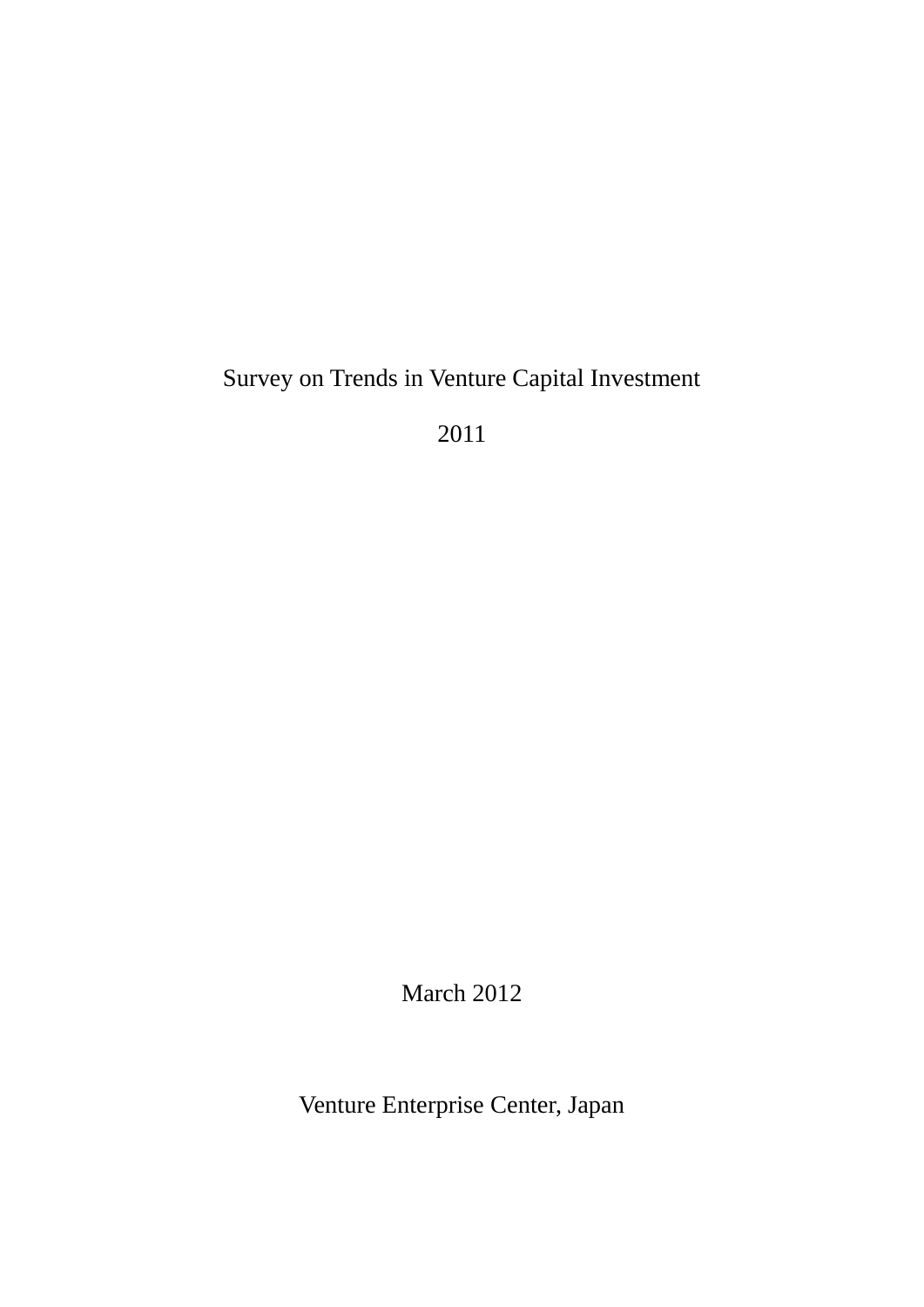# Preface

We have compiled and hereby present our *Survey on Trends in Venture Capital Investment* and *Survey on Benchmarks for Funds Including Venture Capital* for fiscal year 2010 (April 1, 2010 through March 31, 2011).

The number of Venture Capital companies that responded to our survey increased from the previous 95 to 112. In the benchmark survey, the number of responding funds increased from 513 to 611, and the number of funds for which the internal rate of return was calculated decreased from 437 to 350.

We wish to express our gratitude to respondents who took the time and trouble to provide us with valuable responses. It would be our utmost pleasure if readers of the reports find our survey useful in understanding the status of venture investment as well as buyout/turnaround investment in Japan.

Venture Enterprise Center, Japan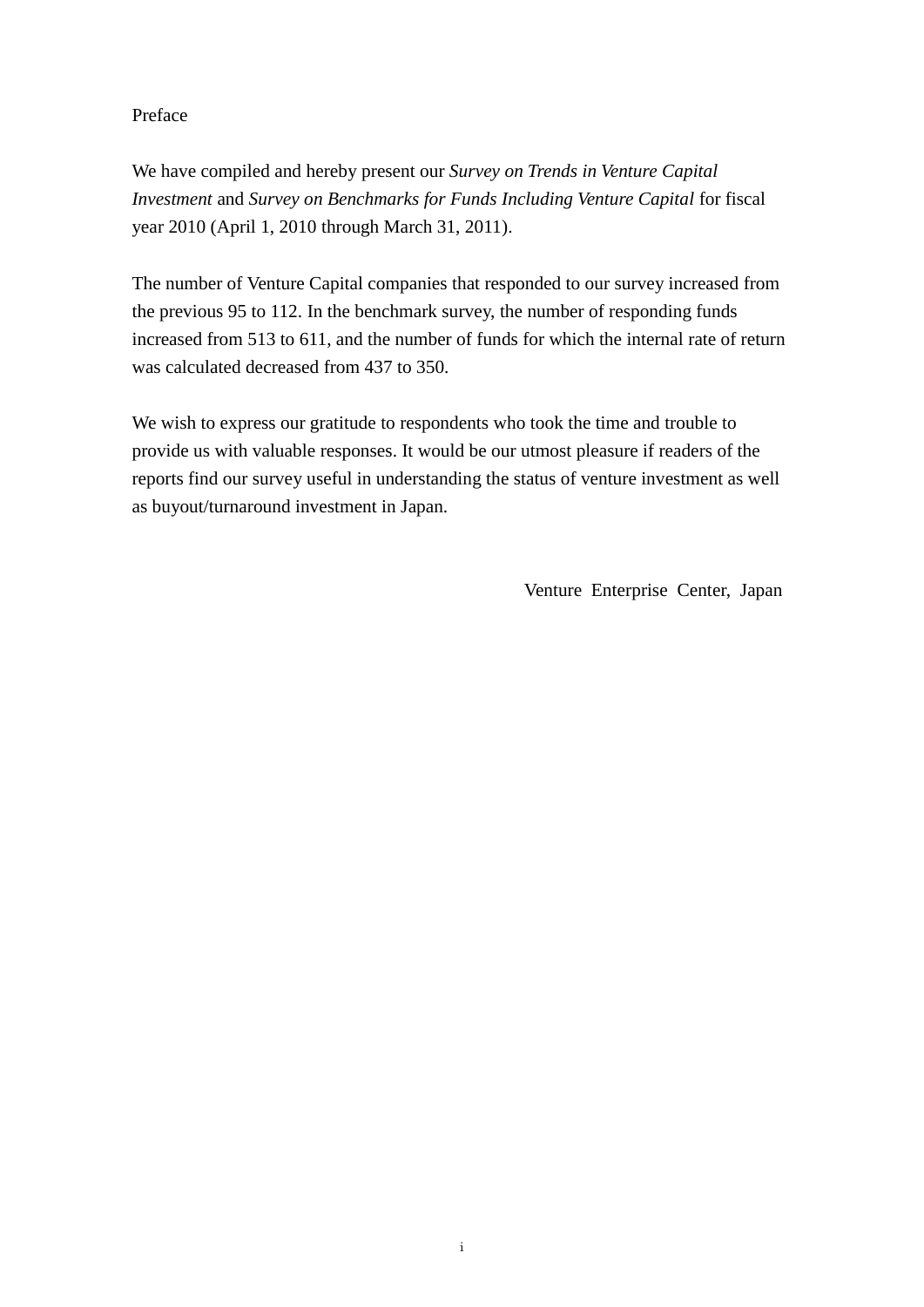| List of responding venture capital companies (112 in total) |  |  |
|-------------------------------------------------------------|--|--|
|-------------------------------------------------------------|--|--|

| <b>Company Names</b>                                   | <b>Company Names</b>                                                       |
|--------------------------------------------------------|----------------------------------------------------------------------------|
| ACA Inc.                                               | Mizuho Capital Co., Ltd.                                                   |
| Advanced Science and Technology Enterprise Corporation | Mobile Internet Capital, Inc.                                              |
| Agribusiness Investment & Consultation Ltd.            | MU Hands-on Capital Ltd.                                                   |
| Angel Capital Co., Ltd.                                | Nagoya Small and Medium Business Investment &                              |
| Angel Securities Co., Ltd.                             | Neostella Capital Co., Ltd.                                                |
| Ant Capital Partners Co., Ltd.                         | New Horizon Capital Co., Ltd.                                              |
| Aozora Investment Co., Ltd.                            | Next Hands-on Partners, Ltd.                                               |
| Asahi Life Capital Co., Ltd.                           | Nippon Angels Investment Co., Ltd.                                         |
| BioFrontier Partners, Inc.                             | Nippon Mirai Capital Co., Ltd.                                             |
| Bio-Sight Capital, Inc.                                | Nippon Venture Capital Co., Ltd.                                           |
| Bugin Capital Co., Ltd.                                | Nissay Capital Co., Ltd.                                                   |
| Challenge Japan Investment Co., Ltd.                   | Nomura Principal Finance Co., Ltd.                                         |
| CHIBAGIN CAPITAL CO., LTD.                             | Nomura Research & Advisory Co., Ltd.                                       |
| Chushin Venture Capital Co. Ltd.                       | Oita Venture Capital Co., Ltd.                                             |
| COLLABO SANGAKUKAN                                     | <b>ORIX Capital Corporation</b>                                            |
| Daiwa Corporate Investment Co., Ltd.                   | Osaka Small and Medium Business Investment &                               |
| Daiwa PI Partners Co., Ltd.                            | Phoenix Capital Co., Ltd.                                                  |
| Daiwa Securities SMBC Principal Investments            | PSS Capital Co., Ltd.                                                      |
| DEFTA Capita 1 Inc.                                    | Sagin Venture Capital Co., Ltd.                                            |
| DOGAN Advisors, Inc.                                   | SANSEI CAPITAL INVESTMENT CO., LTD.                                        |
| Energy & Environment Investment, Inc.                  | Sapporo Hokuyo Leasing Co., Ltd.                                           |
| Entrepia Ventures                                      | SBI Holdings, Inc.                                                         |
| Future Venture Capital Co., Ltd.                       | SEIBU Shinkin Capital Corporation                                          |
| GBI Capital Inc,                                       | Shigagin Lease & Capital Co., Ltd.                                         |
| Gifushin Sogo Finance Co., Ltd.                        | Shinkin Capital Co., Ltd.                                                  |
| Global Venture Capital Inc.                            |                                                                            |
|                                                        | Shizuoka Capital Company Limited                                           |
| Globis Capital Partners & Co.                          | SK Ventures Co., Ltd.                                                      |
| Gunma Capital                                          | Skystar Financial Management Co., Ltd.                                     |
| Hachijuni Capital Co., Ltd.                            | SMBC Venture Capital Co., Ltd.                                             |
| Hamashin Capital Co., LTD.                             | Strategic Investment Partners Inc.                                         |
| Hibishin Capital Co., Ltd.                             | SunBridge Corporation                                                      |
| HIGIN CAPITAL Co., Ltd.                                | Sync Partners Co., Ltd.                                                    |
| Hokkaido Venture Capital, Inc.                         | T · Hands On Investment, Inc.                                              |
| HOKKOKU MANAGEMENT Co., LTD.                           | The Daishi Management Consulting Co., Ltd.                                 |
| <b>HVC Gloval Investment</b>                           | The Eighteenth Capital, Ltd.                                               |
| IDI infrastructures. Inc                               | The Future International, Ltd.                                             |
| IGNITE JAPAN K.K.                                      | The Gogin Capital Co. Ltd.                                                 |
| Innovation Network Corporation of Japan                | The Juroku Capital Co., Ltd.                                               |
| Inspire Investment, Inc.                               | The Kiyo Lease & Capital Co., Ltd.                                         |
| INTEC IT Capital, Inc.                                 | The Shigin Capital And Research Co., Ltd.                                  |
| <b>Integral Corporation</b>                            | The Shoko Chukin Bank Institute of Commerce, Industry &<br>Economics, Ltd. |
| IT-Farm Corporation                                    | The Tottori Capital Co., Ltd.                                              |
| ITOCHU Technology Ventures, Inc.                       | The University of Tokyo Edge Capital Co., Ltd.                             |
| JAFCO Co., Ltd.                                        | <b>TNP Partners Corporation</b>                                            |
| Japan Asia Investment Co., Ltd.                        | Tohoku Innovation Capital Corporation                                      |
| JVIC Venture Capital Inc.                              | Tokio Marine Capital Co., Ltd.                                             |
| KIZUNA CAPITAL PARTNERS Co., Ltd.                      | Tokyo Small and Medium Business Investment &                               |
| KSP, Inc.                                              | Toyo Capital Co., Ltd.                                                     |
| Kyushu Venture Partners Co., Ltd.                      | Valiant Partners Co. Ltd.                                                  |
| MBL Venture Capital Co., Ltd.                          | VT Capital Inc.                                                            |
| MC Capital Asia Pacific Ltd.                           | Watervein Partners Co., Ltd.                                               |
| Mezzanine Corporation                                  | WERU INVESTMENT Co., Ltd                                                   |
| Mitsubishi UFJ Capital Co., Ltd.                       | Whiz Partners Inc.                                                         |
| Mitsui & Co. Global Investment Ltd.                    | Will Capital Management Co., Ltd                                           |
| MITSUI SUMITOMO INSURANCE Venture Capital Co., Ltd.    | Yasuda Enterprise Development Co., Ltd.                                    |
| Miyagin Venture Capital Co., Ltd.                      | Yokohama Capital Co., Ltd.                                                 |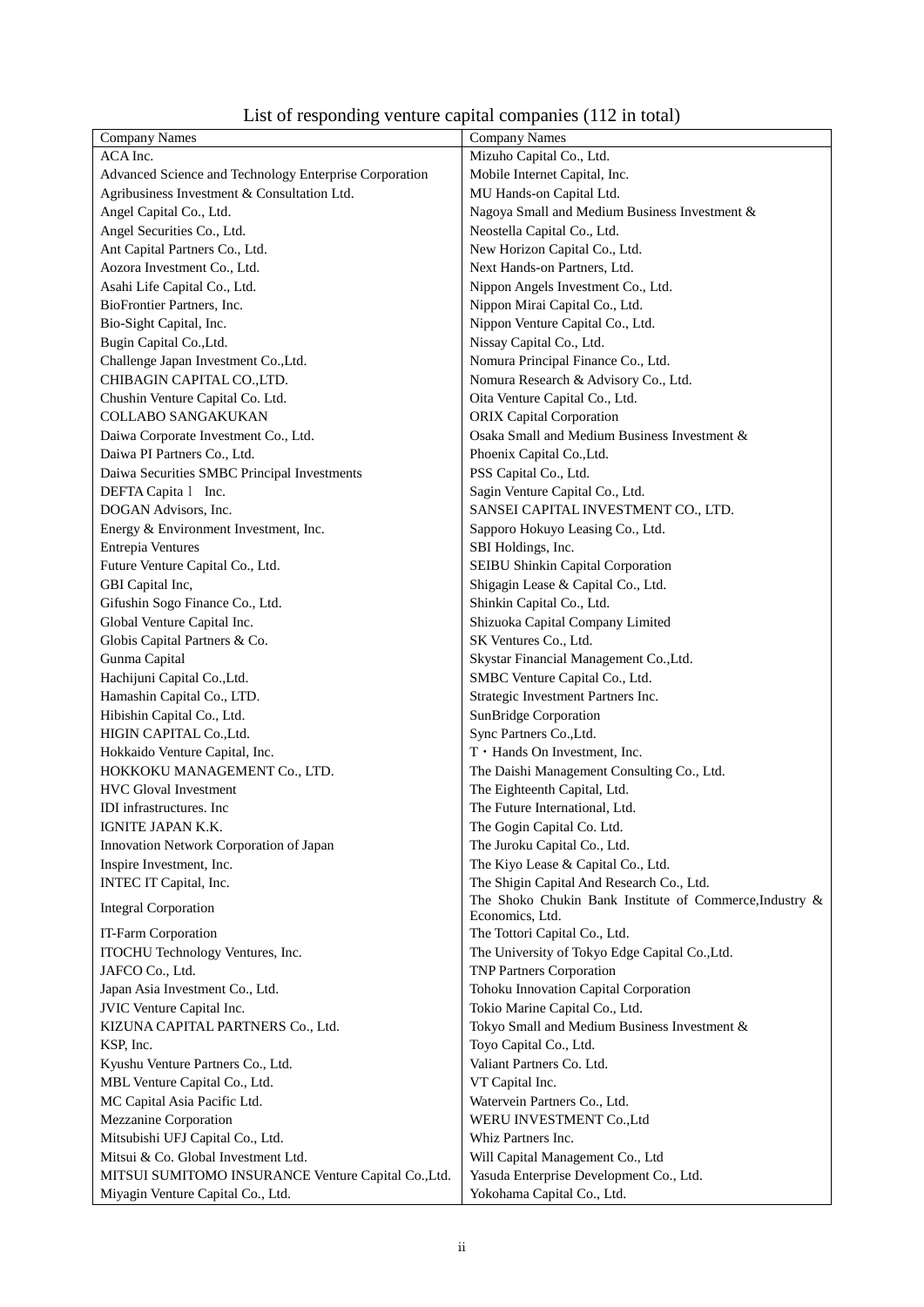| §Ι  |                                                                                  |  |
|-----|----------------------------------------------------------------------------------|--|
| 1.  |                                                                                  |  |
| (1) |                                                                                  |  |
| (2) |                                                                                  |  |
| (3) |                                                                                  |  |
| (4) |                                                                                  |  |
| 2.  |                                                                                  |  |
| (1) |                                                                                  |  |
| (2) |                                                                                  |  |
| (3) | Distribution of VC companies by amount of investment and loans during year10     |  |
| (4) |                                                                                  |  |
| (5) |                                                                                  |  |
| (6) |                                                                                  |  |
| 3.  |                                                                                  |  |
| (1) |                                                                                  |  |
| (2) |                                                                                  |  |
| 4.  |                                                                                  |  |
| 5.  | Comparison of venture capital investment trends among Japan, US and EU18         |  |
| 6.  |                                                                                  |  |
| §П  |                                                                                  |  |
| 1.  |                                                                                  |  |
| (1) |                                                                                  |  |
| (2) |                                                                                  |  |
| (3) | Distribution of recipients by the outstanding balance of investment and loans 32 |  |
| 2.  |                                                                                  |  |
| (1) |                                                                                  |  |
| (2) |                                                                                  |  |
| (3) | Distribution of PE companies by amount of investment and loans during year35     |  |
| (4) |                                                                                  |  |
| (5) |                                                                                  |  |
| 3.  |                                                                                  |  |
| (1) |                                                                                  |  |
| (2) |                                                                                  |  |
| 4.  |                                                                                  |  |

# **Index**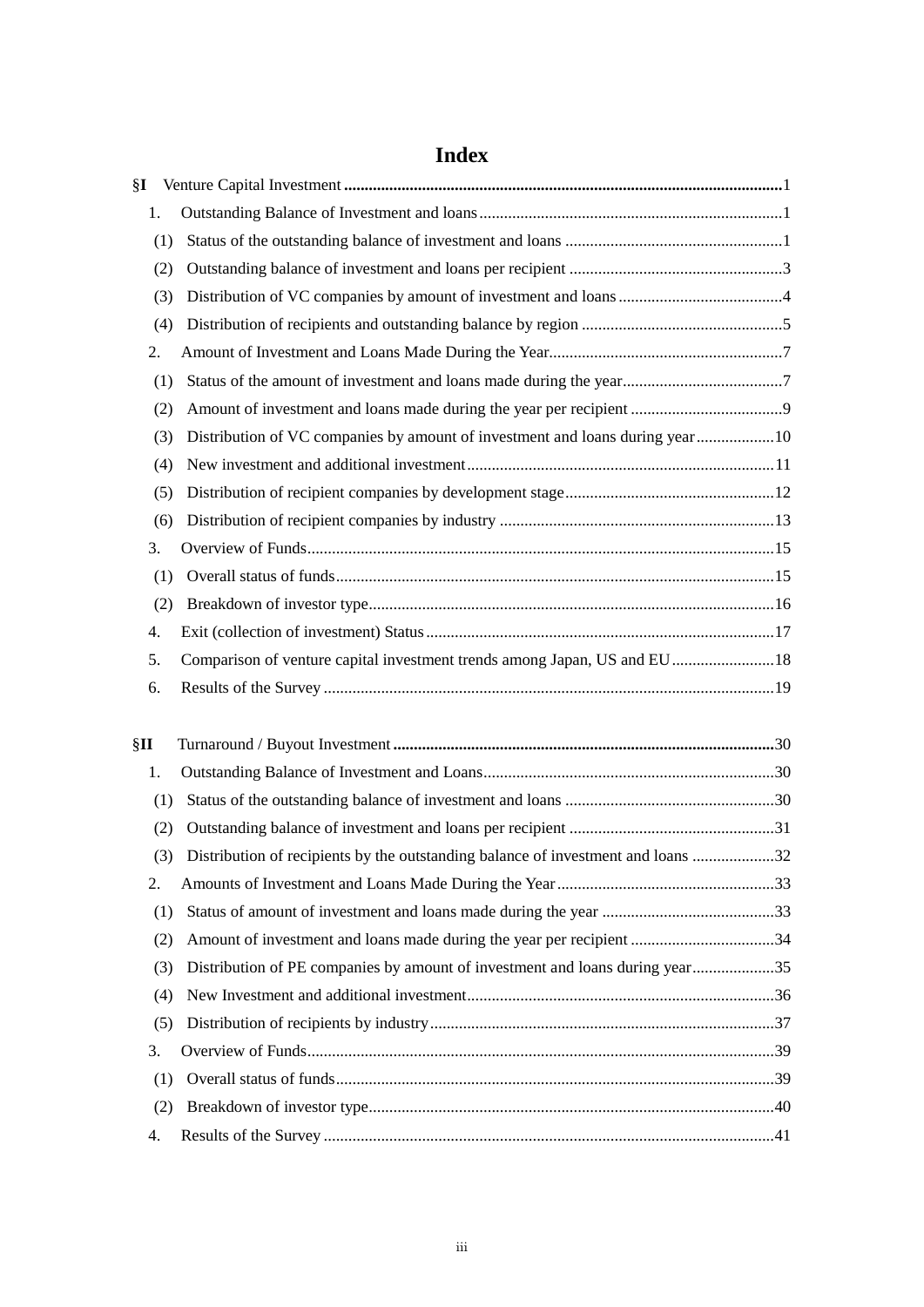How to read the charts in this report (points of note)

The charts contained in this report were created based on the results of our survey, which was conducted to find out trends in venture capital and turnaround/buyout investment activities. The following are some points to note in reading the charts.

- "Company(ies)" indicates investment by a venture capital company's(ies') own account. "Partnership(s)" or "Fund(s)" indicates investment through a fund(s).
- For turnaround/buyout investment, the aggregate of investment and loans made by both companies and through funds are given.
- Unless otherwise stated, "N" below the tables indicates the number of companies whose responses were incorporated in the charts.
- The year-on-year rates of change were calculated based on responses from companies that provided data for both the previous and latest business years.
- When the denominator is 0 and the value cannot be calculated, "NA" is given.
- In the results of the survey (§I-6 and §II-4), companies that did not provide a response were accounted for as zero.
- The "clean technology" in the industry classification overlaps with other industries.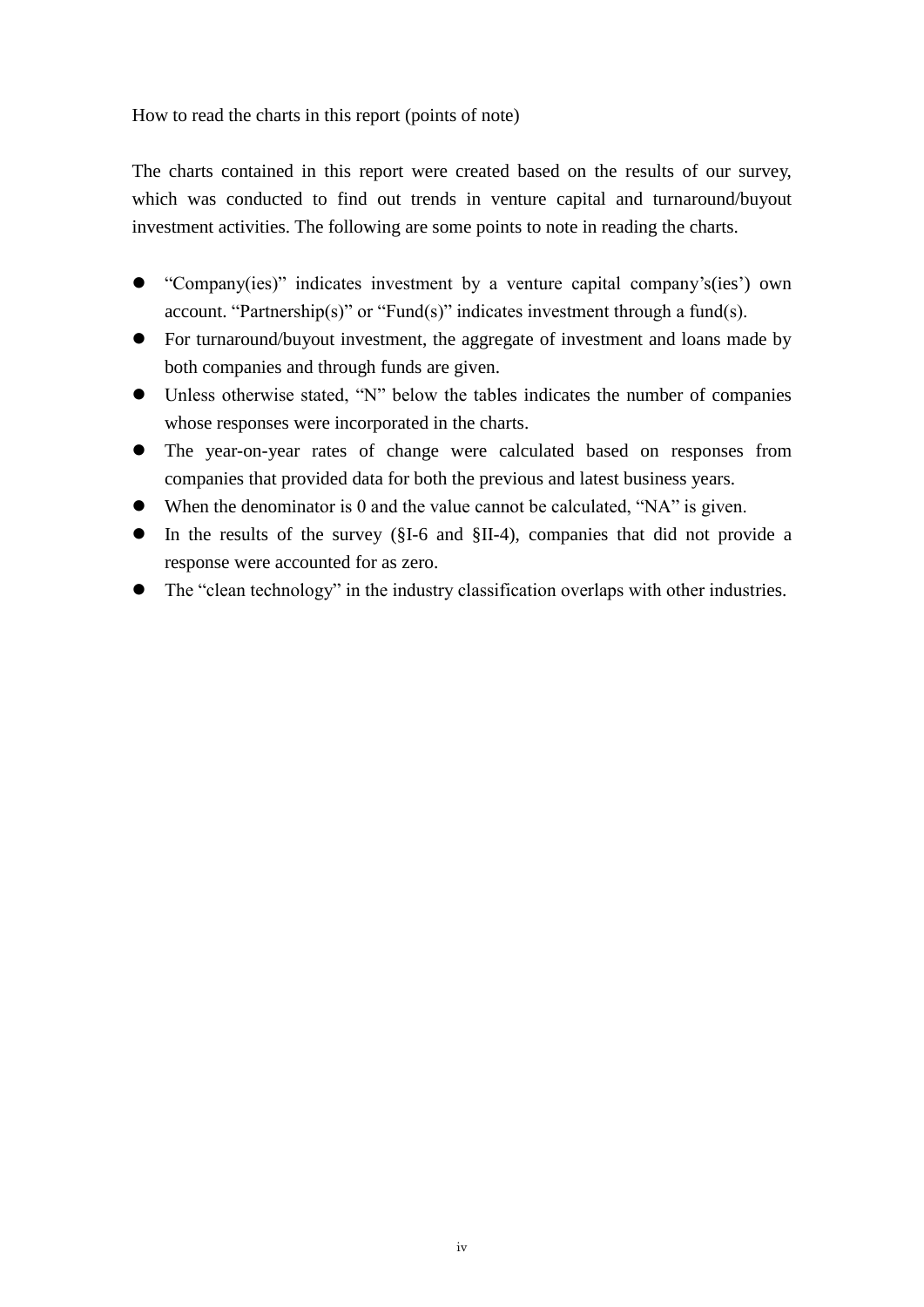# **§I Venture Capital Investment**

# <span id="page-5-1"></span><span id="page-5-0"></span>**1. Outstanding Balance of Investment and loans**

#### <span id="page-5-2"></span>**(1) Status of the outstanding balance of investment and loans**

Chart 1-1 illustrates the change in the outstanding balance of venture capital investment and loans over the two most recent fiscal years. The breakdown between investment and loans for the most recent fiscal year is shown in Chart 1-2, and the breakdown between investment and loans in terms of the number of recipient companies is given in Chart 1-3. The amounts of investment (investment and loans, loans) and the numbers of recipient companies were obtained by simply adding up the figures provided in the responses.



**Chart 1-1: Change in outstanding balance of VC investment and loans** 

Investment by partnerships Investment by companies

(Note 1) Numbers in parentheses indicate the sum of investment and loans

<sup>(</sup>Note 2) Numbers above are solely based on the latest survey, and do not include turnaround/buyout investment.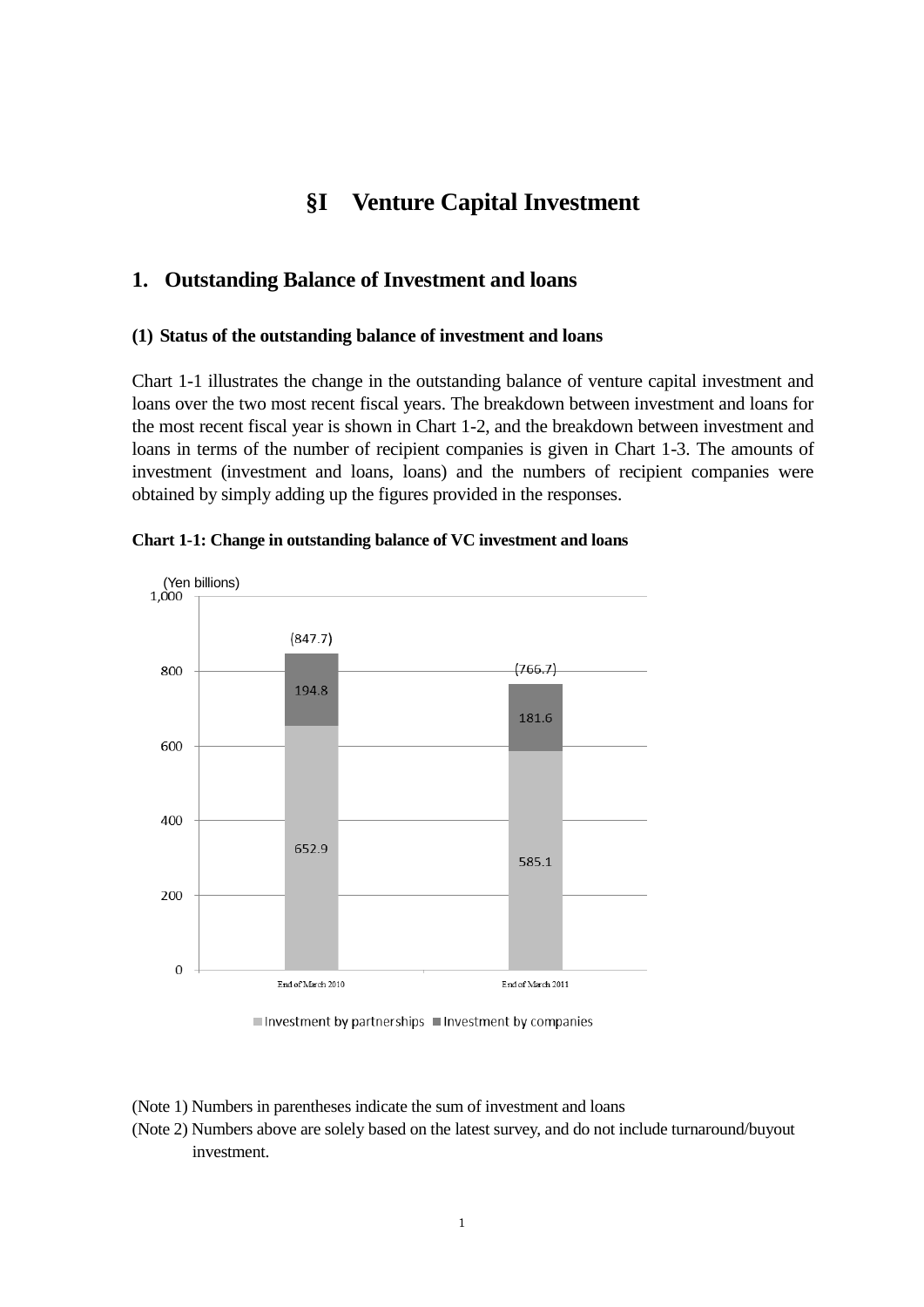#### **Chart 1-2: Outstanding balance of investment and loans (as of end of March 2011)**

|                                 |          |               |             |            |          | (Yen millions) |
|---------------------------------|----------|---------------|-------------|------------|----------|----------------|
|                                 | Company  |               | Partnership |            | Total    |                |
|                                 |          | change<br>V/V |             | y/y change |          | $y/y$ change   |
| Investment                      | 181.578  | $-7.9%$       | 585.094     | $-11.9%$   | 766.672  | $-11.3%$       |
| Loan                            | 54       | 0.0%          |             |            | 54       | 0.0%           |
| Total                           | 181,632  | $-7.9%$       | 585,094     | $-11.9%$   | 766.726  | $-11.3%$       |
| N : No. of responding conpanies | $N = 66$ | $N = 64$      | $N = 79$    | $N = 77$   | $N = 84$ | $N = 81$       |

(Note 1) Numbers above were obtained by simply adding the figures in the replies

(Note 2) Numbers above refer to VC companies that provided the amount of investment/loans

(Note 4) Investment includes purchases of stocks and bonds (inclueding bonds with warrants) as well as investment in funds managed by other companies (Note 3) y/y changes are based on replies from VC companies that provided figures for both 2010 and 2011(ending in March)

(Note 5) The breakdown figures may not add up correctly due to rounding and cases of no reply

#### **Chart 1-3: Number of recipients of investment and loans (as of end of March 2011)**

| (Number of recipients) |  |  |  |
|------------------------|--|--|--|
|------------------------|--|--|--|

|                                 | Company |              | Pertnership |              | Total    |              |
|---------------------------------|---------|--------------|-------------|--------------|----------|--------------|
|                                 |         | $V/V$ change |             | $y/y$ change |          | $V/V$ change |
| <b>Investment</b>               | 4.440   | $-12.9%$     | 6.248       | $-16.6%$     | 10.688   | $-15.8%$     |
| Loan                            |         | 0.0%         |             |              |          | 0.0%         |
| Total recipients                | 4.441   | $-12.9%$     | 6.248       | $-16.6%$     | 10.689   | $-15.8%$     |
| N : No. of responding companies | N=66    | $N = 64$     | $N = 80$    | $N = 78$     | $N = 85$ | $N = 83$     |

(Note 1) Numbers above were obtained by simply adding the figures in the replies

(Note 2) Numbers above refer to VC companies that provided the number of recipients

(Note 3) y/y changes are based on replies from VC companies that provided figures for both 2010 and 2011(ending in March)

<span id="page-6-0"></span>(Note 4) Investment includes purchases of stocks and bonds (inclueding bonds with warrants) as well as investment in funds managed by other companies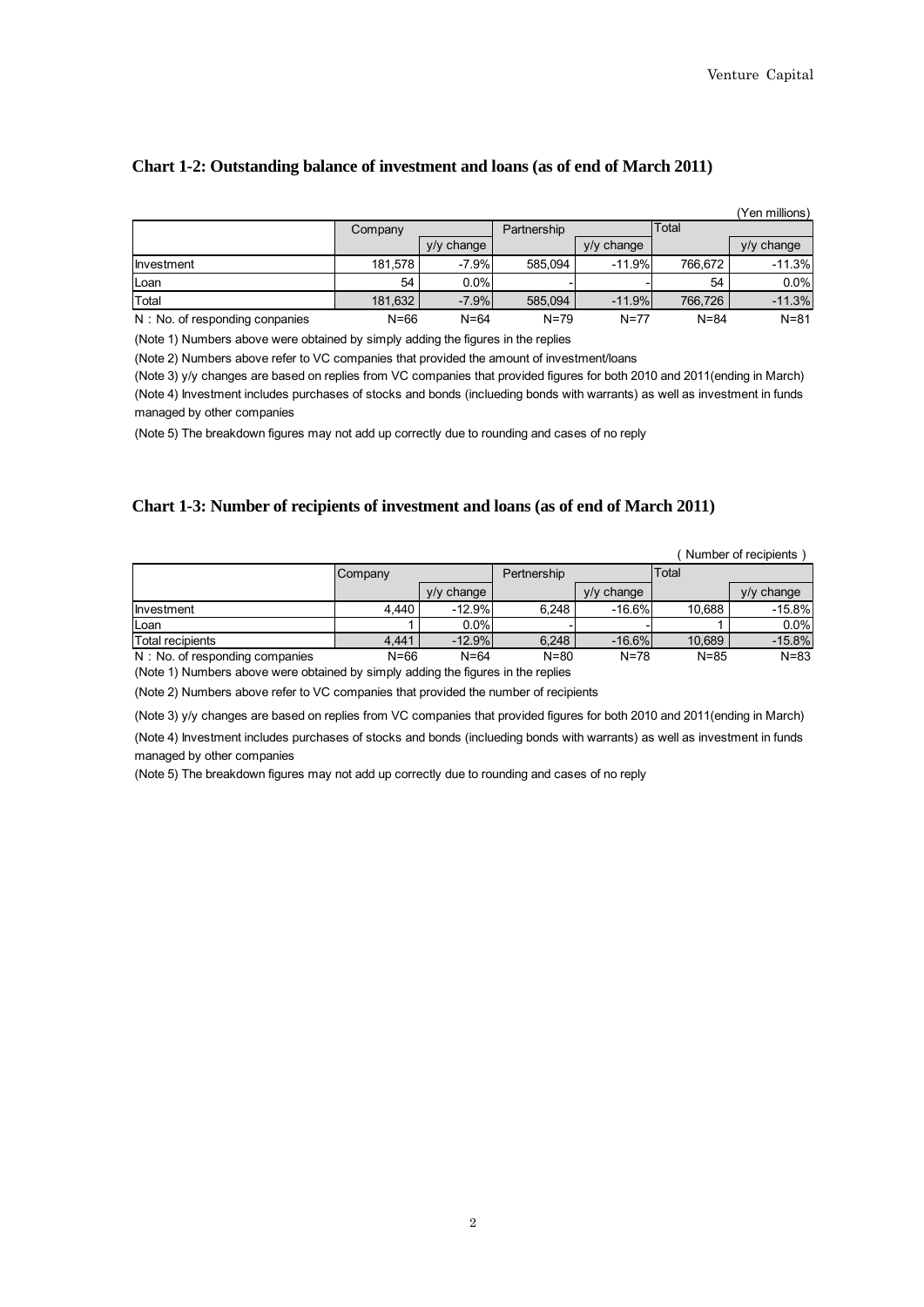### **(2) Outstanding balance of investment and loans per recipient**

Chart 1-4 "Outstanding balance of investment and loans per recipient" refers to companies that provided both the outstanding balance and the number of recipients of investment and loans. Total figures for outstanding balance and the number of recipients were computed, and the former was divided by the latter to arrive at the per-recipient figure.

|  | Chart 1-4: Outstanding balance of investment and loans per recipient (as of March 2011) |  |  |
|--|-----------------------------------------------------------------------------------------|--|--|
|  |                                                                                         |  |  |

|                                 | Number of recipients, Yen millions) |             |                   |             |              |             |
|---------------------------------|-------------------------------------|-------------|-------------------|-------------|--------------|-------------|
|                                 | End of March 2010                   |             | End of March 2011 |             | $V/V$ change |             |
|                                 | Company                             | Partnership | Company           | Partnership | Company      | Partnership |
| No. of investment recipients    | 4.949                               | 7,236       | 4.440             | 6,247       |              |             |
| Investment balance              | 194.818                             | 652,919     | 181,578           | 585,094     |              |             |
| I/B per recipient               | 39.4                                | 90.2        | 40.9              | 93.7        | 5.7%         | 5.6%        |
| No. of loan recipients          |                                     |             |                   |             |              |             |
| Loan balance                    | 54                                  |             | 54                |             |              |             |
| L/B per recipient               | 54                                  |             | 54                |             | 0.0%         |             |
| <b>Total recipients</b>         | 4,950                               | 7.236       | 4.441             | 6.247       |              |             |
| Total outstanding balance       | 194.775                             | 652,919     | 181,632           | 585.094     |              |             |
| Total O/B per recipient         | 39.3                                | 90.2        | 40.9              | 93.7        | 5.8%         | 5.6%        |
| N : No. of responding companies | $N = 65$                            | $N = 83$    | $N = 66$          | $N = 79$    | $N = 64$     | $N=77$      |

(Note 1) Numbers above refer to VC companies that provided both the number of recipients and amount of investment/loans (Note 2) y/y changes are based on replies from VC companies that provided the number of recipients and amount of investment/loan for both 2010 and 2011(ending in March)

(Note 3) Investment includes purchases of stocks and bonds (including bonds with warrants) as well as investment in funds managed by other companies

(Note 4) The breakdown figures may not add up correctly due to rounding and cases of no reply

## **Outstanding balance of investment and loans per recipient (Company and fund, as of the end of March 2011)**

|                                 |                   |                   | Number of recipients, Yen millions) |
|---------------------------------|-------------------|-------------------|-------------------------------------|
|                                 | End of March 2010 | End of March 2011 | y/y change                          |
| No. of investment recipients    | 12,185            | 10,687            |                                     |
| Investment balance              | 847,736           | 766,672           |                                     |
| <b>I/B</b> per recipient        | 69.2              | 71.7              | 5.3%                                |
| No. of loan recipients          |                   |                   |                                     |
| Loan balance                    | 54                | 54                |                                     |
| L/B per recipient               | 54                | 54                | $0.0\%$                             |
| <b>Total recipients</b>         | 12,186            | 10,688            |                                     |
| Total outstanding balance       | 847,693           | 766,726           |                                     |
| Total O/B per recipient         | 69.2              | 71.7              | 5.3%                                |
| N : No. of responding companies | $N = 85$          | $N = 84$          | $N = 81$                            |

(Note 1) Numbers above refer to VC companies that provided both the number of recipients and amount of investment/loans (Note 2) y/y changes are based on replies from VC companies that provided the number of recipients and amount of investment/loan for both 2010 and 2011(ending in March)

(Note 3) Investment includes purchases of stocks and bonds (inclueding bonds with warrants) as well as investment in funds managed by other companies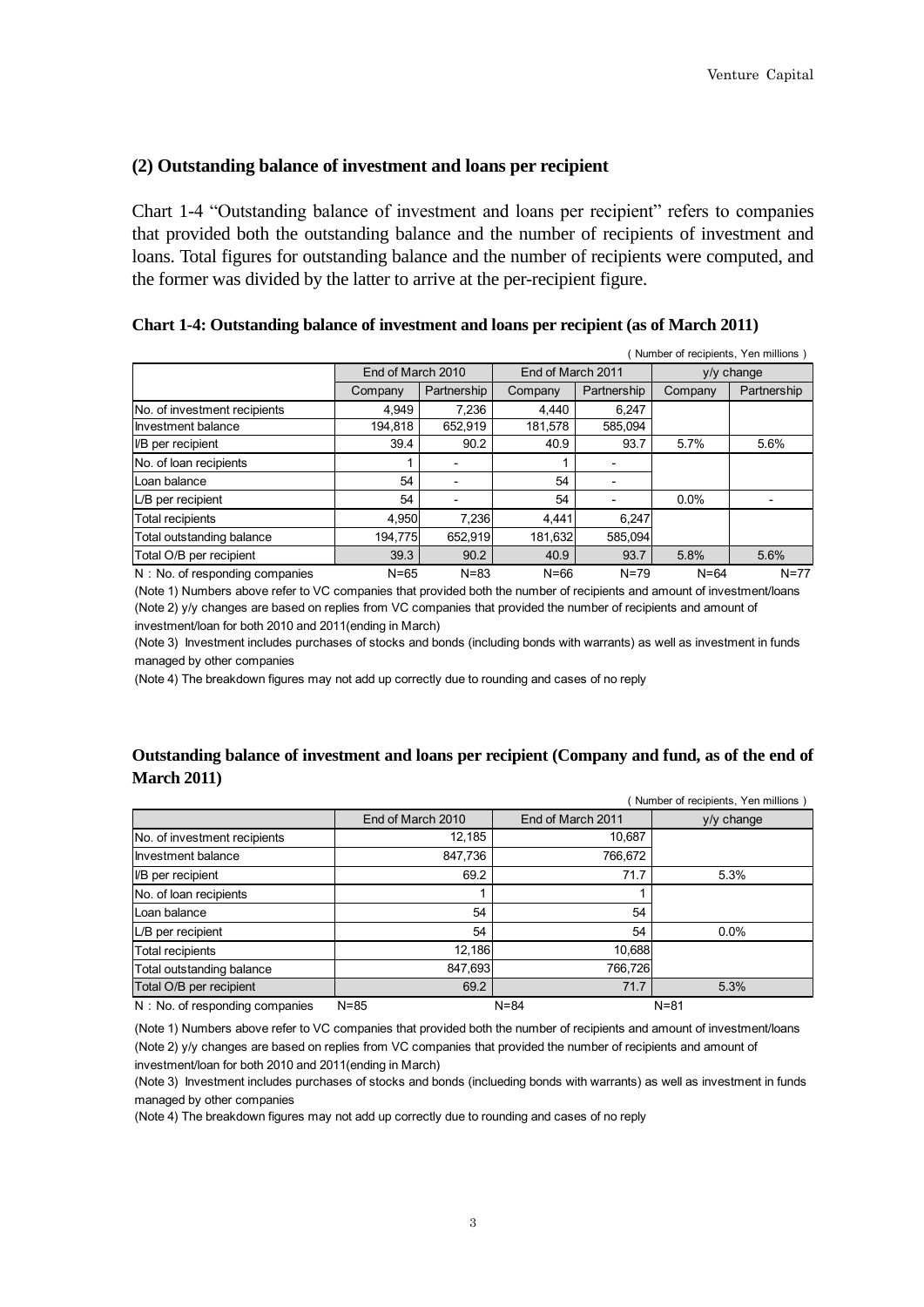## <span id="page-8-0"></span>**(3) Distribution of VC companies by amount of investment and loans**

The following chart shows the distribution of VC companies by the size of the outstanding balance of investment and loans made by company as well as through fund. Chart 1-5 shows the number of VC companies, total outstanding balance of investment and loans and the percentage composition for each of the ranges of outstanding balance. Chart 1-6 compares the share of the top ten companies and companies ranking  $11<sup>th</sup>$  to the 20<sup>th</sup> to the rest of the companies in terms of the outstanding balance of investment and loans.

# **Chart 1-5: Distribution of the VC companies by outstanding balance of investment and loans (as of the end of March 2011)**

|                     | (Number of recipients, Yen millions) |           |            |  |  |
|---------------------|--------------------------------------|-----------|------------|--|--|
| Outstanding balance | No. of VC                            | Total O/B |            |  |  |
| (Yen billions)      | companies                            | (Yen bil) | Percentage |  |  |
| 1 and below         | 35                                   | 17.3      | 2.3%       |  |  |
| $1 - 5$             | 29                                   | 71.2      | 9.3%       |  |  |
| $5 - 10$            | 5                                    | 37.0      | 4.8%       |  |  |
| $10 - 50$           | 12                                   | 270.4     | 35.3%      |  |  |
| $ 50 - 100$         | 0                                    | 0.0       | 0.0%       |  |  |
| lover 100           | $\overline{2}$                       | 370.9     | 48.4%      |  |  |
| Total               | 83                                   | 766.7     | 100.0%     |  |  |

**Chart 1-6: Share of the top 10 and 20 companies in terms of outstanding balance of investment and loans**

|                    |       | (Yen billions |
|--------------------|-------|---------------|
|                    | Total |               |
|                    |       | Percentage    |
| Top 10             | 584.9 | 76.3%         |
| Top 11th to 20th   | 97.8  | 12.8%         |
| Top 21th and below | 84.0  | 11.0%         |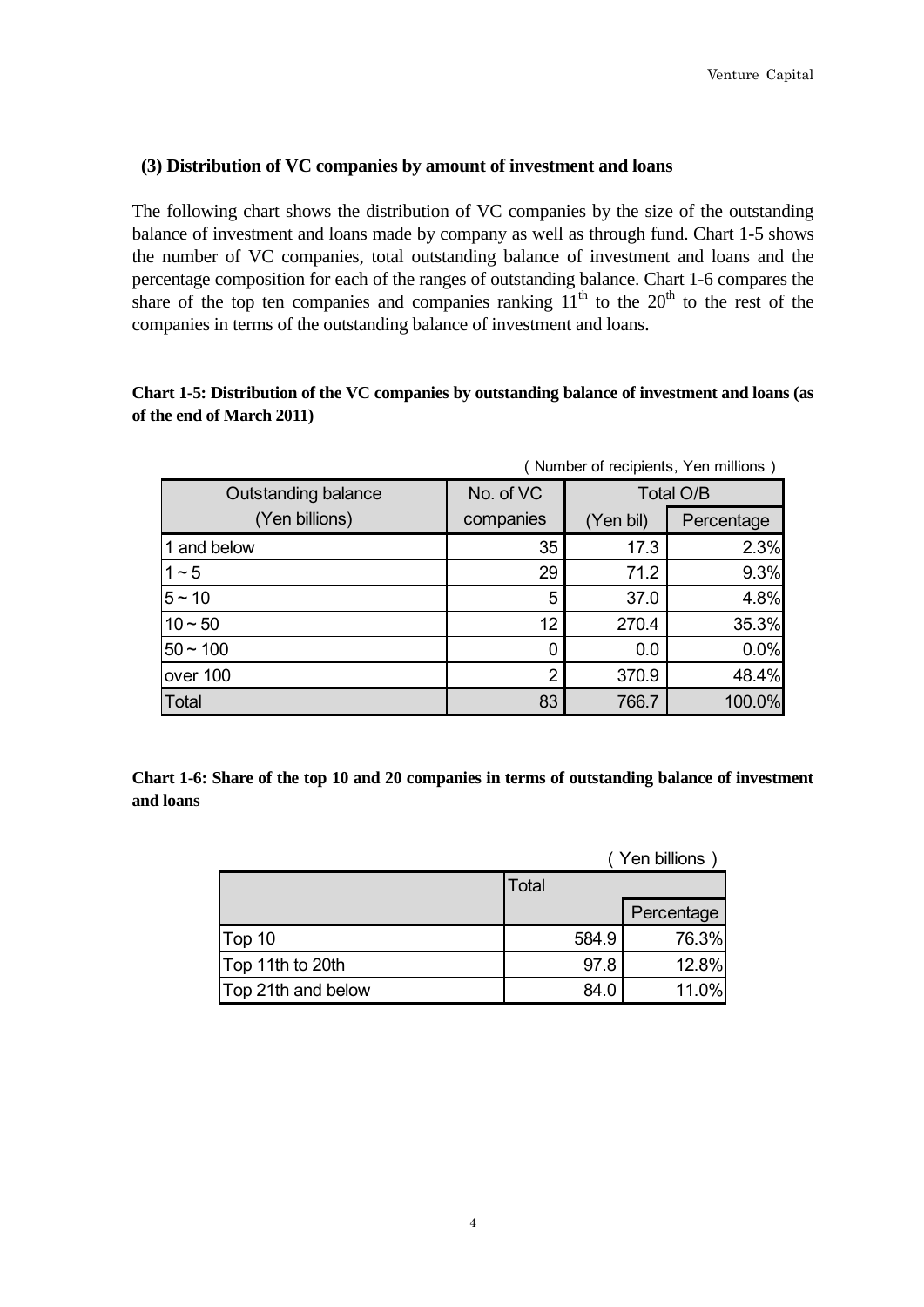#### <span id="page-9-0"></span>**(4) Distribution of recipients and outstanding balance by region**

Charts 1-7 to 1-9 illustrate the outstanding balance of investment and loans by companies and funds categorized by the region where the recipients of investment and loans are based.

| Chart 1-7: Outstanding balance of investment and loans Breakdown by region (Company and |  |  |
|-----------------------------------------------------------------------------------------|--|--|
| fund, as of the end of March 2011)                                                      |  |  |

|                               | No.of recipients |            | Amount    |            |  |
|-------------------------------|------------------|------------|-----------|------------|--|
|                               |                  | Percentage | (Yen mil) | Percentage |  |
| Japan Total                   | 8,480            | 91.2%      | 538,491   | 75.5%      |  |
| Hokkaido                      | 200              | 2.2%       | 6,841     | 1.0%       |  |
| Tohoku                        | 197              | 2.1%       | 10,891    | 1.5%       |  |
| Kanto(excl, Tokyo)            | 982              | 10.6%      | 60,738    | 8.5%       |  |
| Tokyo                         | 3,315            | 35.6%      | 217,767   | 30.5%      |  |
| Chubu                         | 779              | 8.4%       | 38,893    | 5.5%       |  |
| Kinki                         | 1,644            | 17.7%      | 51,989    | 7.3%       |  |
| Chugoku                       | 224              | 2.4%       | 3,617     | 0.5%       |  |
| Shikoku                       | 115              | 1.2%       | 4,941     | 0.7%       |  |
| Kyushu and Okinawa            | 390              | 4.2%       | 27,282    | 3.8%       |  |
| Overseas total                | 820              | 8.8%       | 175,031   | 24.5%      |  |
| Asia Pacific                  | 454              | 4.9%       | 96,061    | 13.5%      |  |
| Europe                        | 66               | 0.7%       | 17,894    | 2.5%       |  |
| North America                 | 283              | 3.0%       | 59,454    | 8.3%       |  |
| Other                         | 17               | 0.2%       | 1,619     | 0.2%       |  |
| <b>Total</b>                  | 9,300            | 100.0%     | 713,526   | 100.0%     |  |
| N:No. of responding companies |                  | $N = 78$   |           | $N = 77$   |  |

(Note 1) Numbers above refer to VC companies that provided the number of recipients or/and amount of investment/loans (Note 2) The "Total" is the sum of Japan total and overseas total

(Note 3) The breakdown figures may not necessarily add up correctly due to rounding and cases of no reply

## **Chart 1-8: Outstanding balance of investment and loans Year-on-year change by region (Company and fund, as of the end of March 2011)**

|                               | No of recipients |              | Amount    |              |  |
|-------------------------------|------------------|--------------|-----------|--------------|--|
|                               |                  | $y/y$ change | (Yen mil) | $y/y$ change |  |
| <b>Japan Total</b>            | 8,480            | $-20.5%$     | 538,491   | $-11.4%$     |  |
| Hokkaido                      | 200              | $-15.0%$     | 6,841     | $-15.5%$     |  |
| Tohoku                        | 197              | $-12.5%$     | 10,891    | 0.4%         |  |
| Kanto(excl, Tokyo)            | 982              | $-8.9%$      | 60,738    | 9.9%         |  |
| Tokyo                         | 3,315            | $-16.7%$     | 217,767   | $-12.1%$     |  |
| Chubu                         | 779              | $-46.3%$     | 38,893    | $-21.6%$     |  |
| Kinki                         | 1,644            | $-12.4%$     | 51,989    | $-12.7%$     |  |
| Chugoku                       | 224              | $-12.5%$     | 3,617     | $-20.9%$     |  |
| Shikoku                       | 115              | $-3.4%$      | 4,941     | 15.4%        |  |
| Kyushu and Okinawa            | 390              | $-3.7%$      | 27,282    | 99.7%        |  |
| Overseas total                | 820              | $-9.1%$      |           | $-10.0%$     |  |
| Asia Pacific                  | 454              | 5.4%         | 96,061    | $-4.8%$      |  |
| Europe                        | 66               | 0.0%         | 17,894    | $-29.2%$     |  |
| North America                 | 283              | $-29.7%$     | 59,454    | $-11.9%$     |  |
| Other                         | 17               | 55.6%        | 1,619     | 104.7%       |  |
| Total                         | 9,300            |              | 713,526   |              |  |
| N:No. of responding companies | $N = 78$         | $N = 76$     | $N = 77$  | $N = 75$     |  |

(Note 1) Numbers above refer to VC companies that provided the number of recipients or/and amount of investment/loans (Note 2) The "Total" is the sum of Japan total and overseas total

(Note 3) y/y change refers to companies that provided the number of recipients or amount of investment and loans for both 2010 and 2011 (ending in March)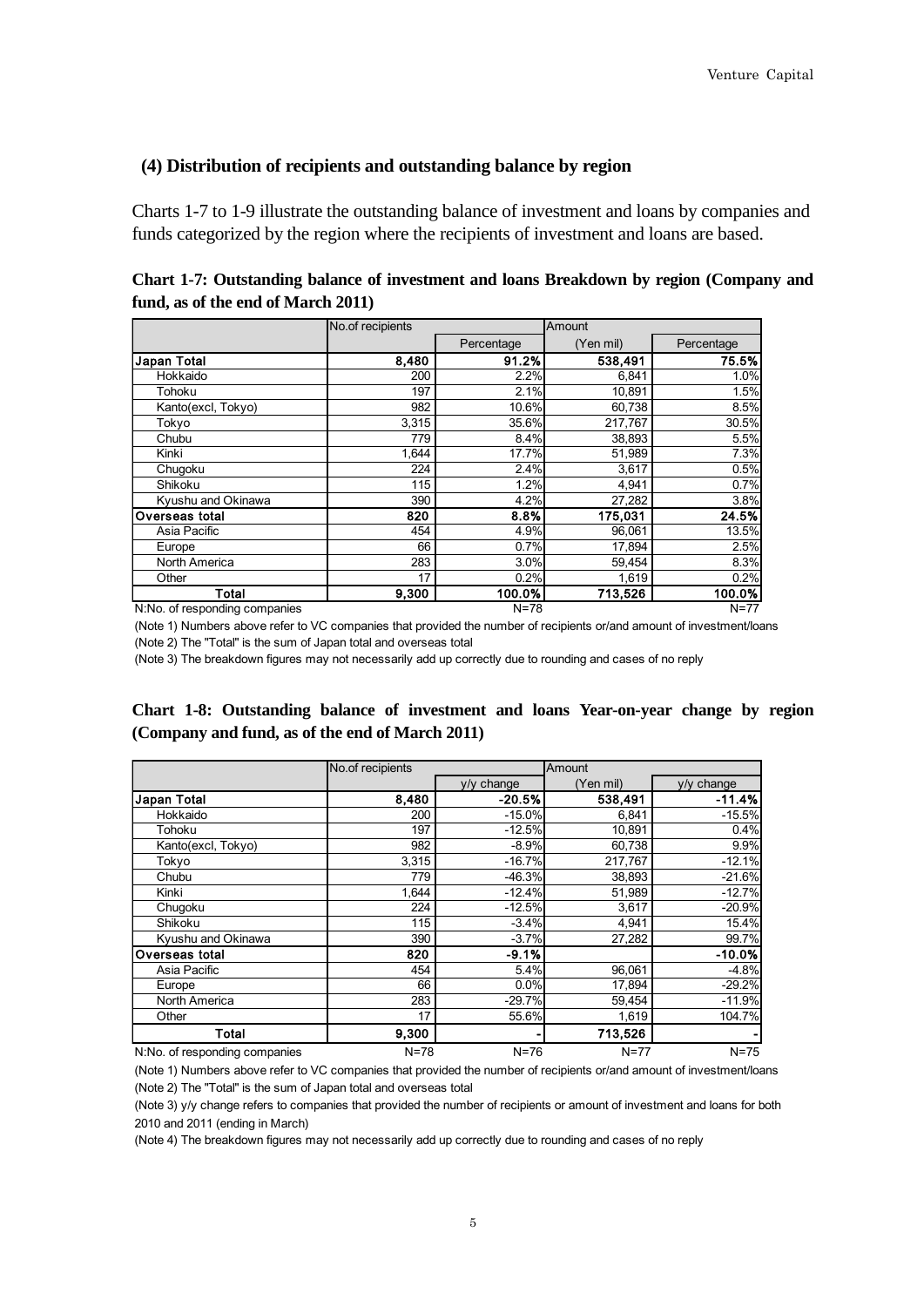|                               |          |            |             |            |        | (Yen millions) |
|-------------------------------|----------|------------|-------------|------------|--------|----------------|
|                               | Company  |            | Partnership |            | Total  |                |
|                               |          | y/y change |             | y/y change |        | y/y change     |
| Japan Total                   | 34.1     | 3.7%       | 90.0        | 10.6%      | 70.5   | 13.4%          |
| Hokkaido                      | 23.2     | $-1.1%$    | 40.7        | $-1.0%$    | 34.2   | $-0.6%$        |
| Tohoku                        | 28.3     | 4.3%       | 83.1        | 25.0%      | 55.3   | 14.8%          |
| Kanto(excl, Tokyo)            | 30.0     | 7.4%       | 84.5        | 25.5%      | 61.9   | 20.6%          |
| Tokyo                         | 37.2     | 1.9%       | 79.5        | 5.3%       | 65.9   | 5.5%           |
| Chubu                         | 30.1     | 2.7%       | 71.0        | 42.1%      | 50.0   | 46.2%          |
| Kinki                         | 31.7     | 1.7%       | 58.4        | 3.4%       | 50.6   | 3.4%           |
| Chugoku                       | 16.8     | 9.8%       | 29.0        | $-10.3%$   | 23.8   | $-4.7%$        |
| Shikoku                       | 15.2     | $-18.3%$   | 86.0        | 14.8%      | 63.3   | 25.9%          |
| Kyushu and Okinawa            | 16.0     | $-23.6%$   | 124.6       | 124.6%     | 97.4   | 109.0%         |
| lOverseas total               | 200.0    | 24.1%      | 218.7       | $-8.8%$    | 213.5  | $-0.8%$        |
| Asia Pacific                  | 208.9    | 28.8%      | 212.7       | $-20.6%$   | 211.6  | $-9.7%$        |
| Europe                        | 403.7    | $-22.8%$   | 179.4       | $-36.0%$   | 271.1  | $-29.2%$       |
| North America                 | 116.4    | 59.2%      | 241.4       | 18.1%      | 210.1  | 25.2%          |
| Other                         | 21.3     | 25.3%      | 118.0       | 6.1%       | 95.2   | 31.6%          |
| N:No. of responding companies | $N = 58$ | $N=57$     | $N=73$      | $N=71$     | $N=77$ | $N=75$         |

# **Chart 1-9: Outstanding balance of investment and loans per recipient by region (as of the end of March 2011)**

(Note 1) Numbers above refer to VC companies that provided both the number of recipients and amount of investment/loans

(Note 2) y/y change refers to companies that provided the number of recipients or amount of investment and loans for both 2010 and 2011 (ending in March)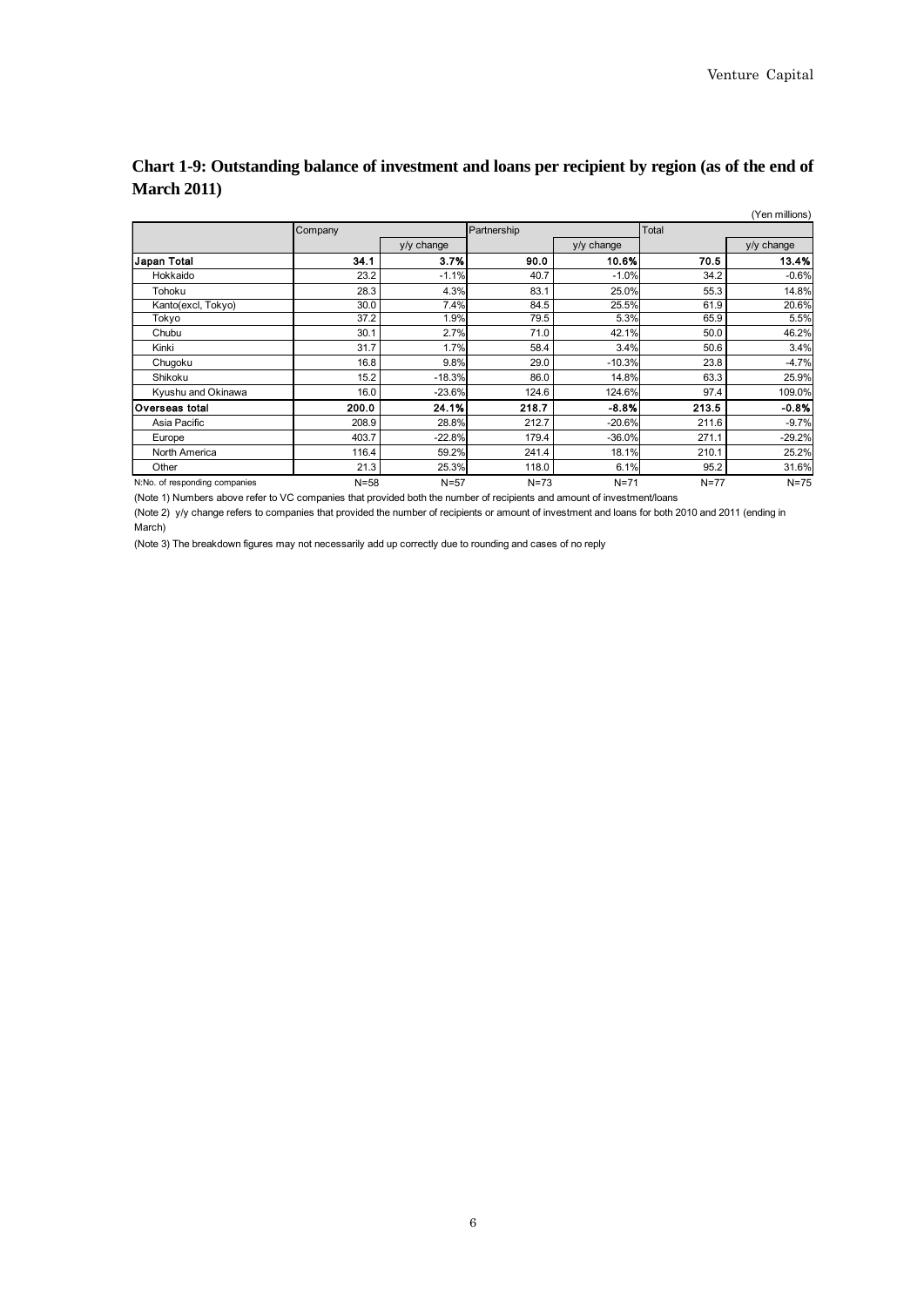# <span id="page-11-0"></span>**2. Amount of Investment and Loans Made During the Year**

# <span id="page-11-1"></span>**(1) Status of the amount of investment and loans made during the year**

Chart 2-1 shows the change in the amount of investment and loans that were made during the two most recent financial years, respectively. The breakdown of the amount of investment and loans made during the most recent fiscal year is shown in Chart 2-2, and the breakdown of the recipients of investment and loans is shown in Chart 2-3. The amounts of investment (investment and loans, or loans) and the numbers of recipients in the charts are the result of simply adding up the figures given in the responses.



#### **Chart 2-1: Change in the amount of VC investment and loans made during the year**

(Note 1) Numbers in parentheses indicate the total amount of investment and loans made during the year (Note 2) Numbers above are solely based on the latest survey, and do not include turnaround/buyout investment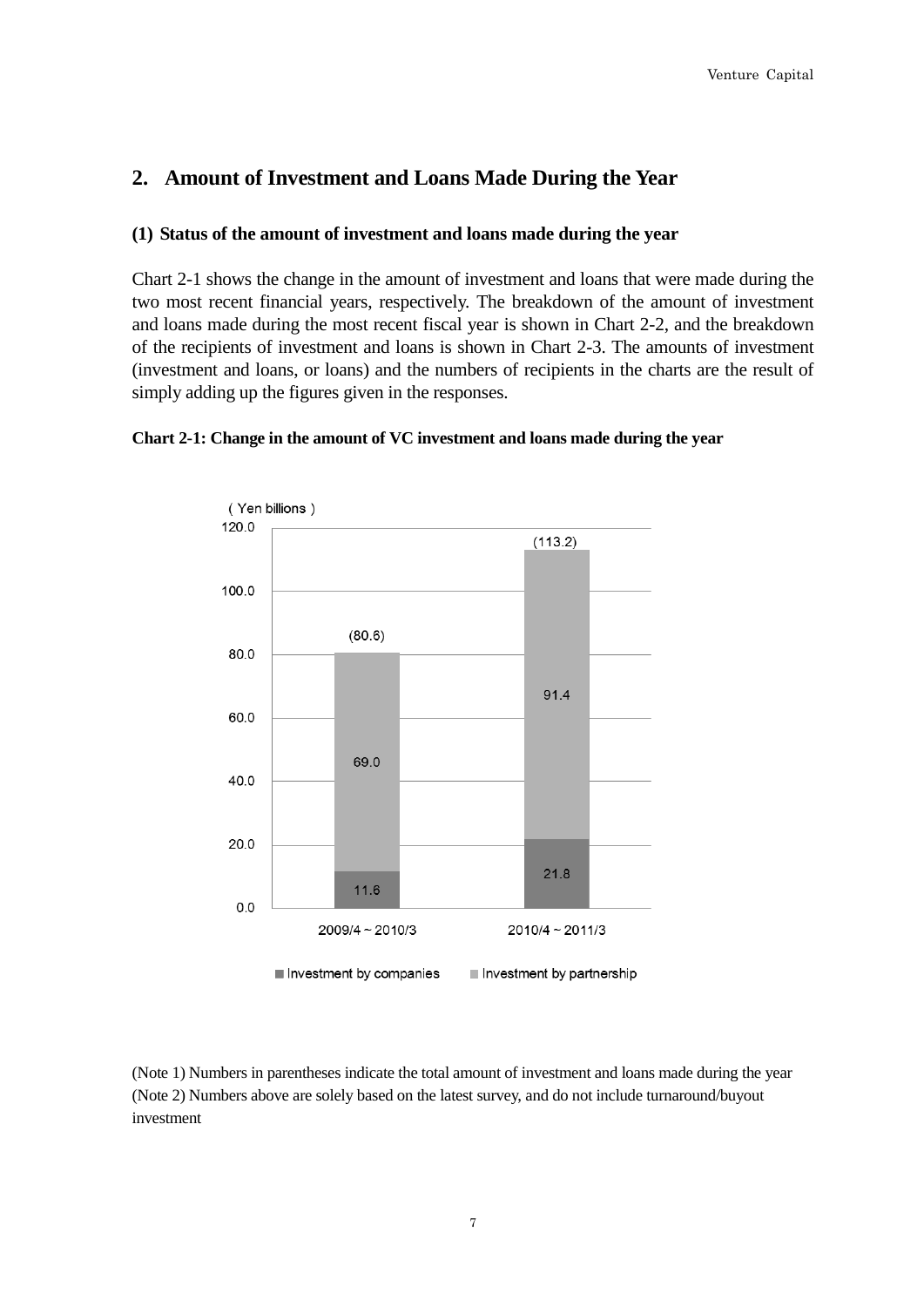|                                   |          |              |             |              |          | (Yen millions) |
|-----------------------------------|----------|--------------|-------------|--------------|----------|----------------|
|                                   | Company  |              | Partnership |              | Total    |                |
|                                   |          | $V/V$ change |             | $v/v$ change |          | y/y change     |
| Common stocks                     | 3,960    | $-9.3%$      | 37,355      | 15.5%        | 41,315   | 8.1%           |
| Classified stocks                 | 995      | 28.1%        | 9,494       | 24.6%        | 10,489   | 18.8%          |
| <b>Bonds</b>                      | 375      | 153.7%       | 5,947       | 138.4%       | 6,322    | 134.7%         |
| Other                             | 650      | $-24.8%$     | 8,058       | 764.0%       | 8,707    | 382.0%         |
| Total investment                  | 20,457   | 75.4%        | 91,413      | 37.8%        | 111,870  | 40.1%          |
| Loans                             | 0        |              |             |              |          |                |
| Total investment and loans        | 21,754   | 75.4%        | 91,413      | 37.8%        | 113,167  | 39.4%          |
| $N : No.$ of responding companies | $N = 54$ | $N = 50$     | $N = 74$    | $N = 71$     | $N = 78$ | $N = 74$       |

#### **Chart 2-2: Amount of investment and loans made during the year (April 2010 - March 2011)**

(Note 1) Numbers above are the result of simply adding up the figures given in replies

(Note 2) Numbers above refer to VC companies that provided the amount of invesment/loans

(Note 3) y/y change refers to VC companies that provided the amounts for both Apr. 2009 - Mar. 2010 and Apr. 2010 - Mar.2011

(Note 4) The breakdown figures may not necessarily add up correctly due to rounding and cases of no reply

#### **Chart 2-3: Number of recipients of investment and loans during the year (April 2010 – March 2011)**

|                                   |          |               |             |              |          | Number of recipients) |
|-----------------------------------|----------|---------------|-------------|--------------|----------|-----------------------|
|                                   | Company  |               | Partnership |              | Total    |                       |
|                                   |          | change<br>V/V |             | $V/V$ change |          | $y/y$ change          |
| Common stocks                     | 62       | 14.6%         | 360         | $-12.1%$     | 422      | $-16.9%$              |
| Classified stocks                 | 34       | 6.3%          | 95          | $-2.1%$      | 129      | $-5.8%$               |
| <b>Bonds</b>                      |          | 40.0%         | 56          | 40.0%        | 63       | 36.6%                 |
| Other                             | 30       | $-6.3%$       | 28          | $-20.8%$     | 58       | $-12.5%$              |
| lTotal investment                 | 191      | 25.5%         | 676         | $-6.0%$      | 867      | $-5.8%$               |
| <b>ILoans</b>                     |          |               |             |              |          |                       |
| Total investment and loans        | 239      | 25.5%         | 676         | $-6.0%$      | 915      | $-5.4%$               |
| $N : No.$ of responding companies | $N = 54$ | $N = 50$      | $N = 76$    | $N = 73$     | $N = 80$ | $N=76$                |

(Note 1) Numbers above are the result of simply adding up the figures given in replies

(Note 2) Numbers above refer to VC companies that provided the number of recipients

(Note 3) y/y change refers to VC companies that provided the number of recipients for both Apr. 2009 - Mar. 2010 and Apr. 2010 - Mar.2011 (Note 4) The breakdown figures may not necessarily add up correctly due to rounding and cases of no reply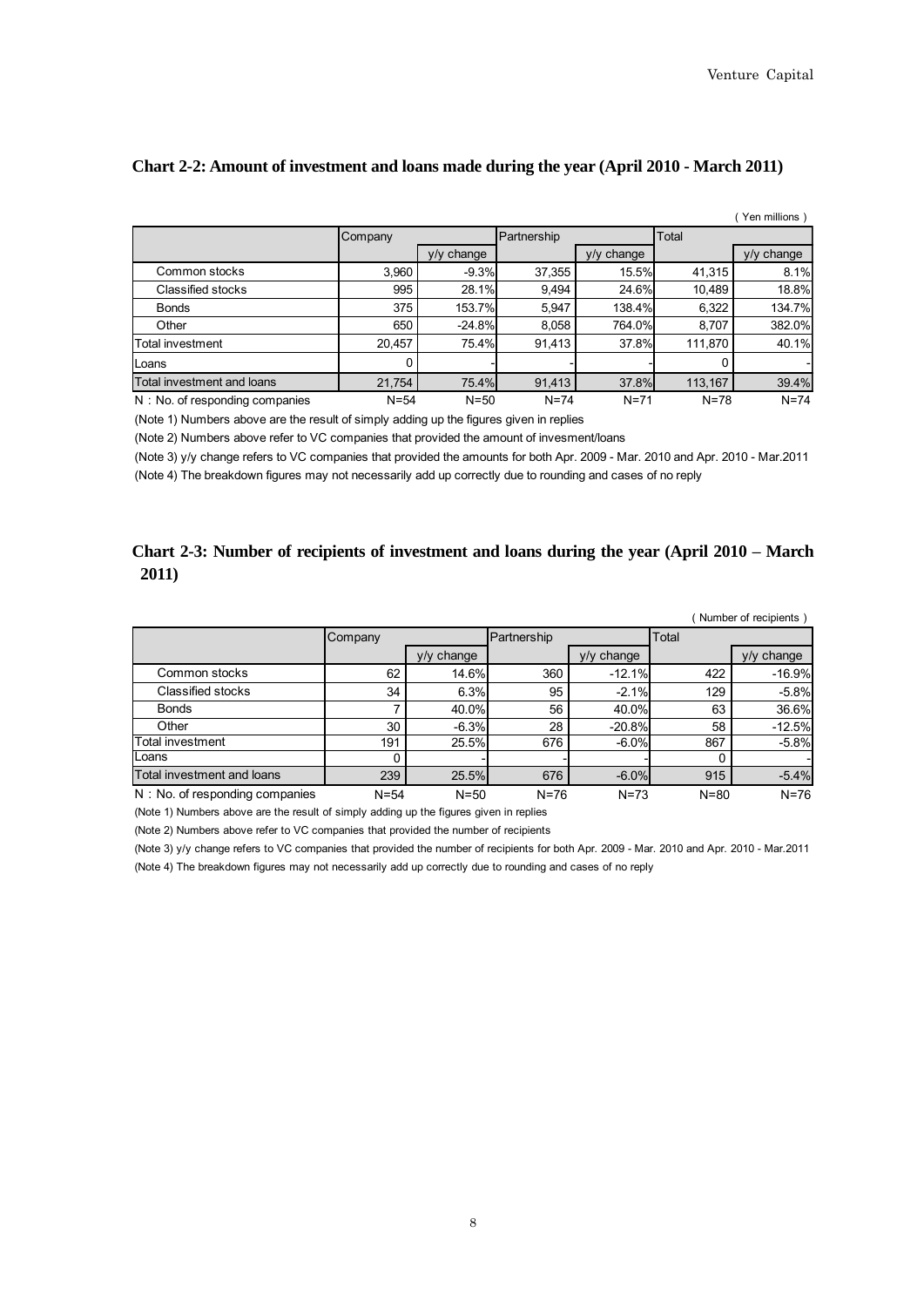#### <span id="page-13-0"></span>**(2) Amount of investment and loans made during the year per recipient**

Chart 2-4 "Amount of investment and loans per recipient" refers to companies that provided both the outstanding balance of investment and loans and the number of recipients, and shows the figures arrived at by dividing the former by the latter.

#### **Chart 2-4: Amount of investment and loans made during the year per recipient (April 2009– March 2011)**

| Number of recipients, Yen millions |                      |             |                      |             |              |             |
|------------------------------------|----------------------|-------------|----------------------|-------------|--------------|-------------|
|                                    | Apr.2009 - Mar. 2010 |             | Apr.2010 - Mar. 2011 |             | $v/v$ change |             |
|                                    | Company              | Partnership | Company              | Partnership | Company      | Partnership |
| No. of recipients                  | 152                  | 756         | 191                  | 676         |              |             |
| Amount of investment               | 11.648               | 68.982      | 20.457               | 91.413      |              |             |
| Per recipient                      | 76.6                 | 91.2        | 107.1                | 135.2       | 39.7%        | 46.4%       |
| No. of recipients                  | 0                    |             | 0                    |             |              |             |
| Amount of Ioans                    | 0                    |             | $\Omega$             |             |              |             |
| Per recipient                      |                      |             |                      |             |              |             |
| No. of recipients                  | 199                  | 756         | 239                  | 676         |              |             |
| Amount of investment and loans     | 12.966               | 68.982      | 21.754               | 91.413      |              |             |
| Per recipient                      | 65.2                 | 91.2        | 91.0                 | 135.2       | 39.7%        | 46.4%       |
| $N : No.$ of responding companies  | $N = 55$             | $N = 82$    | $N=52$               | $N = 74$    | $N = 49$     | $N = 71$    |

(Note 1) Numbers above refer to VC companies that provided both the number of recipients and amount of investment/loans (Note 2) y/y changes are based on replies VC companies that provided the number of recipients and amount of imvestment /loans for both Apr. 2009 - Mar. 2010 and Apr. 2010 - Mar.2011

(Note 3) Investment includes purchases of stocks and bonds (including bonds with warrants) as well as investment in funds managed by other companies

(Note 4) The breakdown figures may not necessarily add up correctly due to rounding and cases of no reply

#### **Amount of investment and loans made during the year per recipient (Company and fund, April 2009 – March 2011)**

| Number of recipients, Yen millions) |                      |                         |              |  |  |  |  |  |
|-------------------------------------|----------------------|-------------------------|--------------|--|--|--|--|--|
|                                     |                      | Company and Partnership |              |  |  |  |  |  |
|                                     | Apr.2009 - Mar. 2010 | Apr.2010 - Mar. 2011    | $y/y$ change |  |  |  |  |  |
| No. of recipients                   | 908                  | 867                     |              |  |  |  |  |  |
| Amount of investment                | 80,630               | 111,870                 |              |  |  |  |  |  |
| Per recipient                       | 88.8                 | 129.0                   | 48.5%        |  |  |  |  |  |
| No. of recipients                   | 0                    | 0                       |              |  |  |  |  |  |
| Amount of loans                     | 0                    | 0                       |              |  |  |  |  |  |
| Per recipient                       | 0                    | 0                       |              |  |  |  |  |  |
| No. of recipients                   | 955                  | 915                     |              |  |  |  |  |  |
| Amount of investment and loans      | 81,948               | 113,167                 |              |  |  |  |  |  |
| Per recipient                       | 85.8                 | 123.7                   | 47.2%        |  |  |  |  |  |
| $N : No.$ of responding companies   | $N = 84$             | $N = 78$                | $N = 74$     |  |  |  |  |  |

(Note 1) Numbers above refer to VC companies that provided both the number of recipients and amount of investment/loans (Note 2) y/y changes are based on replies VC companies that provided the number of recipients and amount of imvestment /loans for both Apr. 2009 - Mar. 2010 and Apr. 2010 - Mar.2011

(Note 3) Investment includes purchases of stocks and bonds (including bonds with warrants) as well as investment in funds managed by other companies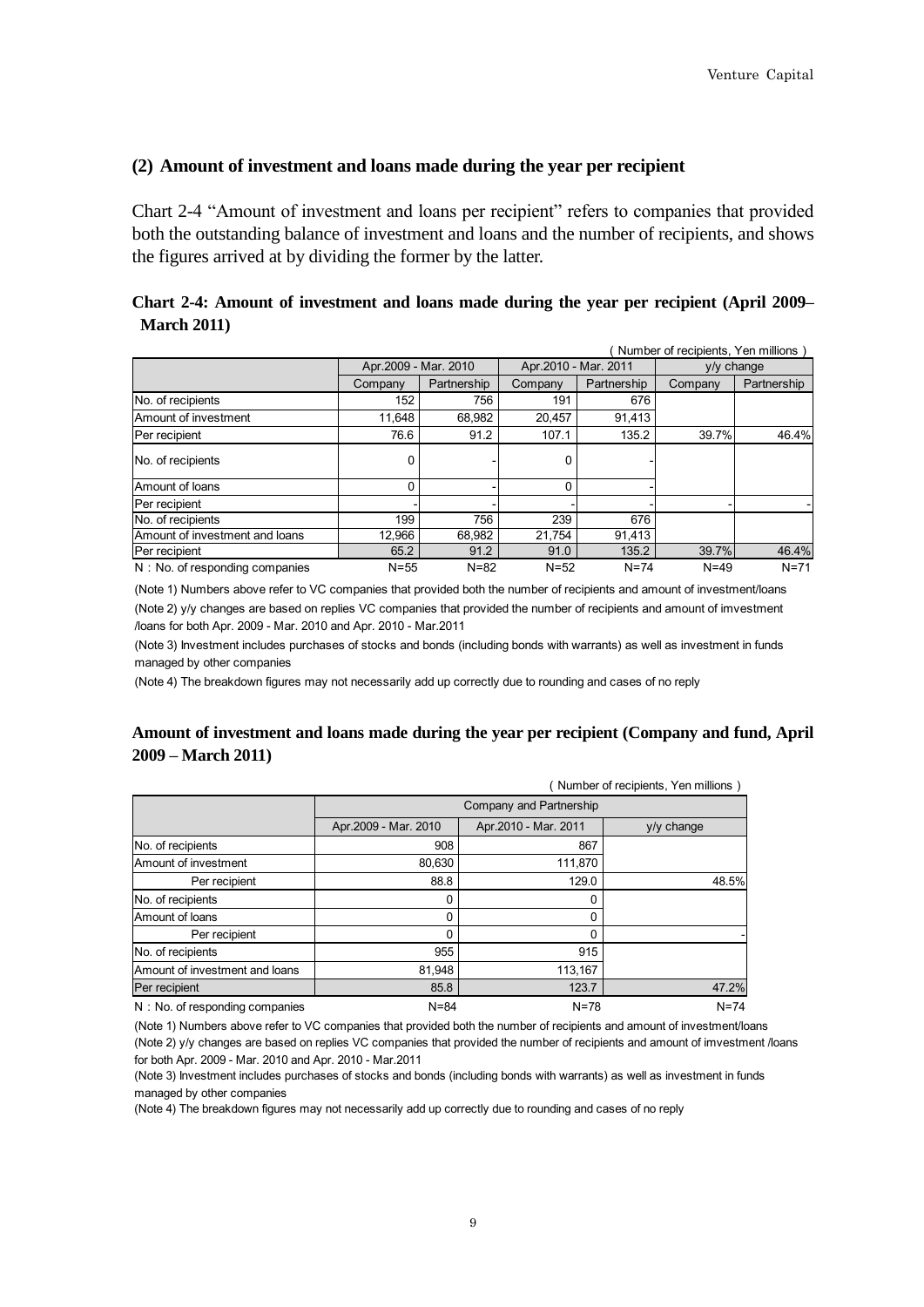## <span id="page-14-0"></span>**(3) Distribution of VC companies by amount of investment and loans during year**

Shown below is the distribution of VC companies classified by the amount of investment and loans they made during the year, either by the company or through fund. Chart 2-5 shows the number of VC companies, total amount of investment and loans made during the year and the percentage composition for each range of the investment amount. Chart 2-6 compares the share of the top ten companies and companies ranking 11th to 20th to that of the rest of the companies in terms of the amount of investment amount and loans.

# **Chart 2-5: Distribution of VC companies by amount of investment and loans during the year (April 2010 - March 2011)**

| Amount of investment and loans | No. of VC | Total investment and loans |            |  |
|--------------------------------|-----------|----------------------------|------------|--|
| (Yen bil)                      | companies | (Yen bil)                  | Percentage |  |
| 10                             | 15        | 0.0                        | 0.0%       |  |
| 1 and below                    | 47        | 9.6                        | 8.5%       |  |
| $1 - 5$                        | 14        | 28.9                       | 25.6%      |  |
| $5 - 10$                       |           | 0.0                        | 0.0%       |  |
| $10 - 20$                      |           | 0.0                        | 0.0%       |  |
| over 20                        | 2         | 74.5                       | 65.9%      |  |
| Total                          | 78        | 113.0                      | 100.0%     |  |

(Note) Investment/loans of 0 means that there was an outstanding balance but no additional investment or loans were made during the year.

## **Chart 2-6: Share of the top 10 and 20 companies in terms of amount of investment and loans made during the year**

|                    |                            | (Yen billion |  |
|--------------------|----------------------------|--------------|--|
|                    | Total investment and loans |              |  |
|                    |                            | Percentage   |  |
| Top 10             | 94.3                       | 83.3%        |  |
| Top 11th to 20th   | 12.5                       | 11.1%        |  |
| Top 21th and below | 6.4                        | 5.6%         |  |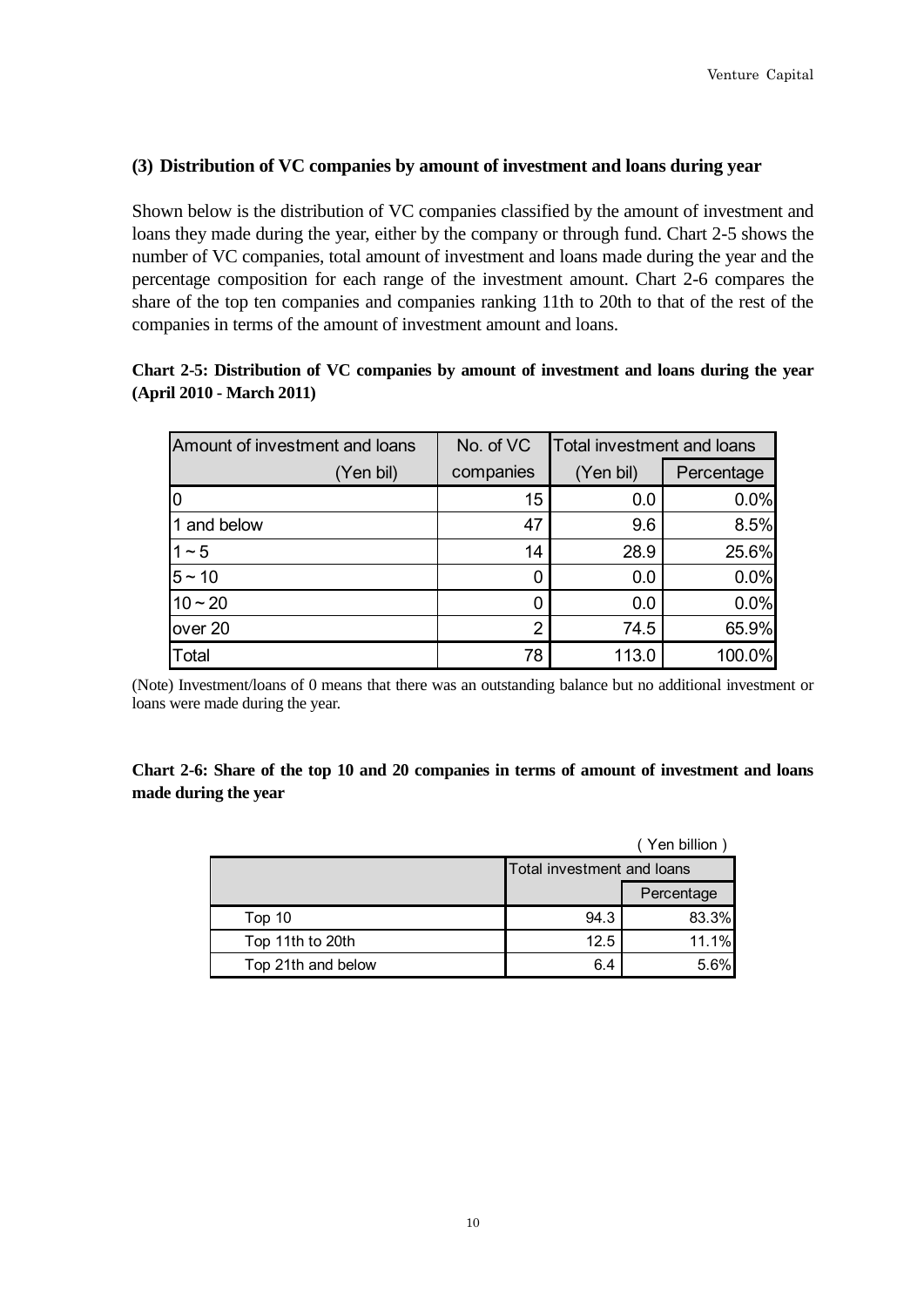#### <span id="page-15-0"></span>**(4) New investment and additional investment**

Charts 2-7 to 2-9 show, with respect to companies that responded with the amount of new and additional investment or the number of recipients, the simple sum of the amount of the investment or the number of recipients, percentage change on the year, and the amount of investment per recipient.

#### **Chart 2-7: Amount of new and additional investment (April 2010 – March 2011)**

|                                |          |               |             |              |          | Yen millions |
|--------------------------------|----------|---------------|-------------|--------------|----------|--------------|
|                                | Company  |               | Partnership |              | Total    |              |
|                                |          | change<br>V/V |             | $y/y$ change |          | $y/y$ change |
| New investment                 | 4.628    | 108.2%        | 42.089      | 27.8%        | 46.717   | 27.0%        |
| Additional investment          | 1.973    | $-53.9%$      | 19.453      | 65.1%        | 21.426   | 29.6%        |
| Total                          | 20.457   | 75.4%         | 91.413      | 37.8%        | 111.870  | 40.1%        |
| N: No. of responding companies | $N = 52$ | $N=49$        | $N = 71$    | $N = 68$     | $N = 75$ | $N = 71$     |

(Note 1) Numbers above refer to VC companies that provided the amount of both new and additional investment (Note 2) y/y changes refers to VC companies that provided the amounts for both Apr. 2009 - Mar. 2010 and Apr. 2010 - Mar.2011

(Note 3) The breakdown figures may not necessarily add up correctly due to rounding and cases of no reply

#### **Chart 2-8: Number of recipients of new and additional investment (April 2010 – March 2011)**  (Number of recipients)

|                                |          |               |             |              |          | <b>NUMBER OF LECTORIES</b> |
|--------------------------------|----------|---------------|-------------|--------------|----------|----------------------------|
|                                | Company  |               | Partnership |              | Total    |                            |
|                                |          | change<br>V/V |             | $V/V$ change |          | $v/v$ change               |
| New investment                 | 103      | 12.4%         | 327         | $-14.5%$     | 430      | $-17.0%$                   |
| Additional investment          | 61       | 17.6%         | 228         | $-0.9%$      | 289      | 0.7%                       |
| Total                          | 191      | 25.5%         | 676         | $-6.0%$      | 867      | $-5.8%$                    |
| N: No. of responding companies | $N = 52$ | $N = 49$      | $N = 73$    | $N = 71$     | $N = 77$ | $N = 74$                   |

(Note 1) Numbers above refer to VC companies that provided both the number of recipients of new investment and the number of recipient of additional investment

(Note 2) y/y changes refers to VC companies that provided the number of recipients for both Apr. 2009 - Mar. 2010 and Apr. 2010 - Mar.2011

(Note 3) The breakdown figures may not add up correctly due to rounding and cases of no reply

#### **Chart 2-9: Amount of new and additional investment per recipient (Company and fund, April 2010 – March 2011)**

| Number of recipients, Yen millions |            |                       |                       |            |            |              |
|------------------------------------|------------|-----------------------|-----------------------|------------|------------|--------------|
|                                    |            | Apr. 2009 - Mar. 2010 | Apr. 2010 - Mar. 2011 |            |            | $v/v$ change |
|                                    | <b>New</b> | Additional            | <b>New</b>            | Additional | <b>New</b> | Additional   |
| No. of recipients                  | 513        | 276                   | 430                   | 289        |            |              |
| Amount of investment               | 37,826     | 16,326                | 46.717                | 21,426     |            |              |
| Per recipient                      | 73.7       | 59.2                  | 108.6                 | 74.1       | 55.8%      | 32.0%        |
| No. of recipients                  |            | 0                     |                       |            |            |              |
| Amount of loans                    |            | 0                     |                       |            |            |              |
| Per recipient                      |            |                       |                       |            |            |              |
| No. of recipients                  | 553        | 283                   | 468                   | 299        |            |              |
| Amount of investment and loans     | 38,985     | 16.485                | 47.811                | 21,629     |            |              |
| Per recipient                      | 70.5       | 58.2                  | 102.2                 | 72.3       | 52.7%      | 30.5%        |
| N: No. of responding companies     |            | $N = 81$              |                       | $N = 75$   |            | $N = 71$     |

(Note 1) Numbers above refer to VC companies that provided both the number of recipients and amount of investment/loans

(Note 2) y/y changes are based on replies from VC companies that provided the number of recipients and amount of imvestment /loans for both Apr. 2009 - Mar. 2010 and Apr. 2010 - Mar.2011

(Note 3) Investment includes purchases of stocks and bonds (including bonds with warrants) as well as investment in funds managed by other (Note 4) The breakdown figures may not necessarily add up correctly due to rounding and cases of no reply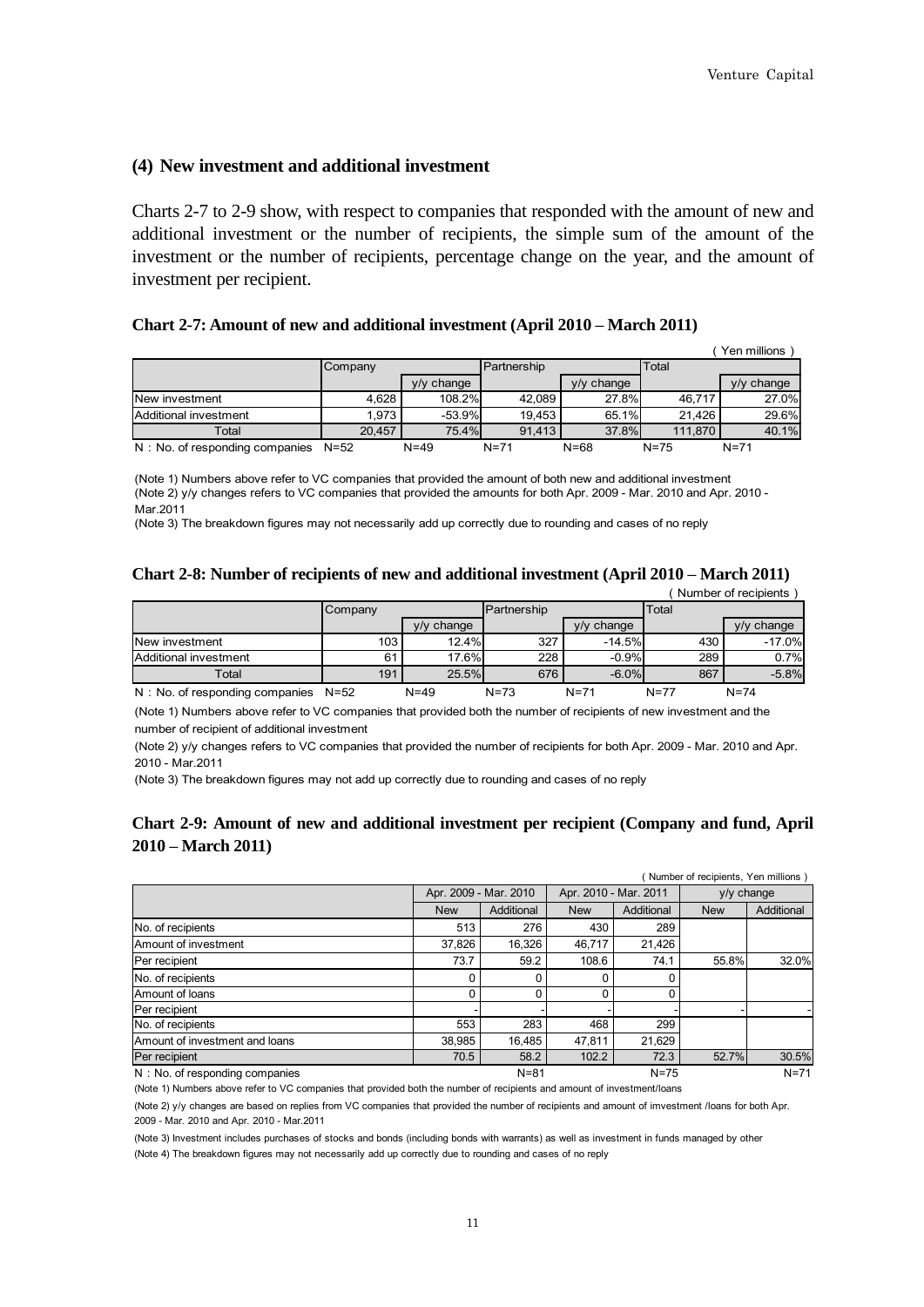#### <span id="page-16-0"></span>**(5) Distribution of recipient companies by development stage**

Charts 2-10 to 2-12 show, with respect to companies that provided the number of recipients and/or amount of investment (by company and through fund) classified by the development stage of recipient companies, the total figures of such recipients and of amount of investment, percentage change on the year, and amount of investment per recipient, separately for "new" "additional" and "new and additional" classifications.

#### **Chart 2-10: Distribution of recipients of new investment by development stage**

| Number of recipients, Yen millions |          |                  |          |            |           |  |
|------------------------------------|----------|------------------|----------|------------|-----------|--|
|                                    |          | No of recipients |          | Amount     |           |  |
|                                    |          | Percentage       | Yen mil) | Percentage | recipient |  |
| Seed                               | 20       | 7.2%             | 729      | 4.0%       | 36.4      |  |
| Ealy stage                         | 113      | 40.6%            | 5,839    | 31.8%      | 51.7      |  |
| Expansion                          | 95       | 34.2%            | 6.268    | 34.2%      | 66.0      |  |
| Later stage                        | 50       | 18.0%            | 5.506    | 30.0%      | 110.1     |  |
| Total                              | 278      | 100.0%           | 18.342   | 100.0%     |           |  |
| N: No. of responding companies     | $N = 56$ |                  | $N = 55$ |            | $N = 55$  |  |

(Note 1) "N" indicates VC companies that provided the number of recipients or/and amount of investment and loans (Note 2) "Per recipient" refers to VC companies that provided both the number of recipients and amount of imvestment categorized by stage

(Note 3) The breakdown figures may not add up correctly due to rounding and cases of no reply

#### **Chart 2-11: Distribution of recipients of additional investment by development stage**

| Number of recipients, Yen millions |          |                  |           |            |           |  |
|------------------------------------|----------|------------------|-----------|------------|-----------|--|
|                                    |          | No.of recipients |           | Amount     |           |  |
|                                    |          | Percentage       | (Yen mil) | Percentage | recipient |  |
| Seed                               | 18       | 13.5%            | 431       | 5.5%       | 23.9      |  |
| Ealy stage                         | 37       | 27.8%            | 1,522     | 19.3%      | 41.1      |  |
| Expansion                          | 48       | 36.1%            | 2.751     | 35.0%      | 57.3      |  |
| Later stage                        | 30       | 22.6%            | 3.165     | 40.2%      | 105.5     |  |
| Total                              | 133      | 100.0%           | 7,868     | 100.0%     |           |  |
| $N : No.$ of responding companies  | $N = 54$ |                  | $N = 53$  |            | $N = 53$  |  |

(Note 1) "N" indicates VC companies that provided the number of recipients or/and amount of investment and loans (Note 2) "Per recipient" refers to VC companies that provided both the number of recipients and amount of imvestment categorized by stage

(Note 3) The breakdown figures may not add up correctly due to rounding and cases of no reply

#### **Chart 2-12: Distribution of recipients of new and additional investment by development stage**

|                                   | Number of recipients, Yen millions |                  |           |            |           |  |
|-----------------------------------|------------------------------------|------------------|-----------|------------|-----------|--|
|                                   |                                    | No.of recipients |           | Amount     |           |  |
|                                   |                                    | Percentage       | (Yen mil) | Percentage | recipient |  |
| Seed                              | 38                                 | 9.2%             | 1.160     | 4.4%       | 30.5      |  |
| Ealy stage                        | 150                                | 36.5%            | 7.361     | 28.1%      | 49.1      |  |
| Expansion                         | 143                                | 34.8%            | 9.019     | 34.4%      | 63.1      |  |
| Later stage                       | 80                                 | $19.5\%$         | 8.671     | 33.1%      | 108.4     |  |
| Total                             | 411                                | 100.0%           | 26.210    | 100.0%     |           |  |
| $N : No.$ of responding companies | $N = 61$                           |                  | $N = 60$  |            | $N = 60$  |  |

(Note 1) "N" indicates VC companies that provided the number of recipients or/and amount of investment and loans (Note 2) "Per recipient" refers to VC companies that provided both the number of recipients and amount of imvestment categorized by stage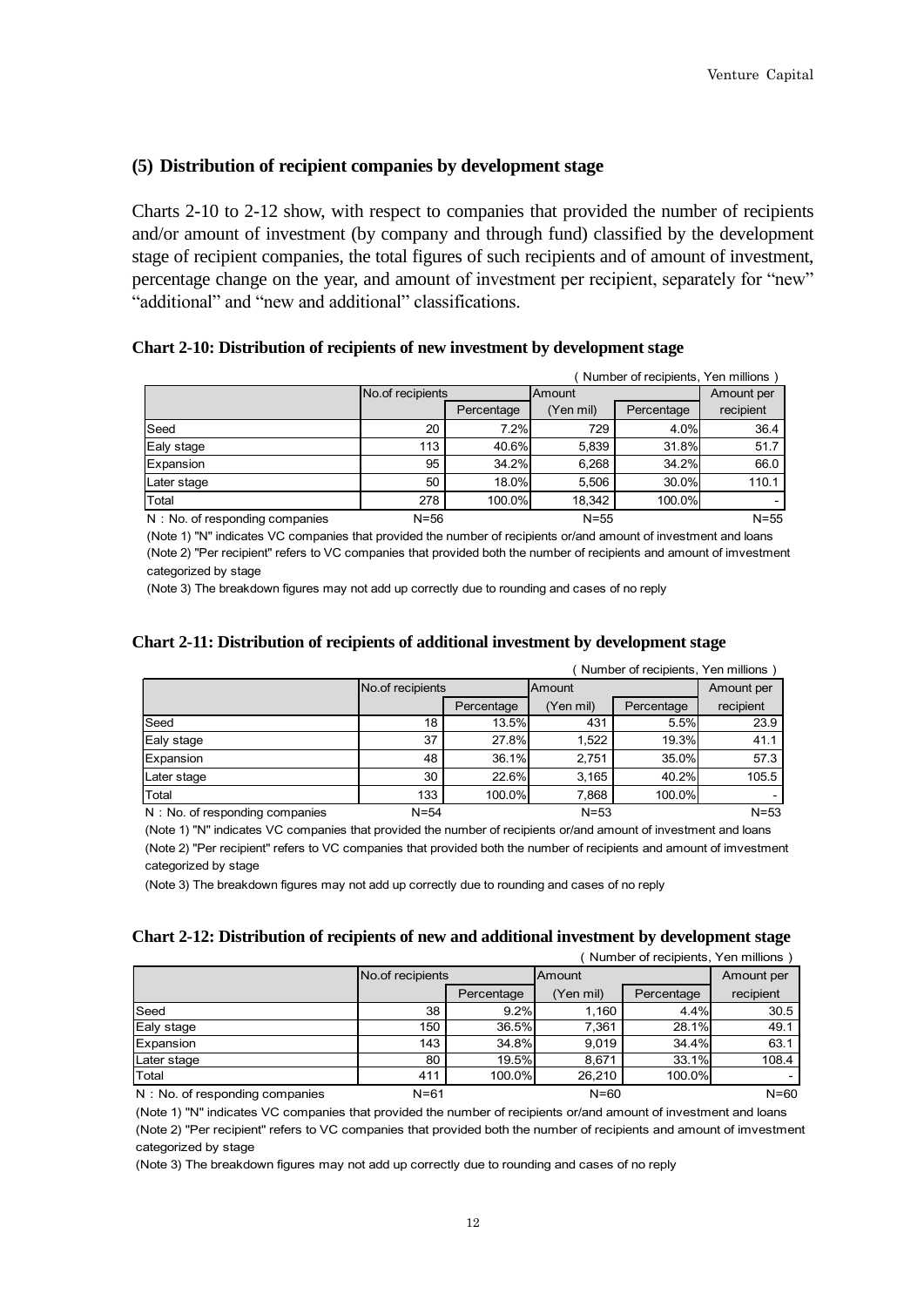## <span id="page-17-0"></span>**(6) Distribution of recipient companies by industry**

Chart 2-13 divides all recipient companies into four industry categories and shows the breakdown of the amount of new investment by those categories. Charts 2-14 to 2-16 show, with respect to companies that provided the number of recipients and/or amount of investment (by company and through fund) classified by industry, the total figures of such recipients and of amount of investment, percentage change on the year and the amount of investment per recipient, separately for each of the "new," "additional" and "new and additional" classifications.

**Chart 2-13: Distribution of recipients by industry category (amount of investment)** 



#### **Chart 2-14: Distribution of recipients of new investment by industry**

|                                                 |                   |            |               | Number of recipients, Yen millions ) |            |
|-------------------------------------------------|-------------------|------------|---------------|--------------------------------------|------------|
|                                                 | No. of recipients |            | <b>Amount</b> |                                      | Amount per |
|                                                 |                   | Percentage |               | Percentage                           | recipient  |
| <b>IT-related</b>                               | <b>1121</b>       | 39.2%      | 6,143         | 32.1%                                | 54 8       |
| Telecommunications/networking and equipment     | 17                | 5.9%       | 1,635         | 8.6%                                 | 96.2       |
| Computers and peripherals/IT services           | 24                | 8.4%       | 1,265         | 6.6%                                 | 52.7       |
| Software                                        | 45                | 15.7%      | 1,903         | 10.0%                                | 42.3       |
| Semiconductors and Electronics                  | 26                | 9.1%       | 1,340         | 7.0%                                 | 51.5       |
| Biotechnology, medical and healthcare           | 44                | 15.4%      | 2,307         | 12.1%                                | 52.4       |
| Biotechnology and medicine                      | 23                | 8.0%       | 1.366         | 7.1%                                 | 59.4       |
| Medical device and equipment/healthcare-related | 21                | 7.3%       | 942           | 4.9%                                 | 44.8       |
| Industrial/ Energy/Other                        | 53                | 18.5%      | 4,013         | 21.0%                                | 75.7       |
| <b>Products and services</b>                    | 77                | 26.9%      | 6,655         | 34.8%                                | 86.4       |
| Media and entertainment/retailing/distribution  | 51                | 17.8%      | 3,753         | 19.6%                                | 73.6       |
| Finance, real estate and business services      | 26                | 9.1%       | 2,902         | 15.2%                                | 111.6      |
| Clean technology-related contained above        | 16I               | 5.6%       | 2,299         | 12.0%                                | 143.7      |
| Total                                           | 286               | 100.0%     | 19,118        | 100.0%                               |            |
| N:No.of responding companies                    | $N = 56$          |            | $N = 55$      |                                      | $N = 55$   |

(Note 1) "N" indicates VC companies that provided the number of recipients or/and amount of investment and loans

(Note 2) "Per recipient" refers to VC companies that provided both the number of recipients and amount of investments categorized by industry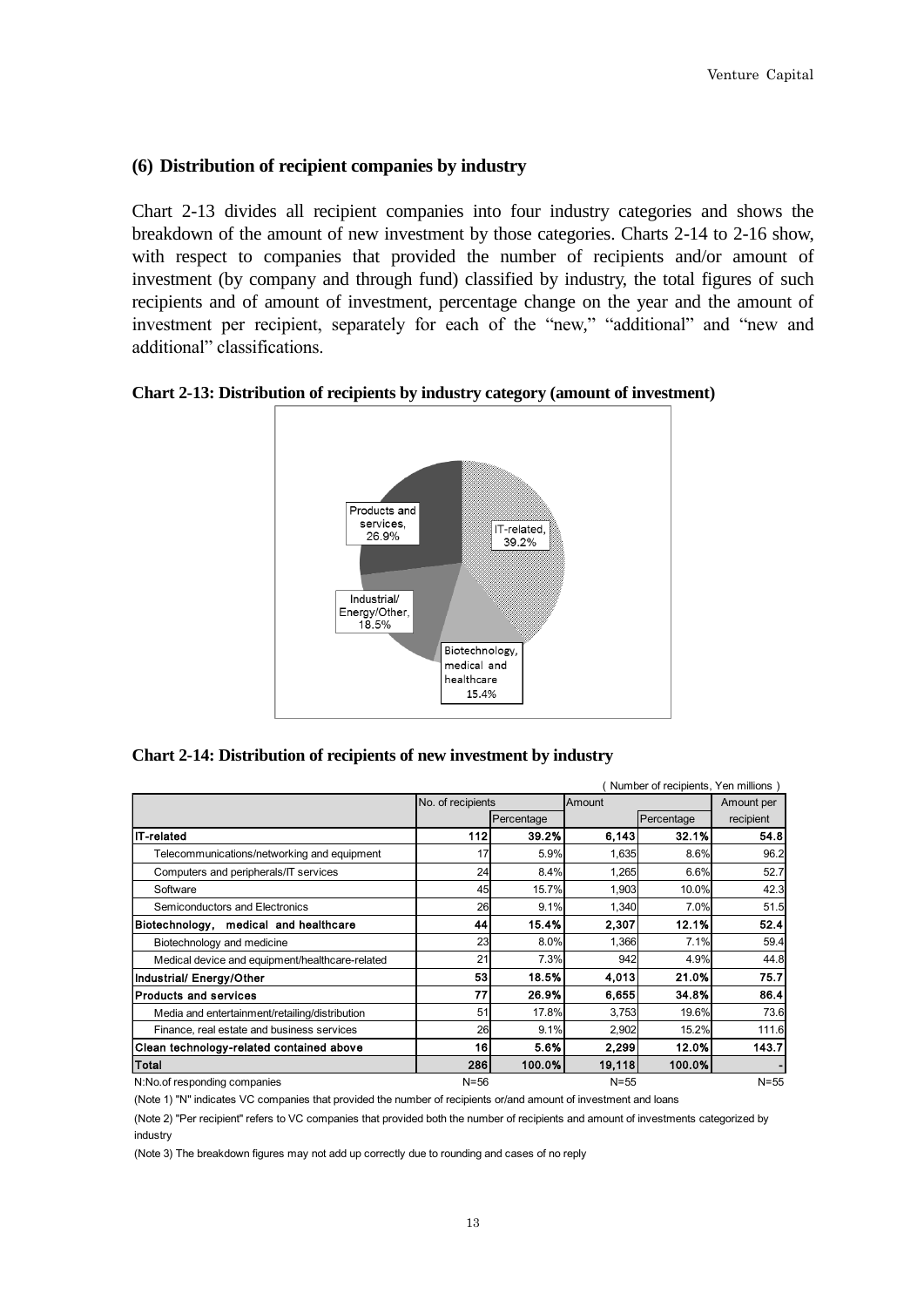|                                                 |                   |            |          | Number of recipients, Yen millions |            |
|-------------------------------------------------|-------------------|------------|----------|------------------------------------|------------|
|                                                 | No. of recipients |            | Amount   |                                    | Amount per |
|                                                 |                   | Percentage |          | Percentage                         | recipient  |
| IT-related                                      | 44                | 30.3%      | 2,638    | 30.6%                              | 60         |
| Telecommunications/networking and equipment     |                   | 4.8%       | 536      | 6.2%                               | 77         |
| Computers and peripherals/IT services           | 15                | 10.3%      | 1,149    | 13.3%                              | 77         |
| Software                                        | 5                 | 3.4%       | 312      | 3.6%                               | 62         |
| Semiconductors and Electronics                  | 17                | 11.7%      | 641      | 7.4%                               | 38         |
| Biotechnology, medical and healthcare           | 39                | 26.9%      | 1,479    | 17.2%                              | 38         |
| Biotechnology and medicine                      | 33                | 22.8%      | 1,424    | 16.5%                              | 43         |
| Medical device and equipment/healthcare-related | 6                 | 4.1%       | 55       | 0.6%                               | 9          |
| Industrial/Energy/Other                         | 30                | 20.7%      | 1,444    | 16.7%                              | 48         |
| <b>Products and services</b>                    | 30                | 20.7%      | 3,015    | 35.0%                              | 101        |
| Media and entertainment/retailing/distribution  | 18                | 12.4%      | 2,640    | 30.6%                              | 147        |
| Finance, real estate and business services      | 12                | 8.3%       | 375      | 4.3%                               | 31         |
| Clean technology-related contained above        | 10                | 6.9%       | 469      | 5.4%                               | 47         |
| <b>Total</b>                                    | 145               | 100.0%     | 8,622    | 100.0%                             |            |
| N:No.of responding companies                    | $N = 54$          |            | $N = 53$ |                                    | $N = 53$   |

#### **Chart 2-15: Distribution of recipients of additional investment by industry**

(Note 1) "N" indicates VC companies that provided the number of recipients or/and amount of investment and loans

(Note 2) "Per recipient" refers to VC companies that provided both the number of recipients and amount of investments categorized by industry (Note 3) The breakdown figures may not add up correctly due to rounding and cases of no reply

#### **Chart 2-16: Distribution of investment of new and additional investment by industry**

|                                                 | No. of recipients | Number of recipients, Yen millions)<br>Amount |          |            |                         |  |
|-------------------------------------------------|-------------------|-----------------------------------------------|----------|------------|-------------------------|--|
|                                                 |                   | Percentage                                    |          | Percentage | Amount per<br>recipient |  |
| <b>IT-related</b>                               | <b>156</b>        | 36.2%                                         | 8,781    | 31.7%      | 56                      |  |
| Telecommunications/networking and equipment     | 24                | 5.6%                                          | 2,171    | 7.8%       | 90                      |  |
| Computers and peripherals/IT services           | 39                | 9.0%                                          | 2,414    | 8.7%       | 62                      |  |
| Software                                        | 50                | 11.6%                                         | 2,215    | 8.0%       | 44                      |  |
| Semiconductors and Electronics                  | 43                | 10.0%                                         | 1,981    | 7.1%       | 46                      |  |
| Biotechnology, medical and healthcare           | 83                | 19.3%                                         | 3,787    | 13.7%      | 46                      |  |
| Biotechnology and medicine                      | 56                | 13.0%                                         | 2,790    | 10.1%      | 50                      |  |
| Medical device and equipment/healthcare-related | 27                | 6.3%                                          | 996      | 3.6%       | 37                      |  |
| Industrial/Energy/Other                         | 83                | 19.3%                                         | 5,457    | 19.7%      | 66                      |  |
| <b>Products and services</b>                    | 107               | 24.8%                                         | 9.670    | 34.9%      | 90                      |  |
| Media and entertainment/retailing/distribution  | 69                | 16.0%                                         | 6,394    | 23.0%      | 93                      |  |
| Finance, real estate and business services      | 38                | 8.8%                                          | 3,277    | 11.8%      | 86                      |  |
| Clean technology-related contained above        | 26                | 6.0%                                          | 2,768    | 10.0%      | 106                     |  |
| <b>Total</b>                                    | 431               | 100.0%                                        | 27,740   | 100.0%     |                         |  |
| N:No.of responding companies                    | $N = 61$          |                                               | $N = 60$ |            | $N=60$                  |  |

(Note 1) "N" indicates VC companies that provided the number of recipients or/and amount of investment and loans

(Note 2) "Per recipient" refers to VC companies that provided both the number of recipients and amount of investments categorized by industry (Note 3) The breakdown figures may not add up correctly due to rounding and cases of no reply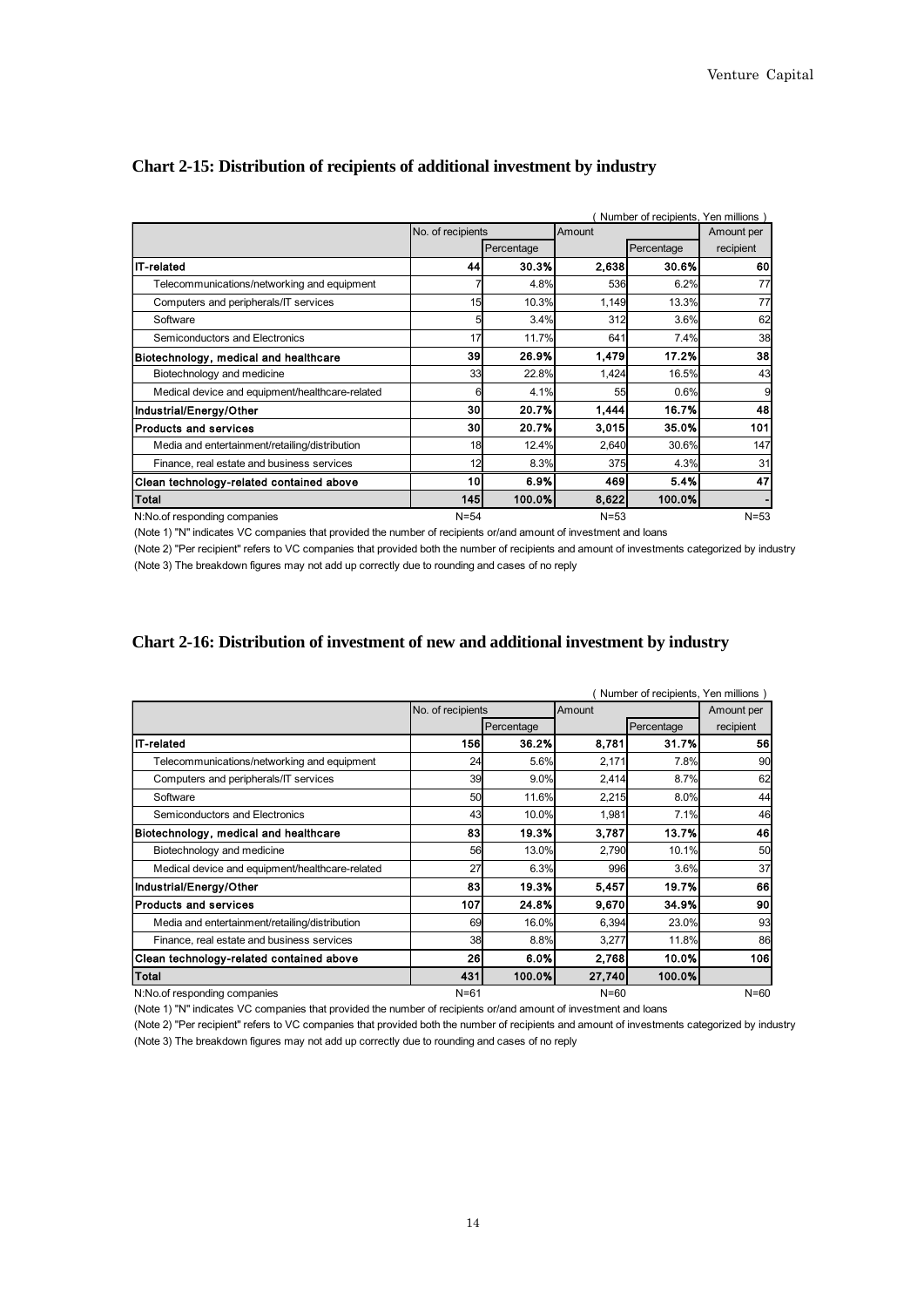# <span id="page-19-0"></span>**3. Overview of Funds**

#### <span id="page-19-1"></span>**(1) Overall status of funds**

Chart 3-1 shows the general status of funds set up by the venture capital companies. Chart 3-2 shows the distribution of venture capital companies in terms of the number of funds currently managed by them or the total amount of money invested in such funds. Chart 3-3 shows the number of funds set up or matured during the year as well as the number of limited partners and the total amount of committed capital with respect to those funds.

#### **Chart 3-1: Status of funds**

|                                           | End of Mar. 2010 | End of Mar. 2011 | $y/y$ change |
|-------------------------------------------|------------------|------------------|--------------|
| Number of funds                           | 450              | 454              | $-3.2%$      |
| Total number of limited partners          | 3.372            | 3.199            | $-6.1%$      |
| Committed capital in funds (Yen billions) | 1.807            | 1.783            | $-5.5%$      |
| Average number of limited partners        | 11.1             | 11.0             | $-0.5%$      |
| Average committed capital (Yen billions)  | 4.0              | 3.9              | $-2.6%$      |
| N: No. of responding companies            |                  |                  |              |
| (avg.no.of limited partners)              | $N = 68$         | $N = 70$         | $N = 66$     |

(Note 1) Average figures are computed as regards VC companies that provided both the number of funds and the number of limited partners, or borh the number of funds and the amount of committed capital

(Note 2) y/y changes are based on replies from VC companies that provided the number of recipients and amount of

investment/loans for both 2010 and 2011 (ending in March)

(avg.committed capital)

(Note 3) Committed capital is based on the amounts committed for the funds(in tha absence of a committed amount, then on the amount actually paid into funds)

| Chart 3-2: Distribution of VC companies by the number of funds/size of committed capital (as of |  |
|-------------------------------------------------------------------------------------------------|--|
| the end of March 2011)                                                                          |  |

N=83 N=78 N=75

| Number of funds | Number of VC | Committed capital in | Number of VC |
|-----------------|--------------|----------------------|--------------|
|                 | companies    | funds (Yen billions) | companies    |
| 5 and below     | 62           | 10 and below         | 53           |
| $5 - 10$        | 9            | $10 - 50$            | 16           |
| $10 - 20$       |              | $50 - 100$           | 6            |
| $20 - 30$       |              | $100 - 200$          |              |
| Over 30         | з            | <b>Over 200</b>      |              |
| Total           | 80           | Total                | 78           |

| Chart 3-3: The number of limited partners and amount of committed capital per fund, for funds |
|-----------------------------------------------------------------------------------------------|
| established or matured during the year (April 2010 – March 2011)                              |

|                                                           | Established          | Matured              |
|-----------------------------------------------------------|----------------------|----------------------|
| Number of funds                                           | 13                   | 28                   |
| Total number of limited partners                          | 21                   | 193                  |
| Committed capital (Yen billions)                          | 52.5                 | 41.2                 |
| Average number of limited partners                        | 4.2                  | 10.7                 |
| Average committed capital (Yen billions)                  | 4.0                  | 1.6                  |
| N:No.of responding companies                              |                      |                      |
| (avg. no of limited partners)<br>(avg. committed capital) | $N = 42$<br>$N = 49$ | $N = 45$<br>$N = 51$ |

(Note 1) "N" refers to VC companies that own at least one fund as of the end of March 2011, and that have responded with regards funds established or matured during the period

(Note 2) Average are computed as regards VC companies that provided both the number of funds and the number of limited partners, or both the number of funds and of the amount of committed capital

(Note 3) Committed capital is based on the amounts cimmitted for the funds (in the absence of a committed amount, then on the amount actually paid into the funds)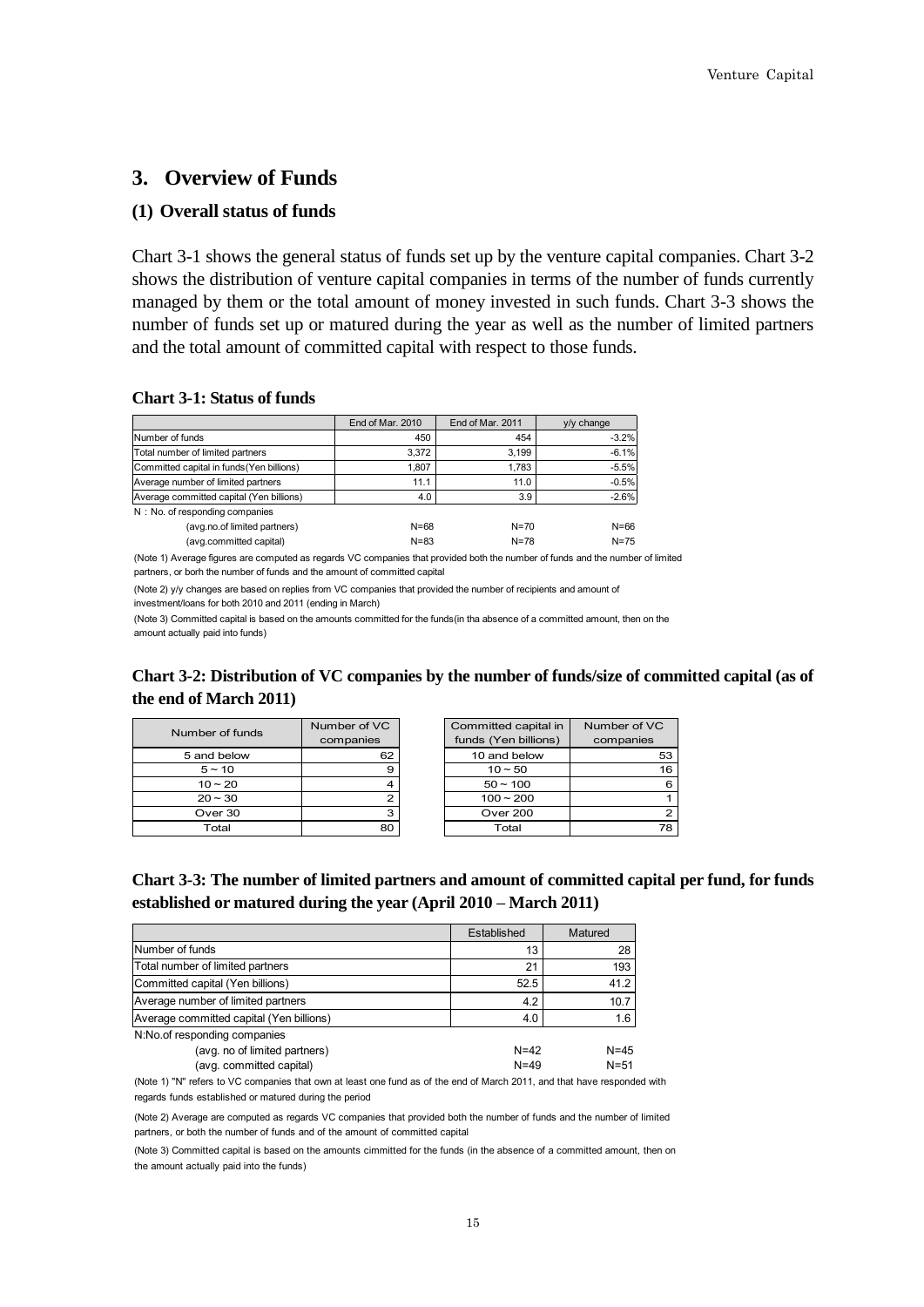#### <span id="page-20-0"></span>**(2) Breakdown of investor type**

Chart 3-4 shows the breakdown of investors to newly established funds by the type of entities in terms of the amount invested.

#### **Chart 3-4: Breakdown of investors**

|                                                   | No.of investors |            | Amount    |            | (Yen mil)    |
|---------------------------------------------------|-----------------|------------|-----------|------------|--------------|
| Invest type                                       |                 | Percentage | (Yen mil) | Percentage | Per investor |
| <b>GP/principals</b>                              | 7               | 20.0%      | 629       | 4.3%       | 89.9         |
| Domestic total                                    | 28              | 80.0%      | 13,939    | 95.7%      | 497.8        |
| Family/private individuals                        | 0               | 0.0%       |           | 0.0%       | <b>NA</b>    |
| Other VC/fund of funds                            | 2               | 5.7%       | 332       | 2.3%       | 166.0        |
| Corporate investors                               | 12              | 34.3%      | 1,148     | 7.9%       | 95.7         |
| Bank/trust and credit unions                      | 11              | 31.4%      | 2,680     | 18.4%      | 243.6        |
| Insurance companies                               | 2               | 5.7%       | 9,679     | 66.4%      | 4,839.5      |
| Securities companies                              | 0               | 0.0%       | O         | 0.0%       | <b>NA</b>    |
| Pension funds                                     | 0               | 0.0%       | O         | 0.0%       | <b>NA</b>    |
| Government/local public authorities (non-pension) |                 | 2.9%       | 100       | 0.7%       | 100.0        |
| Academic/university endowment                     | 0               | 0.0%       | 0         | 0.0%       | <b>NA</b>    |
| Other domestic                                    | 0               | 0.0%       | 0         | 0.0%       | <b>NA</b>    |
| Overseas total                                    | 0               | 0.0%       | O         | 0.0%       | <b>NA</b>    |
| Total                                             | 35              | 100.0%     | 14.568    | 100.0%     | 416.2        |
| N:No.of responding companies                      | $N=6$           |            | $N=6$     |            | $N=6$        |

(Note 1) Numbers above refer to VC companies that provided the number of subscribers or amount of subscriptions (excludes companies that replied that there was no investment from any type of investor)

(Note 2) The per-investor figures refer to VC companies that provided both the number of investors and the amount

(Note 3) The breakdown figures may not add up correctly due to rounding and cases of no reply

(Note 4) Committed capital is based on the amounts committed for the funds(in the absence of a committed amount, then on the amount actually paid into funds)

(Note) There were eight companies that set up one fund or more during the year, and six of those companies responded with the breakdown of fund subscribers.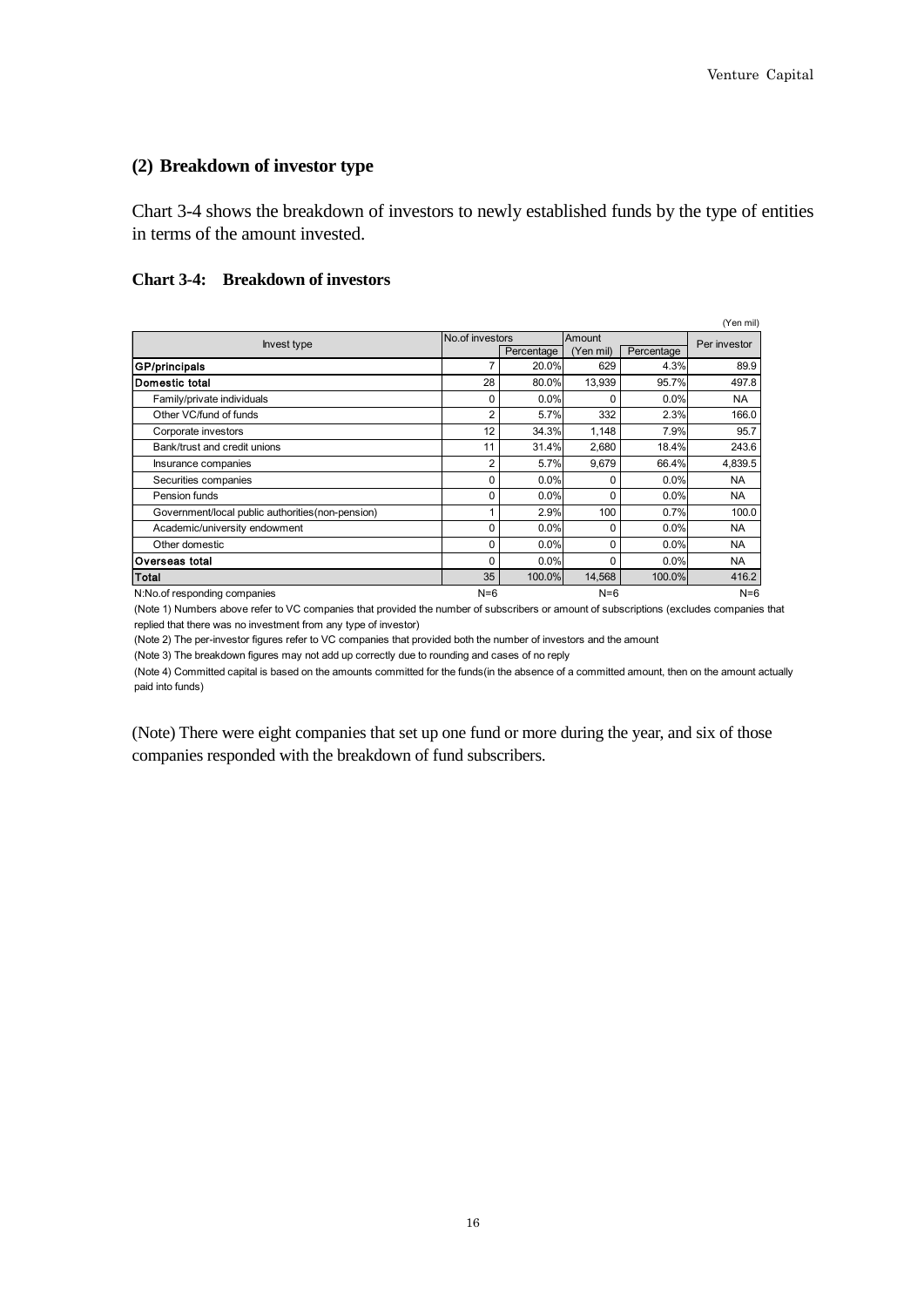# <span id="page-21-0"></span>**4. Exit (collection of investment) Status**

Chart 4-1 shows the number of recipient companies that exited venture capital investment in the last five years broken down by the manner of exit. Chart 4-2 shows the percentage breakdown of such cases of exit. Charts 4-1 and 4-2 are simply based on the results of the survey. "Share Buyback" encompasses cases where the recipient was sold back to original holder such as the management, to a secondary fund, and to a third party.





Sources: Reports pertaining to respective years

**Chart 4-2: Percentage breakdown of the exited recipients in the last five years** 



Sources: Reports pertaining to respective years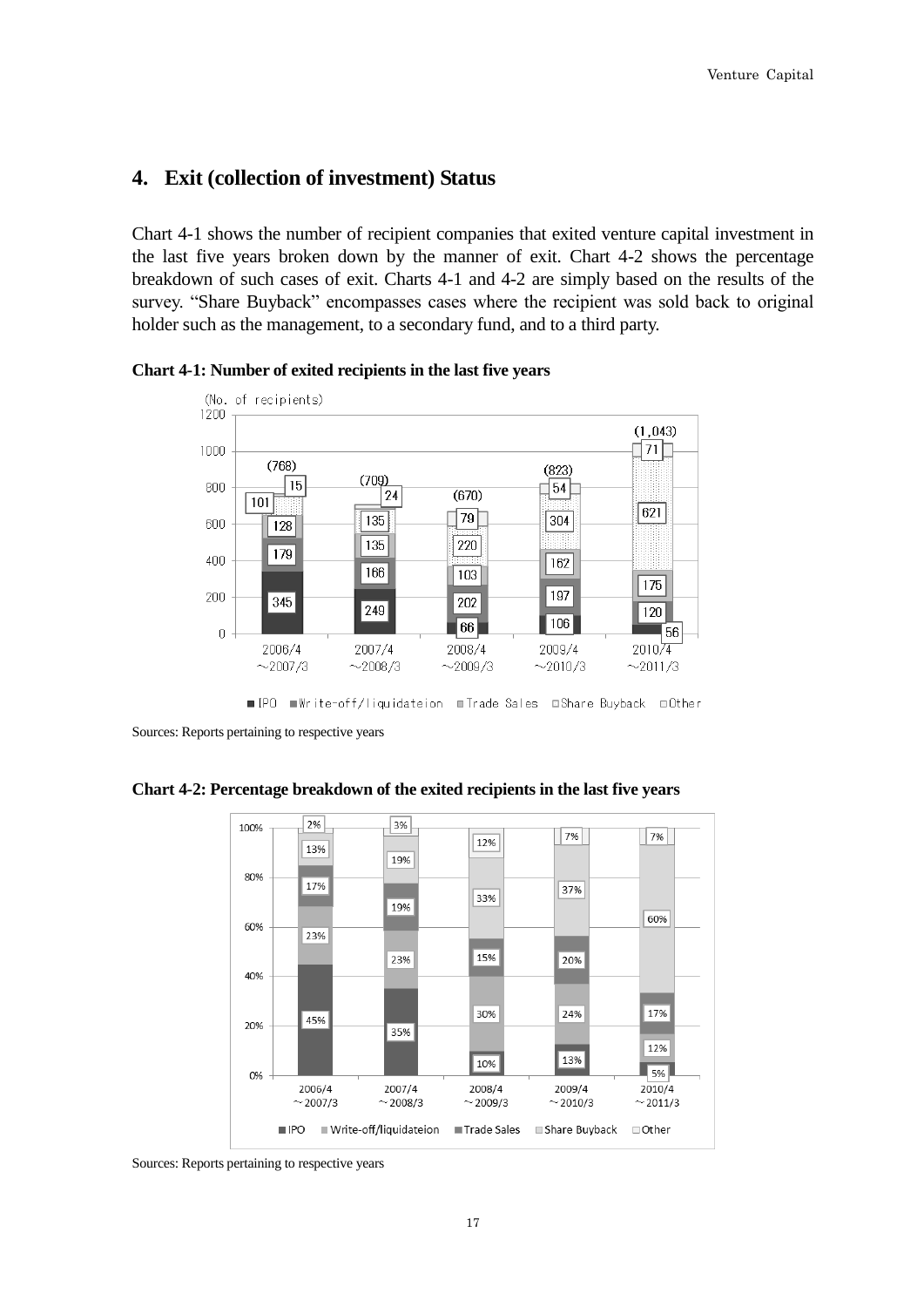#### <span id="page-22-0"></span>**5. Comparison of venture capital investment trends among Japan, US and EU**

Chart 5-1 compares the outstanding balance of venture capital investment over the last five years between Japan and the US. Chart 5-2 compares the yearly amount of investment by venture capital companies among Japan, the US and the EU.



**Chart 5-1: Outstanding balance in VC investment in the last five years, US vs. Japan** 





(Note 1) Business years are based on the calendar year for the US and EU, but start on April 1 for Japan. (Note 2) Above charts comprise only of VC investment, and do not include turnaround/ buyout investment. The figures for Japan include loans. The figures for US represent only domestic investment, while those for EU and Japan include overseas investment.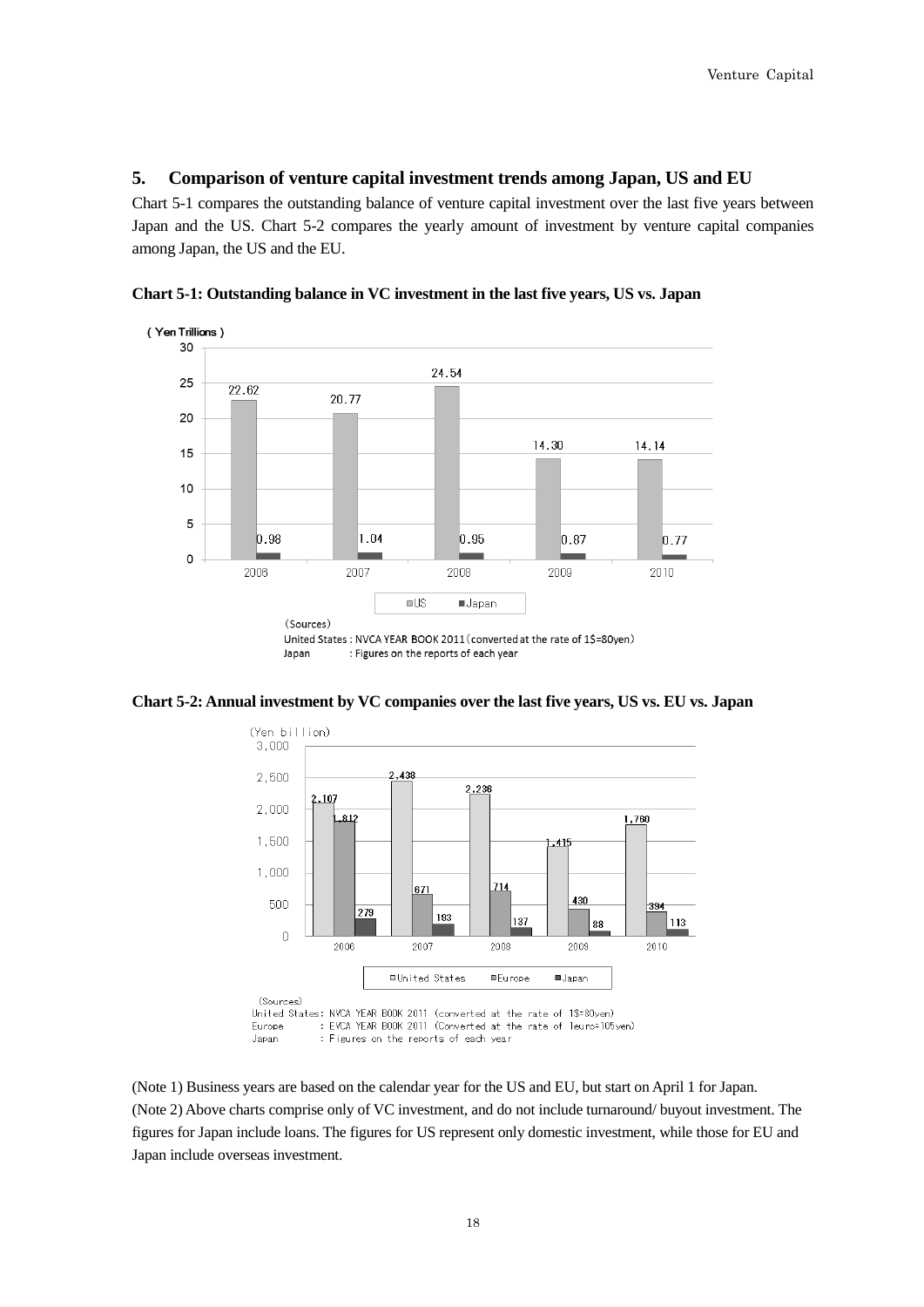# <span id="page-23-0"></span>**6. Results of the Survey**

#### **Chart 6-1: Outstanding balance of investment and loans by VC companies**

|                             | As of the end of March 2010 |                 | As of the end of March 2011 |                 |
|-----------------------------|-----------------------------|-----------------|-----------------------------|-----------------|
|                             | No. of recipients           | Amount(Yen mil) | No. of recipients           | Amount(Yen mil) |
| <b>I</b> nvestment          | 4.965                       | 194.818         | 4.440                       | 181,578         |
| Loan                        |                             | 54              |                             | 54              |
| Total                       | 4.966                       | 194.775         | 4.441                       | 181,632         |
| No. of responding companies |                             |                 | 66                          | 66              |

#### **Chart 6-2: Outstanding balance of investment through funds**

|                             | As of the end of March 2010 |                 | As of the end of March 2011 |                 |
|-----------------------------|-----------------------------|-----------------|-----------------------------|-----------------|
|                             | No. of recipients           | Amount(Yen mil) | No. of recipients           | Amount(Yen mil) |
| Investment                  | $7.252$ .                   | 652.919         | 6.248                       | 585.094         |
| No. of responding companies |                             |                 | 80                          | 79              |

#### **Chart 6-3: Outstanding balance of investment and loans by VC companies and through funds**

|                             | As of the end of March 2010 |                 | As of the end of March 2011 |                 |
|-----------------------------|-----------------------------|-----------------|-----------------------------|-----------------|
|                             | No. of recipients           | Amount(Yen mil) | No. of recipients           | Amount(Yen mil) |
| Investment                  | 12.217                      | 847.737         | 10.688                      | 766.672         |
| Loan                        |                             | 54              |                             | 54              |
| Amount                      | 12.218                      | 847.791         | 10.689                      | 766.726         |
| No. of responding companies |                             |                 | 85                          | 84              |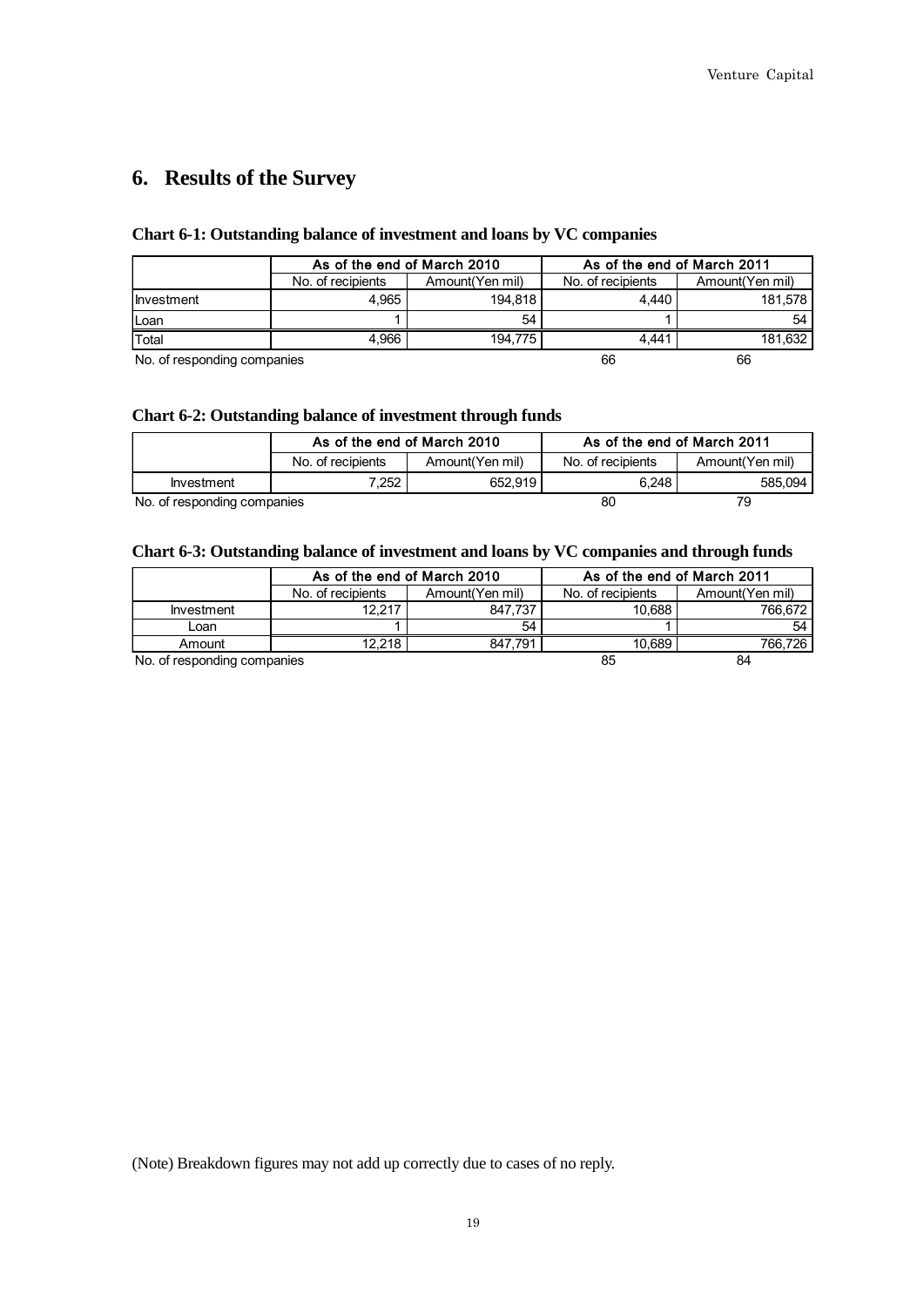|                           |                   | As of the end of March 2010<br>As of the end of March 2011 |                   |                 |  |  |
|---------------------------|-------------------|------------------------------------------------------------|-------------------|-----------------|--|--|
|                           | No. of recipients | Amount(Yen mil)                                            | No. of recipients | Amount(Yen mil) |  |  |
| Japan total               | 4.525             | 119,365                                                    | 3.447             | 90.394          |  |  |
| Hokkaido                  | 88                | 2,043                                                      | 74                | 1,715           |  |  |
| Tohoku                    | 105               | 2,847                                                      | 100               | 2,829           |  |  |
| Kanto (excl. Tokyo)       | 438               | 12,190                                                     | 408               | 12,242          |  |  |
| Tokyo                     | 1.322             | 47,919                                                     | 1.068             | 39,677          |  |  |
| Chubu                     | 907               | 25,666                                                     | 400               | 12,040          |  |  |
| Kinki                     | 947               | 11.258                                                     | 882               | 9,434           |  |  |
| Chugoku                   | 148               | 1,210                                                      | 134               | 1.093           |  |  |
| Sikoku                    | 68                | 690                                                        | 61                | 381             |  |  |
| Kyushu and Okinawa        | 187               | 1,799                                                      | 172               | 1,118           |  |  |
| Overseas total            | 279               | 44.854                                                     | 231               | 46,197          |  |  |
| Asia Pacific              | 136               | 22,059                                                     | 129               | 26,944          |  |  |
| Europe                    | 28                | 14,640                                                     | 27                | 10,899          |  |  |
| North America             | 111               | 8,085                                                      | 71                | 8,268           |  |  |
| Other                     | 4                 | 68                                                         | 4                 | 85              |  |  |
| Total                     | 6.680             | 164,221                                                    | 3,678             | 136,593         |  |  |
| No.of resonding companies |                   |                                                            | 59                | 58              |  |  |

#### **Chart 6-4: Distribution of recipients of investment by companies by region**

#### **Chart 6-5: Distribution of recipients of investment through funds by region**

|                           |                   | As of the end of March 2010<br>As of the end of March 2011 |                   |                 |  |
|---------------------------|-------------------|------------------------------------------------------------|-------------------|-----------------|--|
|                           | No. of recipients | Amount(Yen mil)                                            | No. of recipients | Amount(Yen mil) |  |
| <b>Japan total</b>        | 6.086             | 486,300                                                    | 5,033             | 448.097         |  |
| Hokkaido                  | 147               | 6,054                                                      | 126               | 5,125           |  |
| Tohoku                    | 123               | 8,046                                                      | 97                | 8,062           |  |
| Kanto (excl. Tokyo)       | 643               | 43,100                                                     | 574               | 48,497          |  |
| Tokyo                     | 2,643             | 199,040                                                    | 2,247             | 178,090         |  |
| Chubu                     | 427               | 22,426                                                     | 379               | 26,854          |  |
| Kinki                     | 920               | 47,579                                                     | 762               | 42,556          |  |
| Chugoku                   | 113               | 3,392                                                      | 90                | 2,524           |  |
| Sikoku                    | 51                | 3,778                                                      | 54                | 4,560           |  |
| Kyushu and Okinawa        | 267               | 12,596                                                     | 218               | 26,164          |  |
| <b>Overseas total</b>     | 594               | 148,608                                                    | 589               | 128,834         |  |
| Asia Pacific              | 288               | 78,624                                                     | 325               | 69,118          |  |
| Europe                    | 36                | 10,627                                                     | 39                | 6,995           |  |
| North America             | 264               | 58,538                                                     | 212               | 51,186          |  |
| Other                     | 6                 | 816                                                        | 13                | 1,534           |  |
| <b>Total</b>              | 6,680             | 634,908                                                    | 5,622             | 576,933         |  |
| No.of resonding companies |                   |                                                            | 74                | 73              |  |

#### **Chart 6-6: Distribution of recipients of investment by companies and through funds by region**

|                           | As of the end of March 2010 |                 | As of the end of March 2011 |                 |  |
|---------------------------|-----------------------------|-----------------|-----------------------------|-----------------|--|
|                           | No. of recipients           | Amount(Yen mil) | No. of recipients           | Amount(Yen mil) |  |
| Japan total               | 10,611                      | 605,665         | 8,480                       | 538,491         |  |
| Hokkaido                  | 235                         | 8,096           | 200                         | 6,841           |  |
| Tohoku                    | 228                         | 10,892          | 197                         | 10,891          |  |
| Kanto (excl. Tokyo)       | 1,081                       | 55,290          | 982                         | 60,738          |  |
| Tokyo                     | 3,965                       | 246,959         | 3,315                       | 217,767         |  |
| Chubu                     | 1,334                       | 48,092          | 779                         | 38,893          |  |
| Kinki                     | 1,867                       | 58,837          | 1,644                       | 51,989          |  |
| Chugoku                   | 261                         | 4,602           | 224                         | 3,617           |  |
| Sikoku                    | 119                         | 4,468           | 115                         | 4,941           |  |
| Kyushu and Okinawa        | 454                         | 14,395          | 390                         | 27,282          |  |
| Overseas total            | 873                         | 193,462         | 820                         | 175,031         |  |
| Asia Pacific              | 424                         | 100,683         | 454                         | 96,061          |  |
| Europe                    | 64                          | 25,267          | 66                          | 17,894          |  |
| North America             | 375                         | 66,623          | 283                         | 59,454          |  |
| Other                     | 10                          | 884             | 17                          | 1,619           |  |
| <b>Total</b>              | 13,360                      | 799,129         | 9,300                       | 713,526         |  |
| No.of resonding companies |                             |                 | 78                          | 77              |  |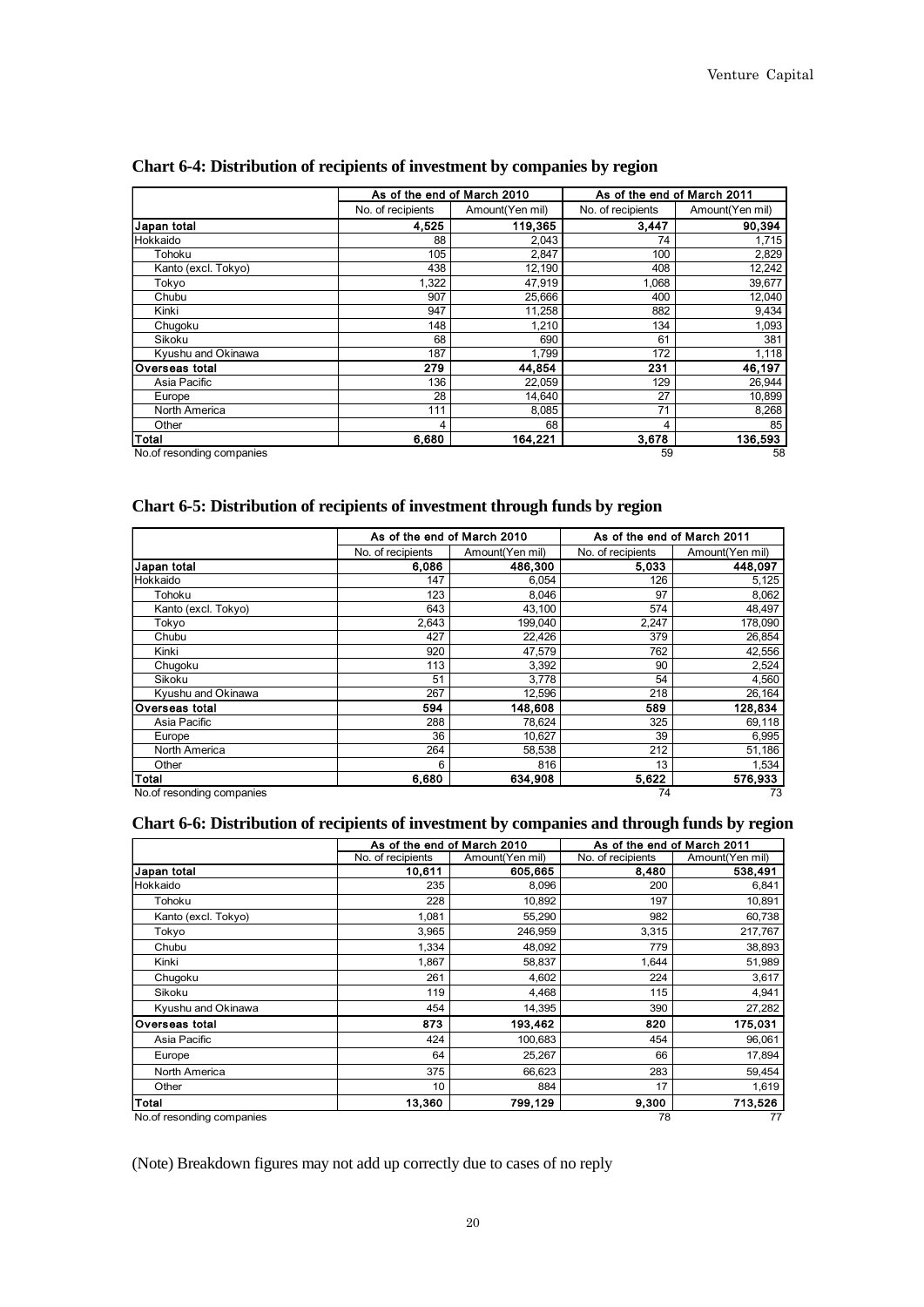|                                        |                   | April 2009 - March 2010 |                   |                             |                       |                 |  |
|----------------------------------------|-------------------|-------------------------|-------------------|-----------------------------|-----------------------|-----------------|--|
|                                        |                   | New investment/loans    |                   | Additional investment/loans | Total(New/additional) |                 |  |
|                                        | No. of recipients | Amount(Yen mil)         | No. of recipients | Amount(Yen mil)             | No. of recipients     | Amount(Yen mil) |  |
| I Common stocks                        | 40                | 1,026                   |                   | 3.252                       | 5 <sup>1</sup>        | 4,278           |  |
| II Classified stocks                   | 28                | 723                     |                   | 54                          | 32                    | 777             |  |
| <b>III Bonds</b>                       |                   | 94                      |                   | 54                          |                       | 148             |  |
| IV Other                               |                   | 24                      | 30                | 840                         | 32                    | 864             |  |
| Total investment $(I + II + III + IV)$ | 92                | 2.214                   | 51                | 4.273                       | 152                   | 11.648          |  |
| Loans                                  |                   |                         |                   |                             |                       | $\Omega$        |  |
| investment+loans<br>Total              | 132               | 3,373                   | 58                | 4.432                       | 199                   | 12.966          |  |
| No. of responding companies            |                   |                         |                   |                             | 58                    | 58              |  |

#### **Chart 6-7: Breakdown of investment and loans made by companies during the year**

| (investment+loans)<br>Total              | 132 <sub>1</sub>     | 3,373           | 58                          | 4,432           | 199                   | 12,966          |
|------------------------------------------|----------------------|-----------------|-----------------------------|-----------------|-----------------------|-----------------|
| No. of responding companies              |                      |                 |                             |                 | 58                    | 58              |
|                                          |                      |                 | April 2010 - March 2011     |                 |                       |                 |
|                                          | New investment/loans |                 | Additional investment/loans |                 | Total(New/additional) |                 |
|                                          | No. of recipients    | Amount(Yen mil) | No. of recipients           | Amount(Yen mil) | No. of recipients     | Amount(Yen mil) |
| I Common stocks                          | 45                   | 2.973           |                             | 988             | 62                    | 3.960           |
| II Classified stocks                     | 29                   | 922             | 5                           | 72              | 34                    | 995             |
| III Bonds                                | 6                    | 345             |                             | 30              |                       | 375             |
| <b>IV</b> Other                          |                      | 25              | 28                          | 625             | 30                    | 650             |
| Total investment $( I + II + III + IV )$ | 103                  | 4.628           | 6 <sup>1</sup>              | 1.973           | 191                   | 20.457          |
| Loans                                    |                      | C               | 0                           |                 | 0                     | $\mathbf{0}$    |
| Total<br>í investment+loans              | 141                  | 5,722           | 71                          | 2, 176          | 239                   | 21, 754         |
| No. of responding companies              |                      |                 |                             |                 | 54                    | 54              |

#### **Chart 6-8: Breakdown of investment and loans through funds made during the year**

|                                        | April 2009 - March 2010 |                      |                   |                             |                   |                       |  |  |
|----------------------------------------|-------------------------|----------------------|-------------------|-----------------------------|-------------------|-----------------------|--|--|
|                                        |                         | New investment/loans |                   | Additional investment/loans |                   | Total(New/additional) |  |  |
|                                        | No. of recipients       | Amount(Yen mil)      | No. of recipients | Amount(Yen mil)             | No. of recipients | Amount(Yen mil)       |  |  |
| Common stocks                          | 285                     | 25.637               | 122               | 6.478                       | 412               | 33,038                |  |  |
| II Classified stocks                   | 47                      | 4.097                | 45                | 2.997                       | 105               | 8.053                 |  |  |
| <b>III Bonds</b>                       | 23                      | 1.289                | 15                | 1.182                       | 38                | 2.471                 |  |  |
| <b>IV Other</b>                        |                         | 285                  | 15                | 313                         | 24                | 920                   |  |  |
| Total investment $(I + II + III + IV)$ | 434                     | 35.794               | 227               | 12.084                      | 756               | 68.982                |  |  |
| No. of responding companies            |                         |                      |                   |                             | 83                | 82                    |  |  |

|                                        | April 2010 - March 2011 |                      |                             |                 |                       |                 |  |  |  |
|----------------------------------------|-------------------------|----------------------|-----------------------------|-----------------|-----------------------|-----------------|--|--|--|
|                                        |                         | New investment/loans | Additional investment/loans |                 | Total(New/additional) |                 |  |  |  |
|                                        | No. of recipients       | Amount(Yen mil)      | No. of recipients           | Amount(Yen mil) | No. of recipients     | Amount(Yen mil) |  |  |  |
| Common stocks                          | 221                     | 25.212               | $134 -$                     | 11.889          | 360                   | 37,355          |  |  |  |
| II Classified stocks                   | 54                      | 5.983                | 35                          | 2.813           | 95                    | 9.494           |  |  |  |
| <b>III Bonds</b>                       | 23                      | 2.105                | 31                          | 3.838           | 56                    | 5.947           |  |  |  |
| <b>IV Other</b>                        | 11                      | 7.848                | 16                          | 180             | 28                    | 8.058           |  |  |  |
| Total investment $(I + II + III + IV)$ | 327                     | 42.089               | 228                         | 19.453          | 676                   | 91.413          |  |  |  |
| No. of responding companies            |                         |                      |                             |                 | 76                    | 74              |  |  |  |

### **Chart 6-9: Breakdown of investment and loans by companies and through funds made during the year**

|                                          |                   | April 2009 - March 2010 |                   |                             |                   |                       |  |  |  |
|------------------------------------------|-------------------|-------------------------|-------------------|-----------------------------|-------------------|-----------------------|--|--|--|
|                                          |                   | New investment/loans    |                   | Additional investment/loans |                   | Total(New/additional) |  |  |  |
|                                          | No. of recipients | Amount(Yen mil)         | No. of recipients | Amount(Yen mil)             | No. of recipients | Amount(Yen mil)       |  |  |  |
| Common stocks                            | 325               | 26.663                  | 133               | 9.730                       | 463               | 37,315                |  |  |  |
| II Classified stocks                     | 75                | 4,820                   | 49                | 3,051                       | 137               | 8,830                 |  |  |  |
| <b>III Bonds</b>                         | 26                | 1.383                   | 17                | 1.236                       | 43                | 2.619                 |  |  |  |
| <b>IV Other</b>                          | 10                | 309                     | 45                | 1.153                       | 56                | 1.784                 |  |  |  |
| Total investment ( $I + II + III + IV$ ) | 526               | 38,008                  | 278               | 16.358                      | 908               | 80.630                |  |  |  |
| Loans                                    |                   |                         |                   |                             |                   |                       |  |  |  |
| Total<br>investment+loans                | 566               | 39,167                  | 285               | 16,517                      | 955               | 81,948                |  |  |  |
| No. of responding companies              |                   |                         |                   |                             | 85                | 84                    |  |  |  |

|                                        |                   | April 2010 - March 2011 |                             |                 |                       |                 |  |  |  |
|----------------------------------------|-------------------|-------------------------|-----------------------------|-----------------|-----------------------|-----------------|--|--|--|
|                                        |                   | New investment/loans    | Additional investment/loans |                 | Total(New/additional) |                 |  |  |  |
|                                        | No. of recipients | Amount(Yen mil)         | No. of recipients           | Amount(Yen mil) | No. of recipients     | Amount(Yen mil) |  |  |  |
| Common stocks                          | 266               | 28.184                  | 151                         | 12,876          | 422                   | 41,315          |  |  |  |
| II Classified stocks                   | 83                | 6.906                   | 40                          | 2.885           | 129                   | 10.489          |  |  |  |
| III Bonds                              | 29                | 2.450                   | 32                          | 3.868           | 63                    | 6,322           |  |  |  |
| <b>IV Other</b>                        | 13                | 7.873                   | 44                          | 804             | 58                    | 8.707           |  |  |  |
| Total investment $(I + II + III + IV)$ | 430               | 46.717                  | 289                         | 21.426          | 867                   | 111.870         |  |  |  |
| Loans                                  | 0                 |                         |                             |                 |                       | 0               |  |  |  |
| Total<br>investment+loans              | 468               | 47,811                  | 299                         | 21,629          | 915                   | 113.167         |  |  |  |
| No. of responding companies            |                   |                         |                             |                 | 80                    | 78              |  |  |  |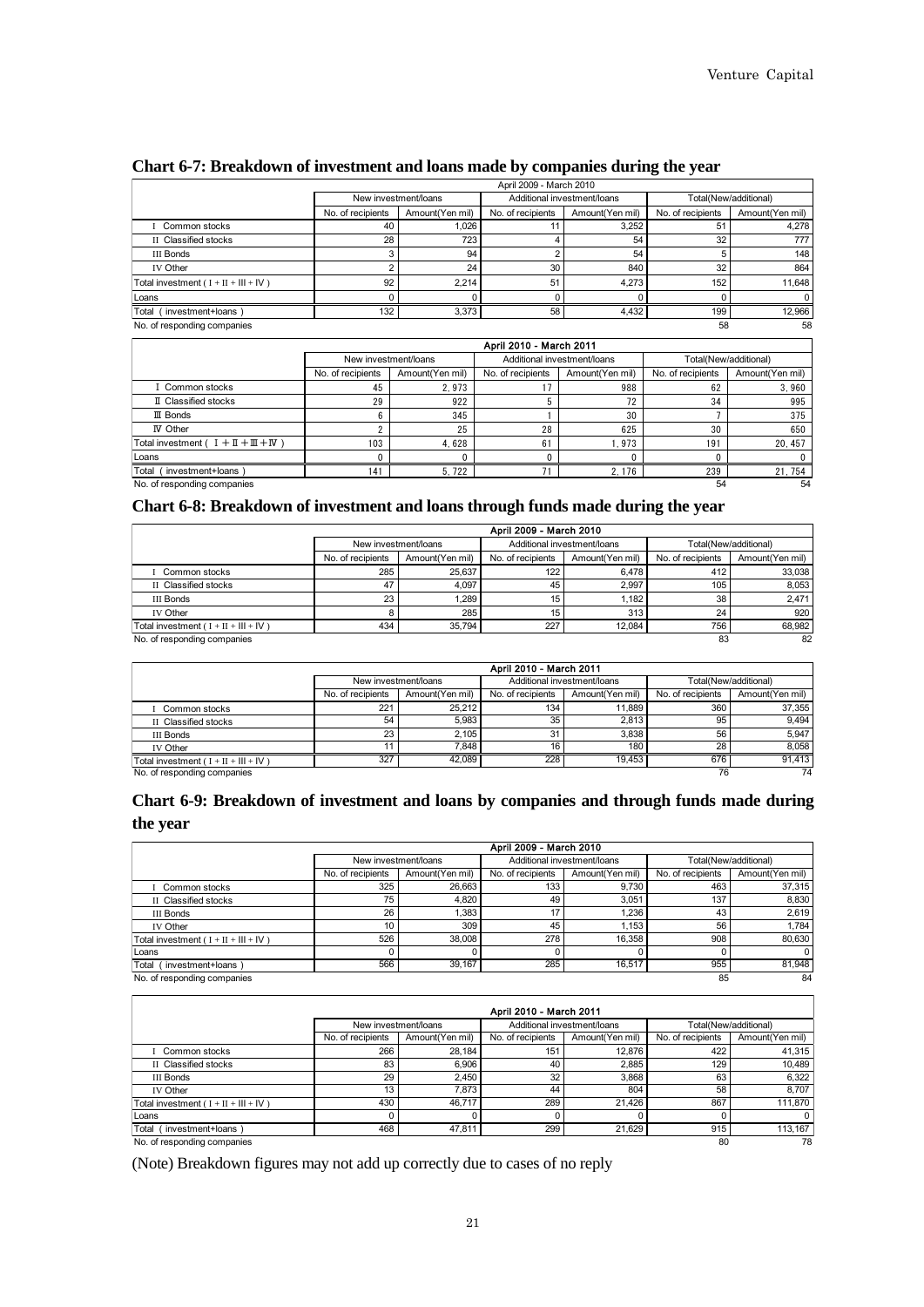#### **Chart 6-10: Establishment and maturity of funds**

|                                  | End of March 2010 | April 2010 - March 2011 | End of March 2011 |           |
|----------------------------------|-------------------|-------------------------|-------------------|-----------|
|                                  |                   | Established             | Matured           |           |
| Number of funds                  | 450               |                         | 28                | 454       |
| Total number of limited partners | 3.372             | 21                      | 193               | 3.199     |
| Committed capital (Yen Millions) | 1.806.601         | 52.458                  | 41.191            | 1.782.689 |
| N: No. of responding companies   |                   |                         |                   | 88        |

N: No. of responding companies

(Note 2) Committed capital is based on the amounts committed for the funds(in tha absence of a committed amount, then on the amount actually paid into funds) (Note 1) Due to cases of incomplete reply, the term-end figures may not agree with arithmetic result of the changes during the period

| Invest type                                       | April 2010 - March 2011 |                  |
|---------------------------------------------------|-------------------------|------------------|
|                                                   | No.of investors         | Amount (Yen mil) |
| <b>GP/principals</b>                              |                         | 629              |
| (Domestic total)<br>п                             | 28                      | 13,939           |
| Family/private individuals                        | 0                       | 0                |
| Other VC/fund of funds                            | $\overline{2}$          | 332              |
| Corporate investors                               | 12                      | 1,148            |
| Bank/trust and credit unions                      | 11                      | 2,680            |
| Insurance companies                               | $\overline{2}$          | 9,679            |
| Securities companies                              | 0                       | 0                |
| Pension funds                                     | 0                       | 0                |
| Government/local public authorities (non-pension) |                         | 100              |
| Academic/university endowment                     | 0                       | 0                |
| Other domestic                                    | 0                       | 0                |
| <b>Ⅲ</b> Overseas total                           | 0                       | 0                |
| $Total (I + II + III)$                            | 35                      | 14,568           |

N:No.of responding companies 6

(Note) Committed capital is based on the amounts committed for the funds (in the absence of a committed amount, then on the amount actually paid into the funds)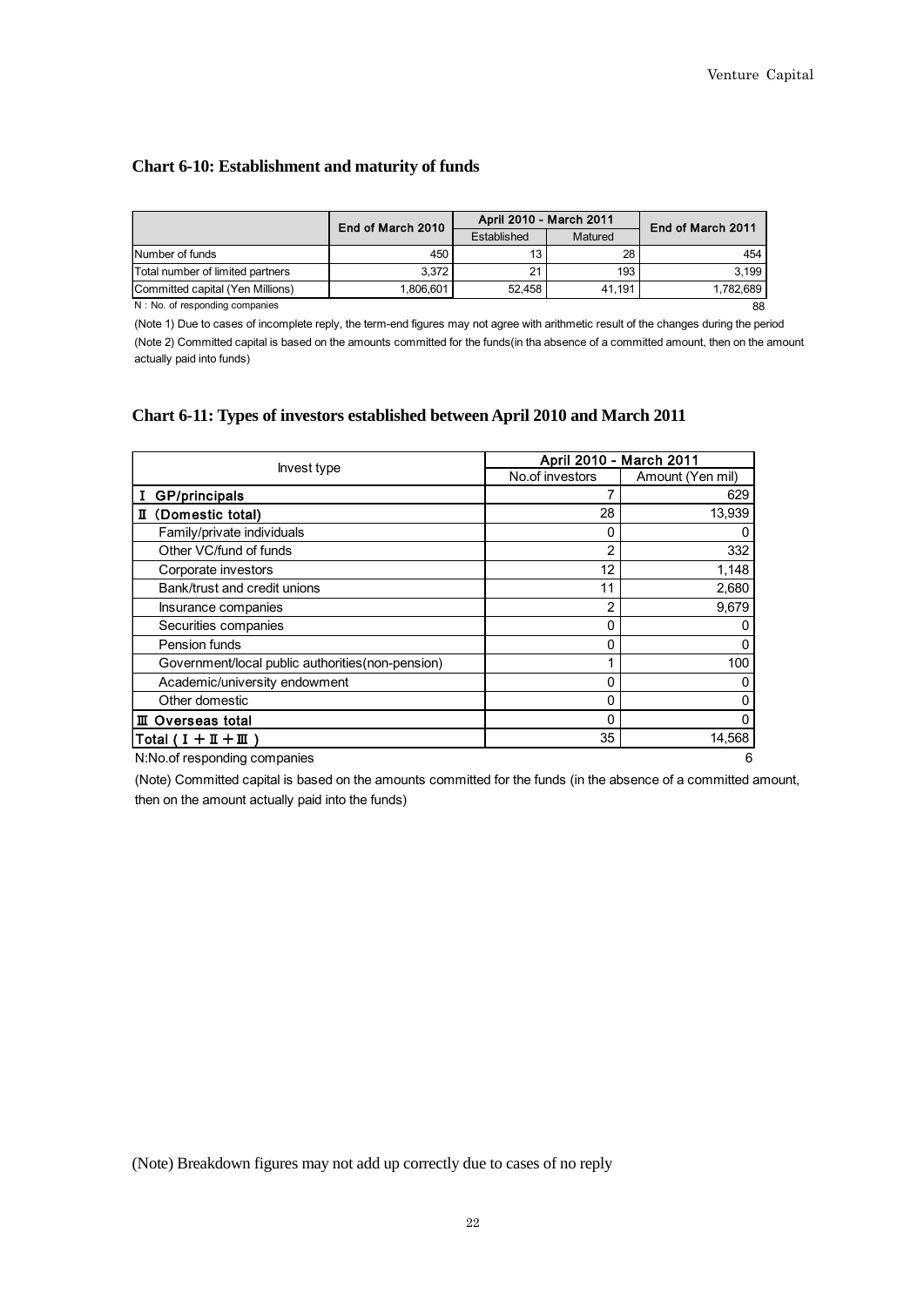| Chart 6-12: Distribution of recipients of new investment by companies by industry and by |  |  |  |  |  |
|------------------------------------------------------------------------------------------|--|--|--|--|--|
| development stage (number of recipients in each cross section)                           |  |  |  |  |  |

|                                                    |      |             | Apr.2010 - Mar.2011 |             |       |
|----------------------------------------------------|------|-------------|---------------------|-------------|-------|
| <b>Industry</b>                                    | Seed | Early stage | Expansion           | Later stage | Total |
| 1. Telecommunications/networking and equipment     |      |             |                     |             |       |
| 2. Computers and peripherals/IT services           |      |             |                     |             |       |
| 3.Software                                         | 2    |             |                     |             |       |
| 4. Semiconductors and electronics                  | 0    |             |                     |             |       |
| 5. Biotechnology and medicine                      | 0    |             | 0                   |             |       |
| 6. Medical device and equipment/healthcare-related | O    |             |                     |             |       |
| 7. Industrial/Energy/Other                         | 0    |             | 8                   |             |       |
| 8. Media and entertainment/retailing/distribution  | 0    |             |                     |             |       |
| 9. Finance, real estate and business services      |      |             |                     |             |       |
| 10. Clean technology-related contained above       | ŋ    |             |                     |             |       |
| Total                                              |      |             | 11                  | 6           | 24    |
| No. of responding companies                        |      |             |                     |             | 35    |

## **Chart 6-13: Distribution of recipients of additional investment by companies by industry and by development stage (number of recipients in each cross section)**

|                                                    |          |             | Apr.2010 - Mar.2011 |             |       |
|----------------------------------------------------|----------|-------------|---------------------|-------------|-------|
| Industry                                           | Seed     | Early stage | Expansion           | Later stage | Total |
| 1. Telecommunications/networking and equipment     |          |             |                     |             |       |
| 2. Computers and peripherals/IT services           | 0        |             |                     |             |       |
| 3.Software                                         | $\Omega$ |             | O                   |             |       |
| 4. Semiconductors and electronics                  | 0        |             |                     |             | 3     |
| 5. Biotechnology and medicine                      | $\Omega$ |             |                     |             |       |
| 6. Medical device and equipment/healthcare-related | $\Omega$ |             | O                   |             |       |
| 7. Industrial/Energy/Other                         | $\Omega$ |             | 2                   |             | 3     |
| 8. Media and entertainment/retailing/distribution  | $\Omega$ |             | O                   |             |       |
| 9. Finance, real estate and business services      | $\Omega$ |             | ◠                   |             | 3     |
| 10. Clean technology-related contained above       | $\Omega$ |             | n                   |             | 0     |
| Total                                              | 0        |             | 6                   | 5           | 12    |
| No. of responding companies                        |          |             |                     |             | 34    |

# **Chart 6-14: Distribution of recipients of new and additional investment by companies by industry and by development stage (number of recipients in each cross section)**

| Industry                                           |      |             | Apr.2010 - Mar.2011 |             |       |
|----------------------------------------------------|------|-------------|---------------------|-------------|-------|
|                                                    | Seed | Early stage | Expansion           | Later stage | Total |
| 1. Telecommunications/networking and equipment     |      |             |                     |             |       |
| 2. Computers and peripherals/IT services           |      |             |                     |             | 3     |
| 3.Software                                         | 2    |             |                     | ŋ           | 2     |
| 4. Semiconductors and electronics                  | 0    |             | $\overline{2}$      | 3           | 5     |
| 5. Biotechnology and medicine                      | C    |             | n                   |             | 2     |
| 6. Medical device and equipment/healthcare-related |      |             |                     |             |       |
| 7. Industrial/Energy/Other                         | O    |             | 10                  |             | 12    |
| 8. Media and entertainment/retailing/distribution  |      |             |                     |             |       |
| 9. Finance, real estate and business services      |      |             | 3                   | າ           |       |
| 10. Clean technology-related contained above       |      |             |                     |             |       |
| Total                                              | 4    |             | 17                  | 11          | 36    |
| No. of responding companies                        |      |             |                     |             | 37    |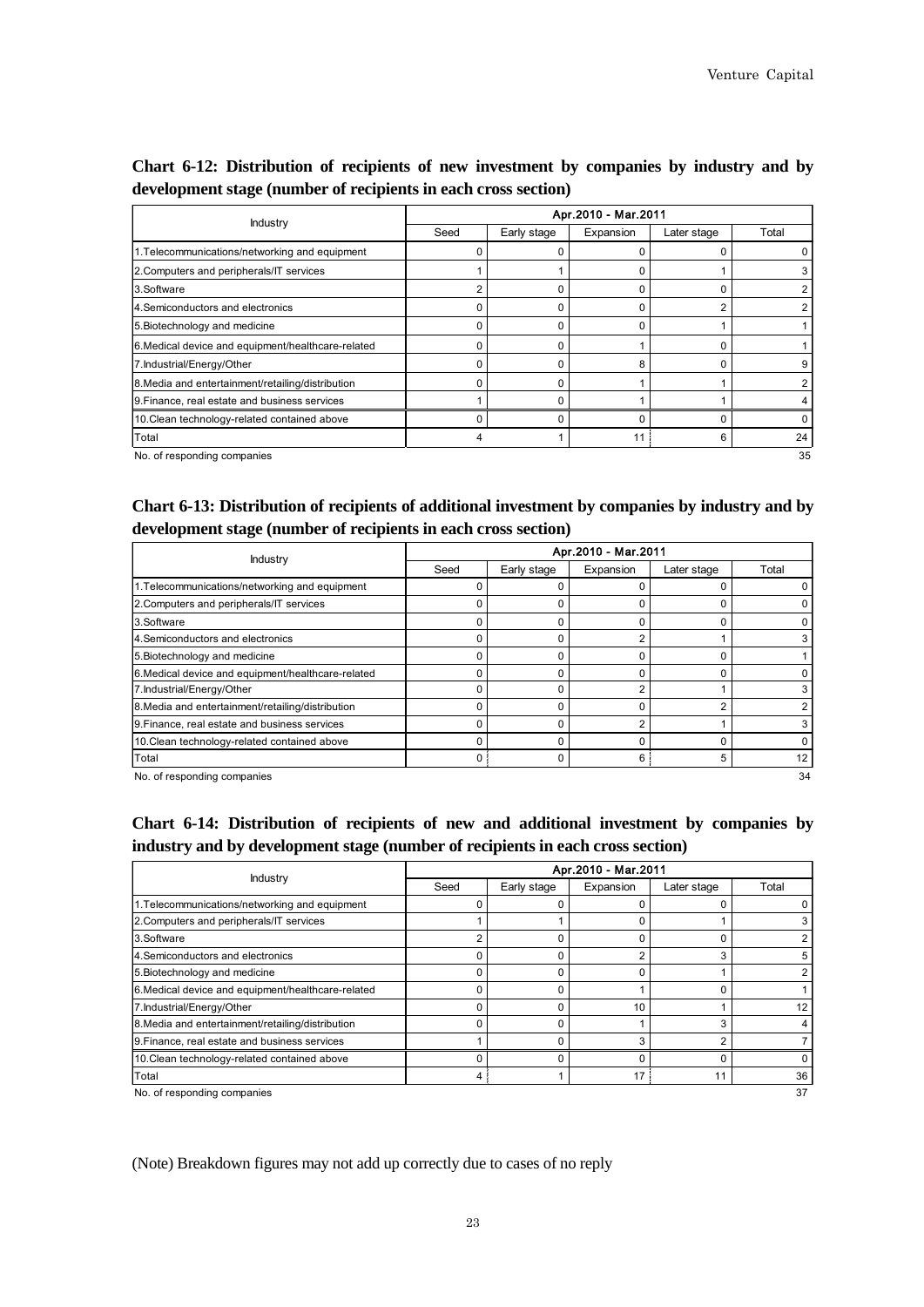## **Chart 6-15: Distribution of amount invested for recipients of new investment by companies by industry and development stage (amount of investment)**

|                                                    |                     |             |           |             | (Yen mil) |  |  |  |
|----------------------------------------------------|---------------------|-------------|-----------|-------------|-----------|--|--|--|
| Industry                                           | Apr.2010 - Mar.2011 |             |           |             |           |  |  |  |
|                                                    | Seed                | Early stage | Expansion | Later stage | Total     |  |  |  |
| 1. Telecommunications/networking and equipment     | 0                   | O           | 0         | ŋ           | 0         |  |  |  |
| 2. Computers and peripherals/IT services           | 4                   | 27          | 0         | 6           | 37        |  |  |  |
| 3.Software                                         | 87                  | 0           | 0         | n           | 87        |  |  |  |
| 4. Semiconductors and electronics                  | 0                   | 0           | 0         | 32          | 32        |  |  |  |
| 5. Biotechnology and medicine                      | 0                   | 0           | 0         | 16          | 16        |  |  |  |
| 6. Medical device and equipment/healthcare-related | $\Omega$            | 0           | 14        | 0           | 14        |  |  |  |
| 7. Industrial/Energy/Other                         | 0                   | 0           | 276       | O           | 334       |  |  |  |
| 8. Media and entertainment/retailing/distribution  | 0                   | O           | 2         | 4           | 6         |  |  |  |
| 9. Finance, real estate and business services      | 4                   |             | 20        | 1,577       | 1,609     |  |  |  |
| 10. Clean technology-related contained above       | 0                   | O           | 0         |             | $\Omega$  |  |  |  |
| Total                                              | 95                  | 27          | 312       | 1,634       | 2,134     |  |  |  |
| No. of responding companies                        |                     |             |           |             | 35        |  |  |  |

## **Chart 6-16: Distribution of amount invested for recipients of additional investment by companies by industry and development stage (amount of investment)**

|                                                    |      |             |                     |             | (Yen mil) |
|----------------------------------------------------|------|-------------|---------------------|-------------|-----------|
| Industry                                           |      |             | Apr.2010 - Mar.2011 |             |           |
|                                                    | Seed | Early stage | Expansion           | Later stage | Total     |
| 1. Telecommunications/networking and equipment     | 0    |             |                     | 0           |           |
| 2. Computers and peripherals/IT services           | 0    |             |                     | ŋ           |           |
| 3.Software                                         | 0    |             | n                   | 0           |           |
| 4. Semiconductors and electronics                  | 0    |             | 58                  | 50          | 108       |
| 5. Biotechnology and medicine                      | 0    | ŋ           | O                   | 0           | 48        |
| 6. Medical device and equipment/healthcare-related | 0    |             | $\Omega$            | O           |           |
| 7. Industrial/Energy/Other                         | 0    |             | 45                  |             | 52        |
| 8. Media and entertainment/retailing/distribution  | 0    | ŋ           | $\Omega$            | 593         | 593       |
| 9. Finance, real estate and business services      | 0    |             | З                   | 8           |           |
| 10. Clean technology-related contained above       | 0    |             |                     | O           |           |
| Total                                              | 0    |             | 106                 | 658         | 812       |
| No. of responding companies                        |      |             |                     |             | 34        |

# **Chart 6-17: Distribution of amount invested for recipients of new and additional investment by companies by industry and development stage (amount of investment)**

|                                                    | (Yen mil)<br>Apr.2010 - Mar.2011 |             |           |             |       |  |  |  |
|----------------------------------------------------|----------------------------------|-------------|-----------|-------------|-------|--|--|--|
| Industry                                           | Seed                             | Early stage | Expansion | Later stage | Total |  |  |  |
| 1. Telecommunications/networking and equipment     | 0                                | $\Omega$    | 0         |             | 0     |  |  |  |
| 2. Computers and peripherals/IT services           | 4                                | 27          | 0         | 6           | 37    |  |  |  |
| 3.Software                                         | 87                               | $\Omega$    | 0         | ŋ           | 87    |  |  |  |
| 4. Semiconductors and electronics                  | $\Omega$                         | 0           | 58        | 82          | 140   |  |  |  |
| 5. Biotechnology and medicine                      | 0                                | $\Omega$    | $\Omega$  | 16          | 64    |  |  |  |
| 6. Medical device and equipment/healthcare-related | $\Omega$                         | O           | 14        |             | 14    |  |  |  |
| 7.Industrial/Energy/Other                          | $\Omega$                         | $\Omega$    | 321       |             | 386   |  |  |  |
| 8. Media and entertainment/retailing/distribution  | O                                |             | 2         | 597         | 599   |  |  |  |
| 9. Finance, real estate and business services      | 4                                | $\Omega$    | 23        | 1,585       | 1,620 |  |  |  |
| 10. Clean technology-related contained above       | C                                |             | 0         |             | 0     |  |  |  |
| Total                                              | 95                               | 27          | 418       | 2,292       | 2,946 |  |  |  |
| No. of responding companies                        |                                  |             |           |             | 37    |  |  |  |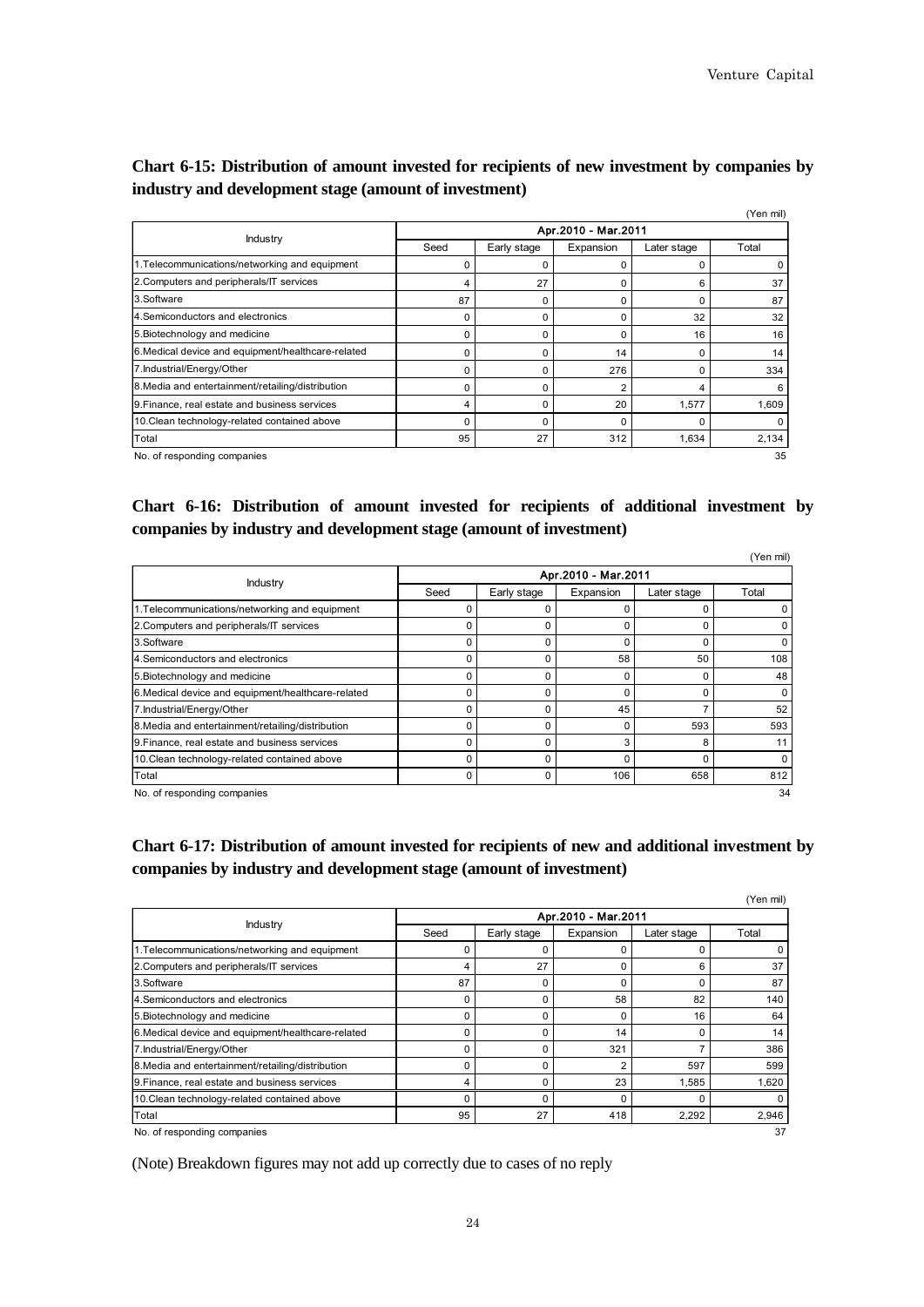|                                                    |                |             | Apr.2010 - Mar.2011 |             |       |
|----------------------------------------------------|----------------|-------------|---------------------|-------------|-------|
| Industry                                           | Seed           | Early stage | Expansion           | Later stage | Total |
| 1. Telecommunications/networking and equipment     |                | 10          | 4                   |             | 17    |
| 2. Computers and peripherals/IT services           |                | 11          | 8                   |             | 21    |
| 3.Software                                         | 4              | 24          | 12                  | ◠           | 43    |
| 4. Semiconductors and electronics                  | 4              |             | 8                   |             | 24    |
| 5. Biotechnology and medicine                      | 3              | 10          | 6                   | 3           | 22    |
| 6. Medical device and equipment/healthcare-related |                | 10          | 7                   |             | 20    |
| 7. Industrial/Energy/Other                         | 3              | 16          | 13                  | 11          | 44    |
| 8. Media and entertainment/retailing/distribution  | 0              | 17          | 15                  | 15          | 49    |
| 9. Finance, real estate and business services      | 0              |             | 11                  |             | 22    |
| 10. Clean technology-related contained above       | $\overline{2}$ | 4           | 5                   | 3           | 16    |
| Total                                              | 16             | 112         | 84                  | 44          | 262   |
| No. of responding companies                        |                |             |                     |             | 54    |

# **Chart 6-18: Distribution of recipients of new investment through funds by industry and development stage (number of recipients)**

## **Chart 6-19: Distribution of recipients of additional investment through funds by industry and development stage (number of recipients)**

| Industry                                           | Apr.2010 - Mar.2011 |             |           |             |                 |  |  |  |
|----------------------------------------------------|---------------------|-------------|-----------|-------------|-----------------|--|--|--|
|                                                    | Seed                | Early stage | Expansion | Later stage | Total           |  |  |  |
| 1. Telecommunications/networking and equipment     | 0                   |             |           |             |                 |  |  |  |
| 2. Computers and peripherals/IT services           |                     | 6           | 3         |             | 15              |  |  |  |
| 3.Software                                         | 0                   | 4           |           |             | 5               |  |  |  |
| 4. Semiconductors and electronics                  |                     | 5           | 8         |             | 14              |  |  |  |
| 5. Biotechnology and medicine                      | 9                   |             | 8         |             | 32              |  |  |  |
| 6. Medical device and equipment/healthcare-related | 6                   |             | O         |             | 6               |  |  |  |
| 7. Industrial/Energy/Other                         |                     | 8           | 7         | 8           | 27              |  |  |  |
| 8. Media and entertainment/retailing/distribution  | 0                   | 3           | 6         | 6           | 16              |  |  |  |
| 9. Finance, real estate and business services      |                     |             | 4         |             | 9               |  |  |  |
| 10. Clean technology-related contained above       | O                   | 5           | 3         | ີ           | 10 <sup>°</sup> |  |  |  |
| Total                                              | 18                  | 37          | 42        | 25          | 133             |  |  |  |
| No of responding companies                         |                     |             |           |             | 51              |  |  |  |

No. of responding companies

## **Chart 6-20: Distribution of recipients of new and additional investment through funds by industry and development stage (number of recipients)**

|                                                    |                |             | Apr.2010 - Mar.2011 |             |       |
|----------------------------------------------------|----------------|-------------|---------------------|-------------|-------|
| <b>Industry</b>                                    | Seed           | Early stage | Expansion           | Later stage | Total |
| 1. Telecommunications/networking and equipment     | 0              | 12          | 8                   |             | 24    |
| 2. Computers and peripherals/IT services           | $\overline{2}$ | 17          | 11                  |             | 36    |
| 3.Software                                         | 4              | 28          | 13                  |             | 48    |
| 4. Semiconductors and electronics                  | 5              | 12          | 16                  |             | 38    |
| 5. Biotechnology and medicine                      | 12             | 17          | 14                  |             | 54    |
| 6. Medical device and equipment/healthcare-related |                | 10          |                     |             | 26    |
| 7. Industrial/Energy/Other                         | 4              | 24          | 20                  | 19          | 71    |
| 8. Media and entertainment/retailing/distribution  | $\Omega$       | 20          | 21                  | 21          | 65    |
| 9. Finance, real estate and business services      | $\Omega$       | 8           | 15                  |             | 31    |
| 10. Clean technology-related contained above       | $\overline{2}$ | 9           | 8                   | 5           | 26    |
| Total                                              | 34             | 149         | 126                 | 69          | 395   |
| 58<br>No. of responding companies                  |                |             |                     |             |       |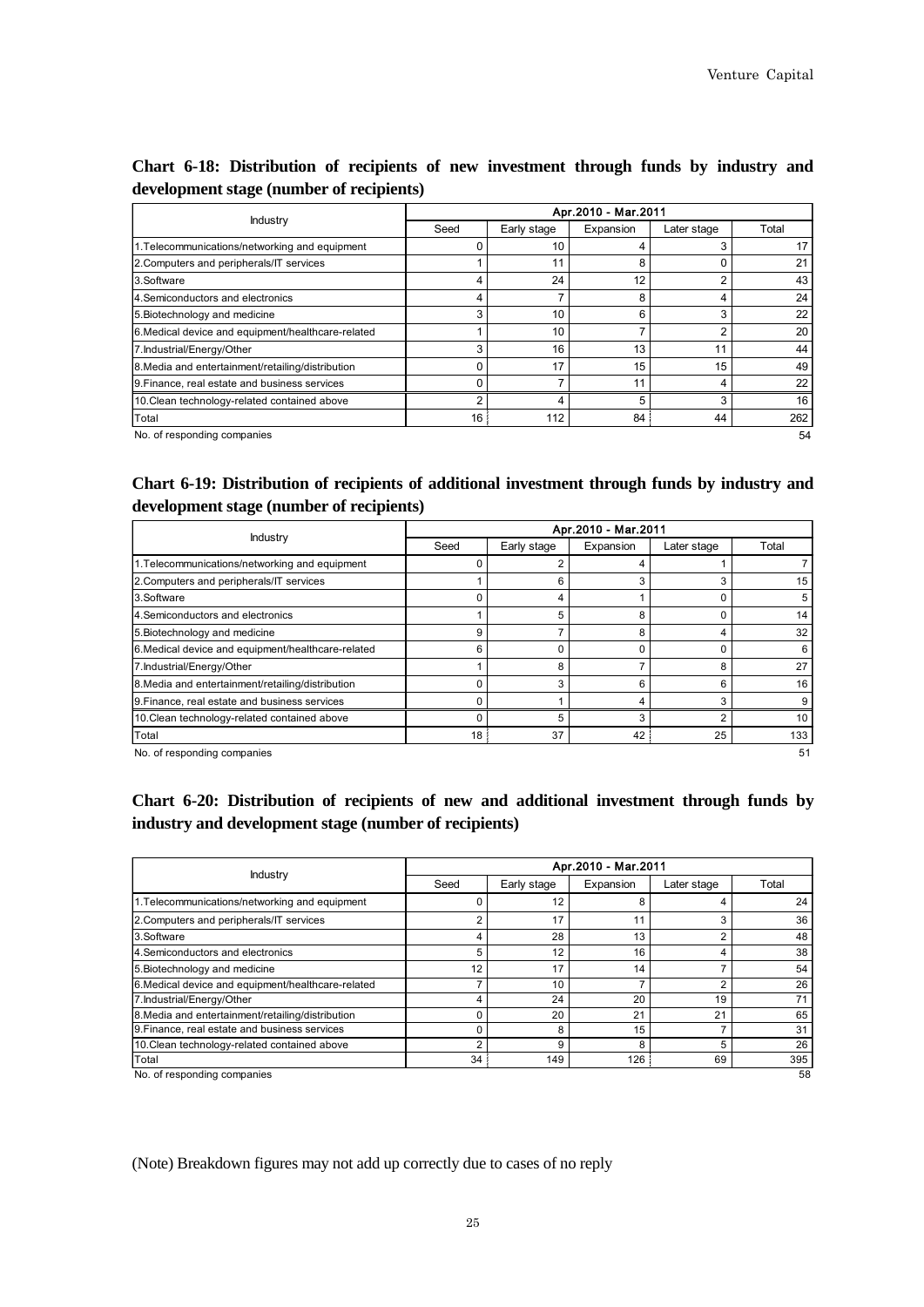|                                                    |                     |             |           |             | (Yen mil) |  |
|----------------------------------------------------|---------------------|-------------|-----------|-------------|-----------|--|
|                                                    | Apr.2010 - Mar.2011 |             |           |             |           |  |
| Industry                                           | Seed                | Early stage | Expansion | Later stage | Total     |  |
| 1. Telecommunications/networking and equipment     | $\Omega$            | 590         | 233       | 812         | 1,635     |  |
| 2. Computers and peripherals/IT services           | 30                  | 544         | 605       | $\Omega$    | 1,228     |  |
| 3.Software                                         | 165                 | 922         | 561       | 118         | 1,816     |  |
| 4. Semiconductors and electronics                  | 94                  | 209         | 698       | 182         | 1,308     |  |
| 5. Biotechnology and medicine                      | 81                  | 504         | 610       | 155         | 1,350     |  |
| 6. Medical device and equipment/healthcare-related | 9                   | 464         | 375       | 80          | 928       |  |
| 7. Industrial/Energy/Other                         | 255                 | 1.127       | 1,333     | 589         | 3,679     |  |
| 8. Media and entertainment/retailing/distribution  | $\Omega$            | 1,254       | 859       | 1.524       | 3,747     |  |
| 9. Finance, real estate and business services      | $\Omega$            | 198         | 683       | 413         | 1,293     |  |
| 10. Clean technology-related contained above       | 235                 | 557         | 1,021     | 286         | 2,299     |  |
| Total                                              | 634                 | 5,812       | 5,956     | 3,872       | 16,984    |  |
| No. of responding companies                        |                     |             |           |             | 53        |  |

## **Chart 6-21: Distribution of amount invested for recipients of new investment through funds by industry and development stage (amount of investment)**

# **Chart 6-22: Distribution of amount invested for recipients of additional investment through funds by industry and development stage (amount of investment)**

|                                                    |                     |             |           |             | (Yen mil) |  |
|----------------------------------------------------|---------------------|-------------|-----------|-------------|-----------|--|
|                                                    | Apr.2010 - Mar.2011 |             |           |             |           |  |
| <b>Industry</b>                                    | Seed                | Early stage | Expansion | Later stage | Total     |  |
| 1. Telecommunications/networking and equipment     |                     | 134         | 325       | 77          | 536       |  |
| 2. Computers and peripherals/IT services           | 100                 | 289         | 506       | 240         | 1,149     |  |
| 3.Software                                         | $\Omega$            | 210         | 102       |             | 312       |  |
| 4. Semiconductors and electronics                  | 15                  | 250         | 269       |             | 533       |  |
| 5. Biotechnology and medicine                      | 254                 | 195         | 299       | 275         | 1,376     |  |
| 6. Medical device and equipment/healthcare-related | 45                  | $\Omega$    | 10        |             | 55        |  |
| 7. Industrial/Energy/Other                         | 17                  | 260         | 315       | 474         | 1,392     |  |
| 8. Media and entertainment/retailing/distribution  | $\Omega$            | 151         | 682       | 1.213       | 2,047     |  |
| 9. Finance, real estate and business services      | $\Omega$            | 21          | 106       | 228         | 364       |  |
| 10. Clean technology-related contained above       | $\Omega$            | 120         | 162       | 188         | 469       |  |
| Total                                              | 431                 | 1,522       | 2,645     | 2,507       | 7,811     |  |
| No. of responding companies                        |                     |             |           |             | 50        |  |

## **Chart 6-23: Distribution of amount invested for recipients of new and additional investment through funds by industry and development stage (amount of investment)**

|                                                    |                     |             |           |             | (Yen mil) |  |
|----------------------------------------------------|---------------------|-------------|-----------|-------------|-----------|--|
|                                                    | Apr.2010 - Mar.2011 |             |           |             |           |  |
| Industry                                           | Seed                | Early stage | Expansion | Later stage | Total     |  |
| 1. Telecommunications/networking and equipment     | $\Omega$            | 724         | 557       | 889         | 2,171     |  |
| 2. Computers and peripherals/IT services           | 130                 | 833         | 1,111     | 240         | 2,377     |  |
| 3.Software                                         | 165                 | 1,132       | 663       | 118         | 2,128     |  |
| 4. Semiconductors and electronics                  | 109                 | 458         | 967       | 182         | 1,841     |  |
| 5. Biotechnology and medicine                      | 336                 | 700         | 909       | 430         | 2,727     |  |
| 6. Medical device and equipment/healthcare-related | 53                  | 464         | 385       | 80          | 982       |  |
| 7. Industrial/Energy/Other                         | 272                 | 1,387       | 1,648     | 1,062       | 5,071     |  |
| 8. Media and entertainment/retailing/distribution  | $\Omega$            | 1.405       | 1,541     | 2.738       | 5,795     |  |
| 9. Finance, real estate and business services      | $\Omega$            | 219         | 788       | 640         | 1,657     |  |
| 10. Clean technology-related contained above       | 235                 | 677         | 1,183     | 474         | 2,768     |  |
| Total                                              | 1,065               | 7,334       | 8,601     | 6,379       | 24,795    |  |
| No. of responding companies                        |                     |             |           |             | 57        |  |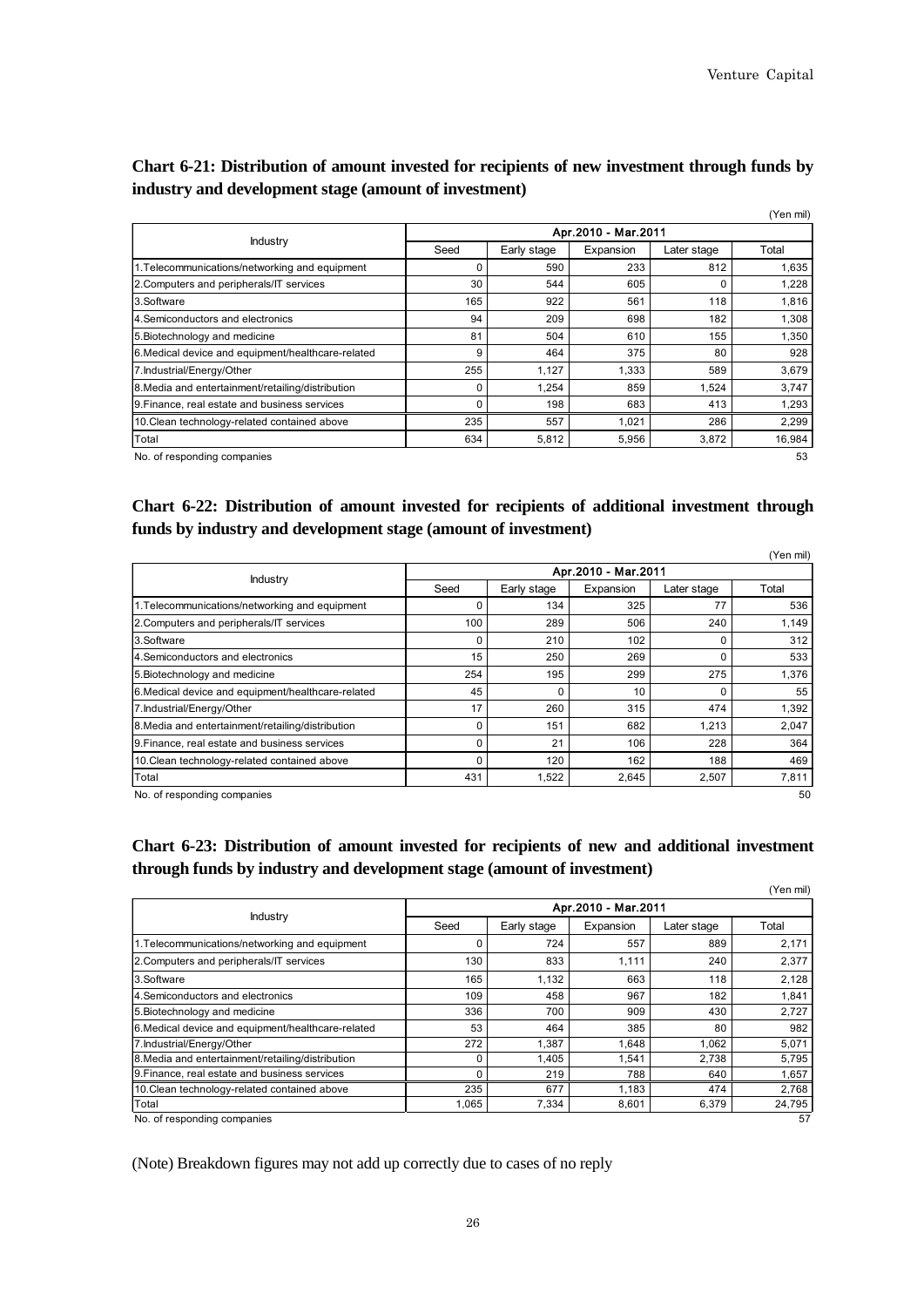## **Chart 6-24: Distribution of recipients of new investment by companies and through funds by industry and development stage (number of recipients)**

|                                                    | Apr.2010 - Mar.2011 |             |           |             |       |  |
|----------------------------------------------------|---------------------|-------------|-----------|-------------|-------|--|
| <b>Industry</b>                                    | Seed                | Early stage | Expansion | Later stage | Total |  |
| 1. Telecommunications/networking and equipment     | 0                   | 10          | 4         |             | 17    |  |
| 2. Computers and peripherals/IT services           | $\overline{2}$      | 12          | 8         |             | 24    |  |
| 3.Software                                         | 6                   | 24          | 12        |             | 45    |  |
| 4. Semiconductors and electronics                  | 4                   |             | 8         |             | 26    |  |
| 5. Biotechnology and medicine                      | 3                   | 10          | 6         |             | 23    |  |
| 6. Medical device and equipment/healthcare-related |                     | 10          | 8         |             | 21    |  |
| 7. Industrial/Energy/Other                         | 3                   | 16          | 21        | 11          | 53    |  |
| 8. Media and entertainment/retailing/distribution  | $\Omega$            | 17          | 16        | 16          | 51    |  |
| 9. Finance, real estate and business services      |                     |             | 12        |             | 26    |  |
| 10. Clean technology-related contained above       | 2                   |             | 5         |             | 16    |  |
| Total                                              | 20                  | 113         | 95        | 50          | 286   |  |
| No. of responding companies                        |                     |             |           |             | 57    |  |

**Chart 6-25: Distribution of recipients of additional investment by companies and through funds by industry and development stage (number of recipients)**

|                                                    | Apr.2010 - Mar.2011 |             |           |             |       |  |
|----------------------------------------------------|---------------------|-------------|-----------|-------------|-------|--|
| Industry                                           | Seed                | Early stage | Expansion | Later stage | Total |  |
| 1. Telecommunications/networking and equipment     | O                   | ◠           |           |             |       |  |
| 2. Computers and peripherals/IT services           |                     | 6           | 3         |             | 15    |  |
| 3.Software                                         | $\Omega$            | 4           |           |             | 5     |  |
| 4. Semiconductors and electronics                  |                     | 5           | 10        |             | 17    |  |
| 5. Biotechnology and medicine                      | 9                   |             | 8         |             | 33    |  |
| 6. Medical device and equipment/healthcare-related | 6                   | O           | ŋ         |             | 6     |  |
| 7. Industrial/Energy/Other                         |                     | 8           | 9         | 9           | 30    |  |
| 8. Media and entertainment/retailing/distribution  | $\Omega$            | 3           | 6         | 8           | 18    |  |
| 9. Finance, real estate and business services      |                     |             | 6         |             | 12    |  |
| 10. Clean technology-related contained above       | O                   | 5           | З         | n           | 10    |  |
| Total                                              | 18                  | 37          | 48        | 30          | 145   |  |
| No. of responding companies                        |                     |             |           |             | 55    |  |

lo. of responding companies

# **Chart 6-26: Distribution of recipients of new and additional investment by companies and through funds by industry and development stage (number of recipients)**

|                                                    | Apr.2010 - Mar.2011 |             |           |             |       |  |
|----------------------------------------------------|---------------------|-------------|-----------|-------------|-------|--|
| Industry                                           | Seed                | Early stage | Expansion | Later stage | Total |  |
| 1. Telecommunications/networking and equipment     |                     | 12          | 8         |             | 24    |  |
| 2. Computers and peripherals/IT services           | 3                   | 18          | 11        | 4           | 39    |  |
| 3.Software                                         | 6                   | 28          | 13        |             | 50    |  |
| 4. Semiconductors and electronics                  | 5                   | 12          | 18        |             | 43    |  |
| 5. Biotechnology and medicine                      | 12                  | 17          | 14        | 8           | 56    |  |
| 6. Medical device and equipment/healthcare-related | ⇁                   | 10          | 8         | 2           | 27    |  |
| 7. Industrial/Energy/Other                         | 4                   | 24          | 30        | 20          | 83    |  |
| 8. Media and entertainment/retailing/distribution  | C                   | 20          | 22        | 24          | 69    |  |
| 9. Finance, real estate and business services      |                     | 8           | 18        | 9           | 38    |  |
| 10. Clean technology-related contained above       | 2                   | 9           | 8         | 5           | 26    |  |
| Total                                              | 38                  | 150         | 143       | 80          | 431   |  |
| No. of responding companies                        |                     |             |           |             | 62    |  |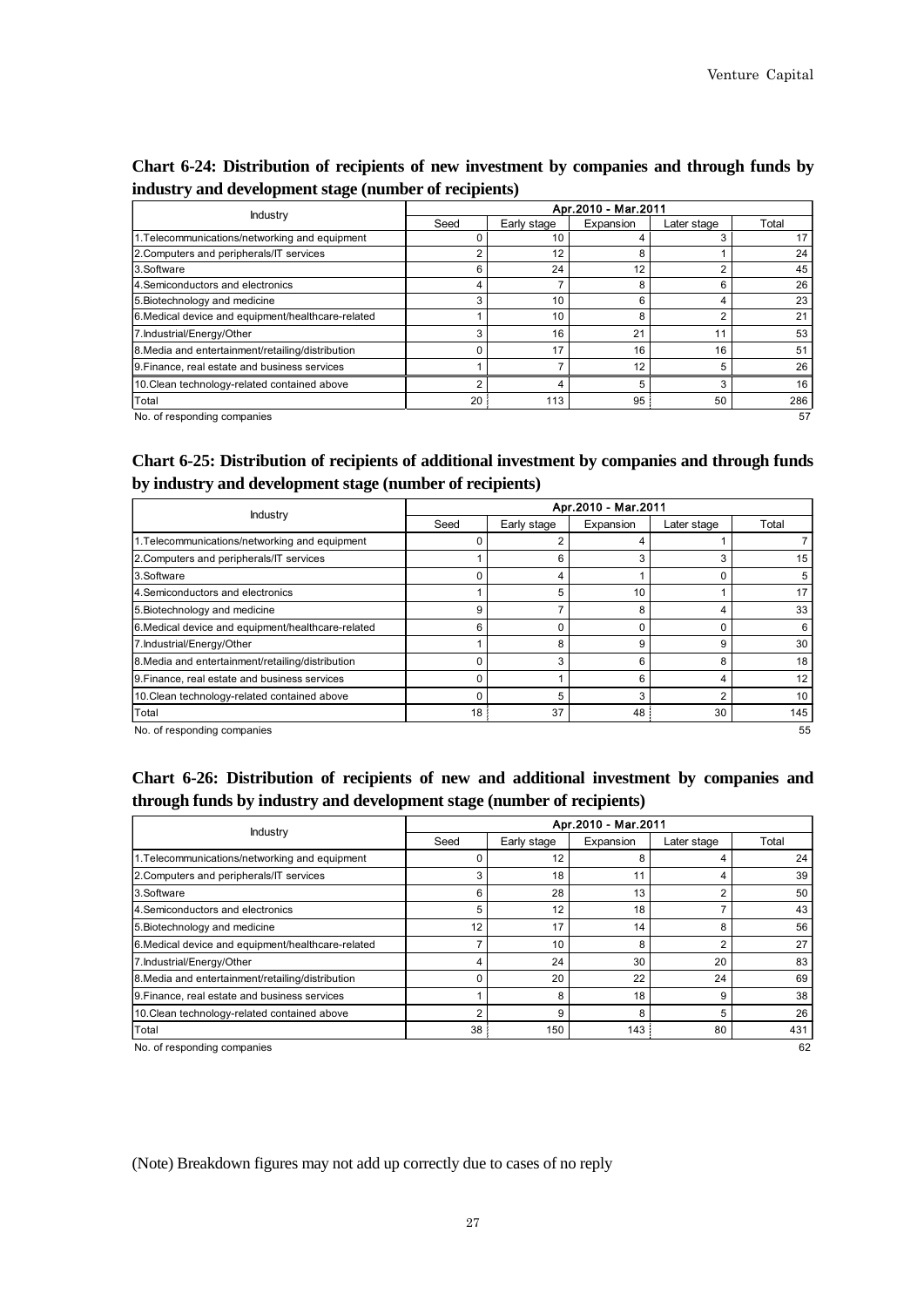|                                                    |                     |             |           |             | (Yen mil) |  |
|----------------------------------------------------|---------------------|-------------|-----------|-------------|-----------|--|
| Industry                                           | Apr.2010 - Mar.2011 |             |           |             |           |  |
|                                                    | Seed                | Early stage | Expansion | Later stage | Total     |  |
| 1. Telecommunications/networking and equipment     | $\Omega$            | 590         | 233       | 812         | 1,635     |  |
| 2. Computers and peripherals/IT services           | 34                  | 571         | 605       | 6           | 1,265     |  |
| 3.Software                                         | 252                 | 922         | 561       | 118         | 1,903     |  |
| 4. Semiconductors and electronics                  | 94                  | 209         | 698       | 214         | 1,340     |  |
| 5. Biotechnology and medicine                      | 81                  | 504         | 610       | 170         | 1,366     |  |
| 6. Medical device and equipment/healthcare-related | 9                   | 464         | 389       | 80          | 942       |  |
| 7. Industrial/Energy/Other                         | 255                 | 1.127       | 1.609     | 589         | 4,013     |  |
| 8. Media and entertainment/retailing/distribution  | $\Omega$            | 1,254       | 861       | 1,528       | 3,753     |  |
| 9. Finance, real estate and business services      | 4                   | 198         | 703       | 1,990       | 2,902     |  |
| 10. Clean technology-related contained above       | 235                 | 557         | 1,021     | 286         | 2,299     |  |
| Total                                              | 729                 | 5,839       | 6,268     | 5,506       | 19,118    |  |
| No. of responding companies                        |                     |             |           |             | 56        |  |

### **Chart 6-27: Distribution of amount invested for recipients of new investment by companies and through funds by industry and development stage (amount of investment)**

# **Chart 6-28: Distribution of amount invested for recipients of additional investment by companies and through funds by industry and development stage (amount of investment)**

|                                                    |                     |             |           |             | (Yen mil) |  |
|----------------------------------------------------|---------------------|-------------|-----------|-------------|-----------|--|
| <b>Industry</b>                                    | Apr.2010 - Mar.2011 |             |           |             |           |  |
|                                                    | Seed                | Early stage | Expansion | Later stage | Total     |  |
| 1. Telecommunications/networking and equipment     | 0                   | 134         | 325       | 77          | 536       |  |
| 2. Computers and peripherals/IT services           | 100                 | 289         | 506       | 240         | 1,149     |  |
| 3.Software                                         | 0                   | 210         | 102       |             | 312       |  |
| 4. Semiconductors and electronics                  | 15                  | 250         | 327       | 50          | 641       |  |
| 5. Biotechnology and medicine                      | 254                 | 195         | 299       | 275         | 1,424     |  |
| 6. Medical device and equipment/healthcare-related | 45                  | ŋ           | 10        |             | 55        |  |
| 7. Industrial/Energy/Other                         | 17                  | 260         | 360       | 481         | 1,444     |  |
| 8. Media and entertainment/retailing/distribution  | 0                   | 151         | 682       | 1.806       | 2,640     |  |
| 9. Finance, real estate and business services      | 0                   | 21          | 109       | 235         | 375       |  |
| 10. Clean technology-related contained above       | 0                   | 120         | 162       | 188         | 469       |  |
| Total                                              | 431                 | 1,522       | 2,751     | 3,165       | 8,622     |  |
| No. of responding companies                        |                     |             |           |             | 54        |  |

# **Chart 6-29: Distribution of amount invested for recipients of new and additional investment by companies and through funds by industry and development stage (amount of investment)**

|                                                    |                     |             |           |             | (Yen mil) |  |
|----------------------------------------------------|---------------------|-------------|-----------|-------------|-----------|--|
|                                                    | Apr.2010 - Mar.2011 |             |           |             |           |  |
| <b>Industry</b>                                    | Seed                | Early stage | Expansion | Later stage | Total     |  |
| 1. Telecommunications/networking and equipment     | $\Omega$            | 724         | 557       | 889         | 2,171     |  |
| 2. Computers and peripherals/IT services           | 134                 | 860         | 1,111     | 245         | 2,414     |  |
| 3.Software                                         | 252                 | 1,132       | 663       | 118         | 2,215     |  |
| 4. Semiconductors and electronics                  | 109                 | 458         | 1,025     | 264         | 1,981     |  |
| 5. Biotechnology and medicine                      | 336                 | 700         | 909       | 446         | 2,790     |  |
| 6. Medical device and equipment/healthcare-related | 53                  | 464         | 399       | 80          | 996       |  |
| 7. Industrial/Energy/Other                         | 272                 | 1,387       | 1,969     | 1,069       | 5,457     |  |
| 8. Media and entertainment/retailing/distribution  | $\Omega$            | 1.405       | 1,543     | 3,335       | 6,394     |  |
| 9. Finance, real estate and business services      | 4                   | 219         | 811       | 2,225       | 3,277     |  |
| 10. Clean technology-related contained above       | 235                 | 677         | 1,183     | 474         | 2,768     |  |
| Total                                              | 1,160               | 7,361       | 9,019     | 8,671       | 27,740    |  |
| No. of responding companies                        |                     |             |           |             | 61        |  |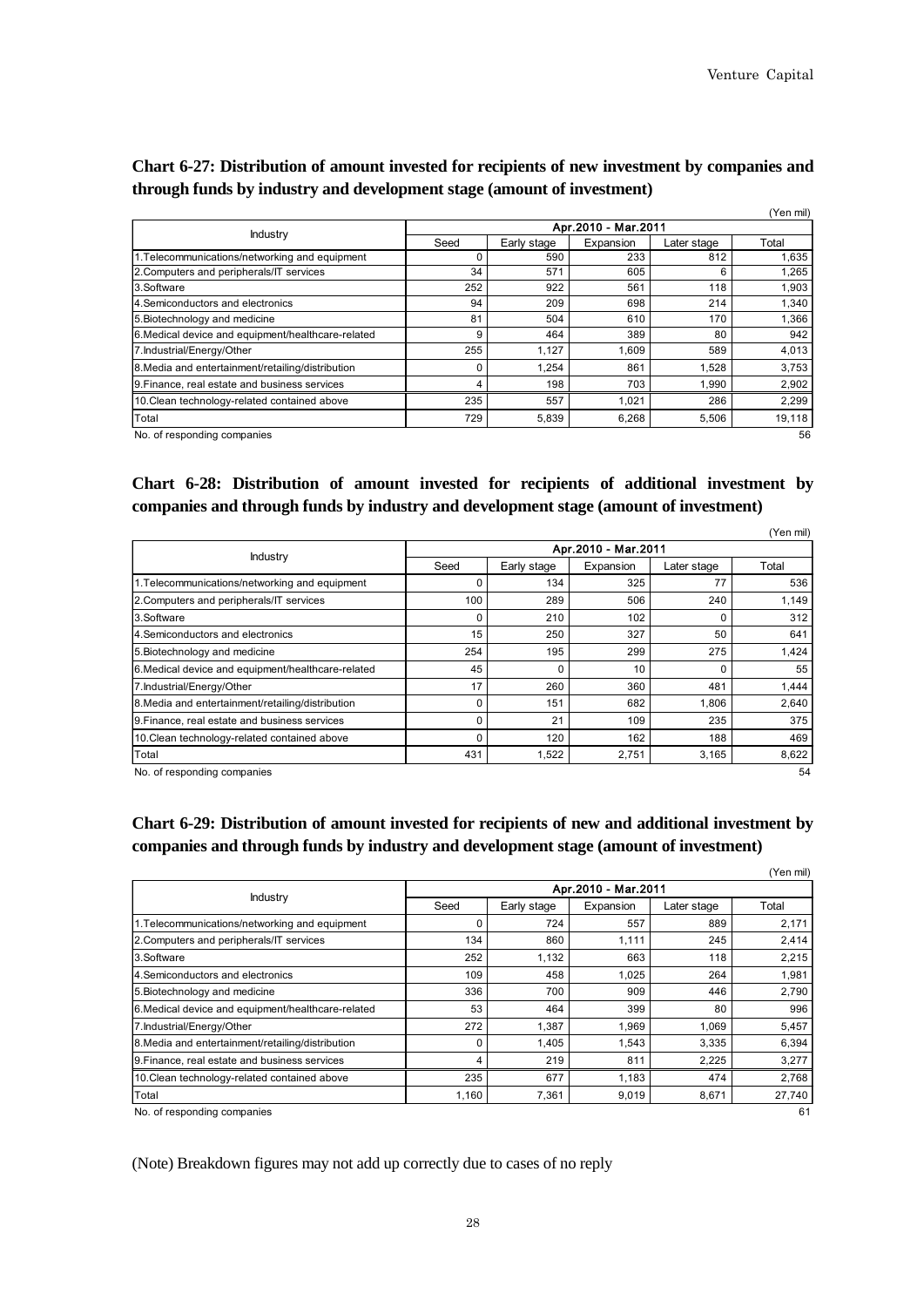#### **Chart 6-30: Exit status of recipients of investment by companies**

| Chart 6-30: Exit status of recipients of investment by companies |                                                         |                     |                                 |                                   |  |  |  |
|------------------------------------------------------------------|---------------------------------------------------------|---------------------|---------------------------------|-----------------------------------|--|--|--|
|                                                                  | March 2011<br>2010<br>April<br>$\overline{\phantom{a}}$ |                     |                                 |                                   |  |  |  |
|                                                                  | No, of recipients                                       | Amount<br>(Yen mil) | Realized gain/loss<br>(Yen mil) | Unrealized<br>gain/loss (Yen mil) |  |  |  |
| <b>IPO</b>                                                       | 10                                                      | 150                 | 146                             | $-97$                             |  |  |  |
| Sale to a secondary fund                                         |                                                         | 15                  | 10                              |                                   |  |  |  |
| Sale to another third party                                      | 37                                                      | 3,097               | 1,197                           |                                   |  |  |  |
| Write-off/liquidation                                            | 16                                                      | 76                  | $-23$                           |                                   |  |  |  |
| Buyback                                                          | 158                                                     | 2,572               | $-236$                          |                                   |  |  |  |
| Other                                                            | 29                                                      | 719                 | 169                             |                                   |  |  |  |

No. of responding companies 39

#### **Chart 6-31: Exit status of recipients of investment through funds**

|                             |                   | April 2010 - March 2011 |                    |                     |  |  |  |  |
|-----------------------------|-------------------|-------------------------|--------------------|---------------------|--|--|--|--|
|                             | No. of recipients | Amount                  | Realized gain/loss | Unrealized          |  |  |  |  |
|                             |                   | (Yen mil)               | (Yen mil)          | gain/loss (Yen mil) |  |  |  |  |
| <b>IPO</b>                  | 46                | 2,536                   | $-5,737$           | 1,630               |  |  |  |  |
| Sale to a secondary fund    | 3                 | 15                      |                    |                     |  |  |  |  |
| Sale to another third party | 134               | 4,599                   | $-388$             |                     |  |  |  |  |
| Write-off/liquidation       | 104               | 1,148                   | $-4,017$           |                     |  |  |  |  |
| Buyback                     | 463               | 6,087                   | $-2,930$           |                     |  |  |  |  |
| Other                       | 42                | 251                     | 71                 |                     |  |  |  |  |

#### **Chart 6-32: Exit status of recipients of investment by companies and through funds**

| Chart 6-32: Exit status of recipients of investment by companies and through funds |                                                |           |                    |                     |  |  |  |
|------------------------------------------------------------------------------------|------------------------------------------------|-----------|--------------------|---------------------|--|--|--|
|                                                                                    | March 2011<br>2010<br>April<br>$\qquad \qquad$ |           |                    |                     |  |  |  |
|                                                                                    |                                                | Amount    | Realized gain/loss | Unrealized          |  |  |  |
|                                                                                    | No, of recipients                              | (Yen mil) | (Yen mil)          | gain/loss (Yen mil) |  |  |  |
| <b>IPO</b>                                                                         | 56                                             | 2,685     | $-5.591$           | 1,533               |  |  |  |
| Sale to a secondary fund                                                           | 4                                              | 30        | 11                 |                     |  |  |  |
| Sale to another third party                                                        | 171                                            | 7,696     | 809                |                     |  |  |  |
| Write-off/liquidation                                                              | 120                                            | 1.224     | $-4,040$           |                     |  |  |  |
| <b>Buyback</b>                                                                     | 621                                            | 8,659     | $-3,165$           |                     |  |  |  |
| Other                                                                              | 71                                             | 970       | 240                |                     |  |  |  |

No. of responding companies 48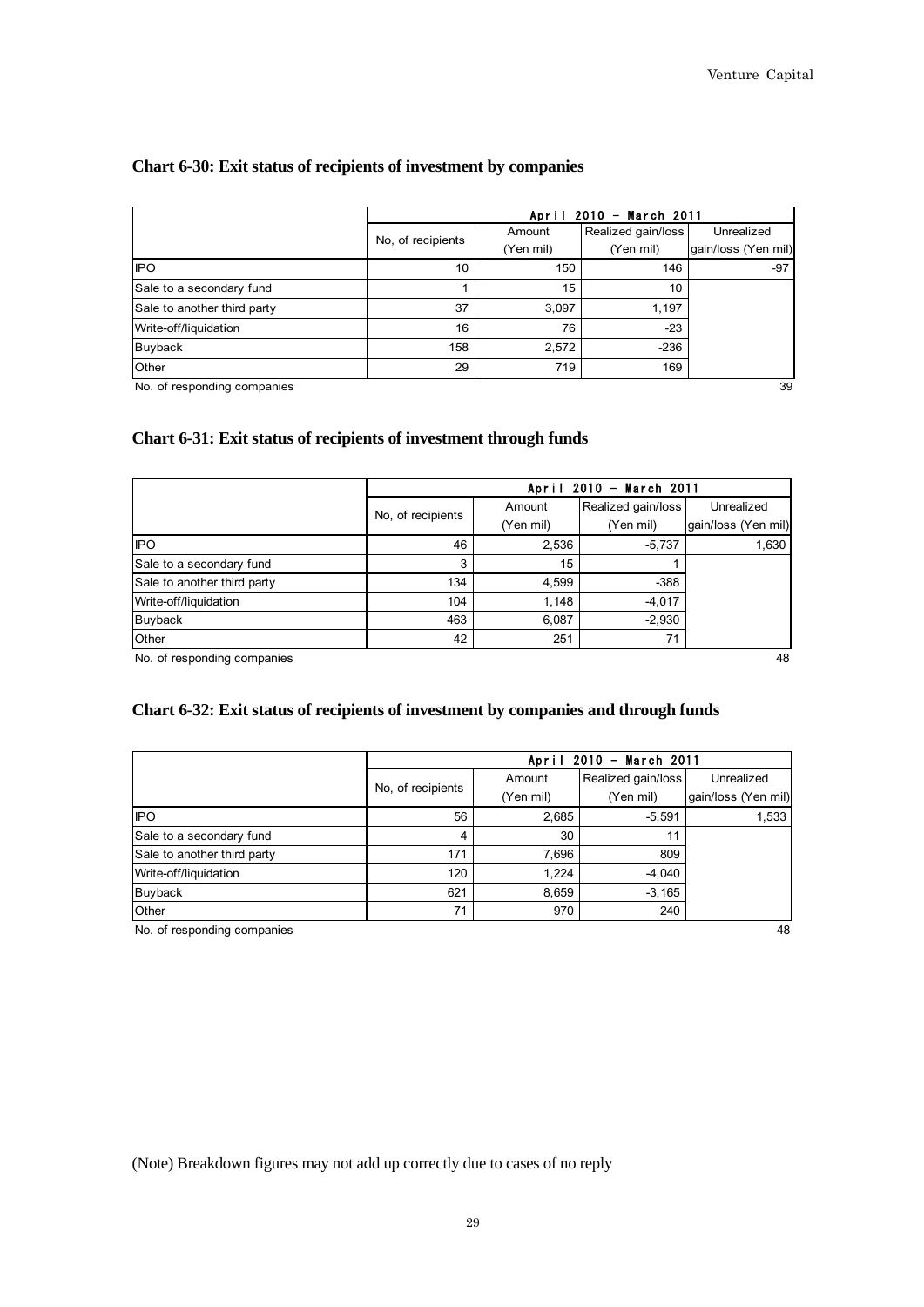# **II**.**Turnaround / Buyout Investment**

# <span id="page-34-1"></span><span id="page-34-0"></span>**1. Outstanding Balance of Investment and Loans**

#### <span id="page-34-2"></span>**(1) Status of the outstanding balance of investment and loans**

Chart 1-1 illustrates the change in the outstanding balance of turnaround/buyout investment and loans over the two most recent fiscal years. The breakdown of the outstanding balance and the number of recipients between investment and loans are given in Chart 1-2. The amounts of investment (investment and loans, loans) and the numbers of recipient companies found in the charts were obtained by simply adding up the figures provided in the responses.

# **Chart 1-1: Change in outstanding balance of turnaround/buyout investment and loans (as of the end of March 2010 and March 2011)**



(Note) The figures above are solely based on the most recent survey

| Chart 1-2: Number of recipients and outstanding balance (as of the end of March 2011) |
|---------------------------------------------------------------------------------------|
|---------------------------------------------------------------------------------------|

|                     |                  |            |                           | (Yen million) |
|---------------------|------------------|------------|---------------------------|---------------|
|                     | Total recipients |            | Total outstanding balance |               |
|                     |                  | y/y change |                           | y/y change    |
| Investment          | 144              | $-6.3%$    | 98.932                    | $-19.9%$      |
| Loans               | 40               | 8.1%       | 19.916                    | 73.7%         |
| Total               | 196              | $-8.7%$    | 179,946                   | $-65.8%$      |
| N: No.of recipients | $N = 39$         | $N = 33$   | $N = 37$                  | $N=29$        |

(Note 1) Numbers above refer to PE companies that provided the number of recipients or amount of investment/loans (Note 2) y/y changes are based on replies from PE companies that provided the number of recipients or amount of investment/loans for both 2010 and 2011(ending in March)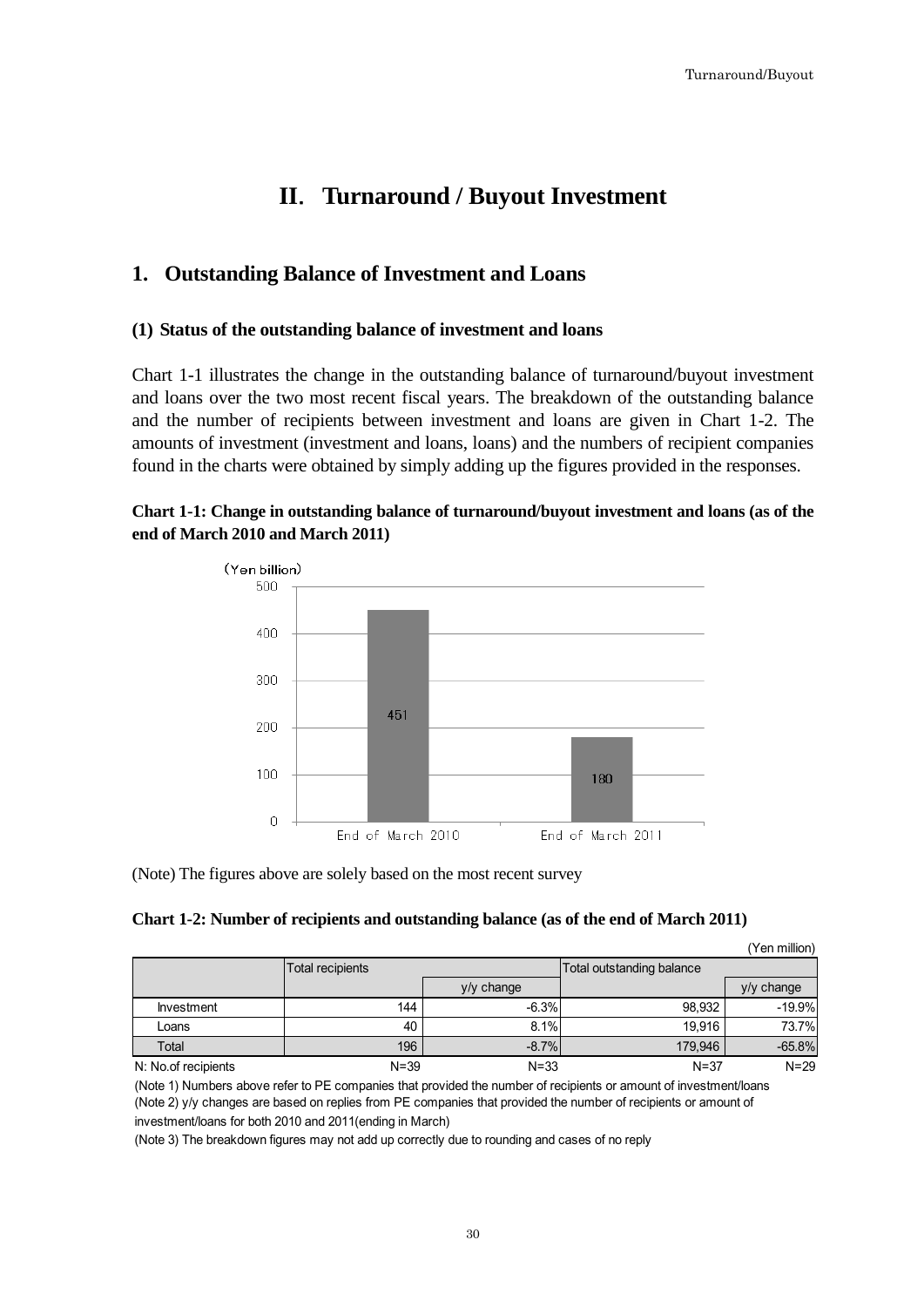## <span id="page-35-0"></span>**(2) Outstanding balance of investment and loans per recipient**

Chart 1-3 "Outstanding balance of investment and loans per recipient" refers to companies that provided both the outstanding balance and the number of recipients of investment and loans. Total figures for the outstanding balance and the number of recipients were computed, and the former was divided by the latter to arrive at the per-recipient figure.

# **Chart 1-3: Outstanding balance of investment and loans per recipient (As of the end of March 2011)**

|                                |                   |                   | (Number of recipients, Yen millions) |
|--------------------------------|-------------------|-------------------|--------------------------------------|
|                                | End of March 2010 | End of March 2011 | $v/v$ change                         |
| No. of investment recipients   | 81                | 130               |                                      |
| Investment balance             | 79.710            | 79,283            |                                      |
| I/B per recipient              | 984.1             | 609.9             | $-13.5%$                             |
| No. of loan recipients         | 37                | 38                |                                      |
| Loan balance                   | 11,469            | 19,916            |                                      |
| L/B per recipient              | 310.0             | 524.1             | 69.1%                                |
| <b>Total recipients</b>        | 196               | 180               |                                      |
| Total outstanding balance      | 450,836           | 160.297           |                                      |
| Total O/B per recipient        | 2,300.2           | 890.5             | $-61.9%$                             |
| N: No. of responding companies |                   |                   | $N=29$                               |

(Note 1) Numbers above refer to PE companies that provided both the number of recipients and amount of investment/loans (Note 2) y/y changes are based on replies from PE companies that provided the number of recipients and amount of investment/loans for both 2010 and 2011 (ending in March)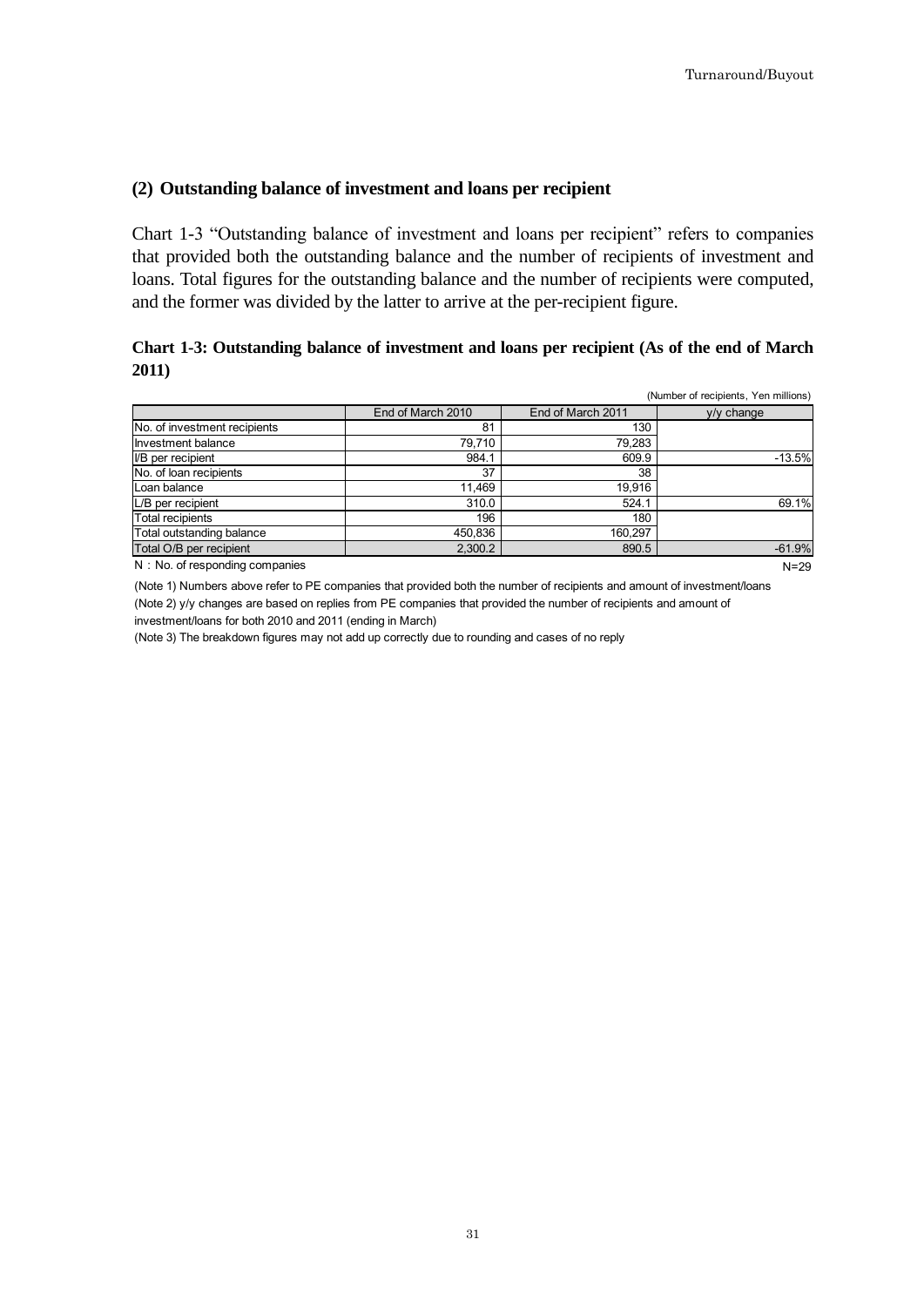## <span id="page-36-0"></span>**(3) Distribution of recipients by the outstanding balance of investment and loans**

The following shows the distribution of turnaround/buyout investment companies (PE companies) by the size of outstanding balance of investment and loans. Chart 1-4 shows the number of PE companies, total outstanding balance of investment and loans and the percentage composition for each of the ranges of outstanding balance. Chart 1-5 compares the share of the top five companies and the companies ranking sixth to tenth to the rest of the companies in terms of the outstanding balance of investment and loans.

**Chart 1-4: Distribution of PE companies by the outstanding balance of investment and loans (as of the end of March 2011)**

| Outstanding balance | No. of PE companies | Total O/B |            |
|---------------------|---------------------|-----------|------------|
| (Yen billions)      |                     | (Yen bil) | Percentage |
| 1 and below         | 5                   | 2.0       | 1.1%       |
| $1 - 5$             | 4                   | 9.6       | 5.3%       |
| $5 - 10$            |                     | 29.5      | 16.4%      |
| $10 - 50$           | 4                   | 77.7      | 43.2%      |
| Over 50             |                     | 61.1      | 34.0%      |
| Total               | 18                  | 179.9     | 100.0%     |

**Chart 1-5: Share of the top 5 and 10 companies in terms of outstanding balance of investment and loans**

(Yen bil)

|                    | Total investment/loans |            |  |
|--------------------|------------------------|------------|--|
|                    | (Yen bil)              | Percentage |  |
| Top five           | 138.8                  | 77.1%      |  |
| Top 6th to 10th    | 33.4                   | 18.5%      |  |
| Top 11th and below | 7.8                    | 4.3%       |  |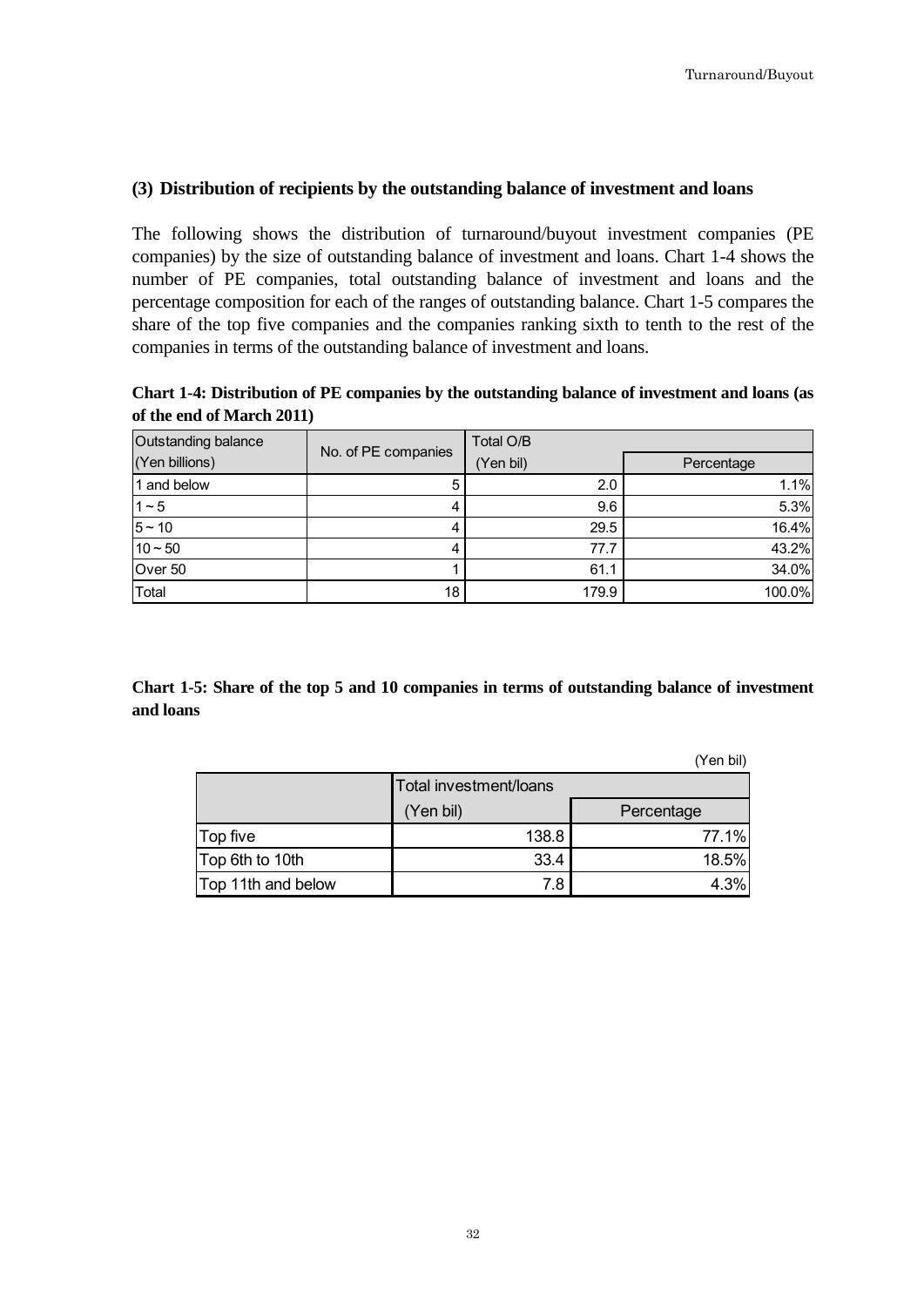# <span id="page-37-0"></span>**2. Amounts of Investment and Loans Made During the Year**

#### <span id="page-37-1"></span>**(1) Status of amount of investment and loans made during the year**

Chart 2-1 shows the change in the overall amount of investment and loans that were made during the two most recent financial years respectively. The breakdown of the number of recipients and the amount of investment loans made during the year for the most recent year are shown in Chart 2-2. The amounts of investment (investment and loans, loans) and the numbers of recipients in the charts are the result of simply adding up the figures given in the responses.

# **Chart 2-1: Change in the amount of PE investment and loans made during the year (April 2010 – March 2011)**



(Note) The figures above are solely based on the recent survey.

| Chart 2-2: Number of recipients and amount of investment and loans made during the year |  |  |  |  |
|-----------------------------------------------------------------------------------------|--|--|--|--|
| (April 2010– March 2011)                                                                |  |  |  |  |

|                               | No. of recipients |              | Amount    |            |  |
|-------------------------------|-------------------|--------------|-----------|------------|--|
|                               |                   | $y/y$ change | (Yen mil) | Y/Y change |  |
| Common stock                  | 38                | 36.4%        | 5,814     | $-31.3%$   |  |
| Classified stocks             | 2                 | $-33.3%$     | 360       | 258.0%     |  |
| <b>Bonds</b>                  | 8                 | 20.0%        | 474       | $-75.5%$   |  |
| Other                         | 12 <sup>°</sup>   | $-62.5%$     | 18,030    | 405.8%     |  |
| Total investment              | 63                | 34.8%        | 25,578    | 18.7%      |  |
| Loans                         | 49                | 6.5%         | 30,590    | $-7.1%$    |  |
| Total                         | 115               | 20.7%        | 56,963    | 3.1%       |  |
| N:No. of responding companies |                   | $N = 31$     |           | $N = 31$   |  |

(Note 1) Numbers above refer to PE companies that provided the number of recipients or amounts of investment/loans (Note 2) y/y changes are based on replies from PE companies that provided the number of recipients or amount of investment/loans for both Apr. 2009 - Mar. 2010 and Apr. 2010 - Mar. 2011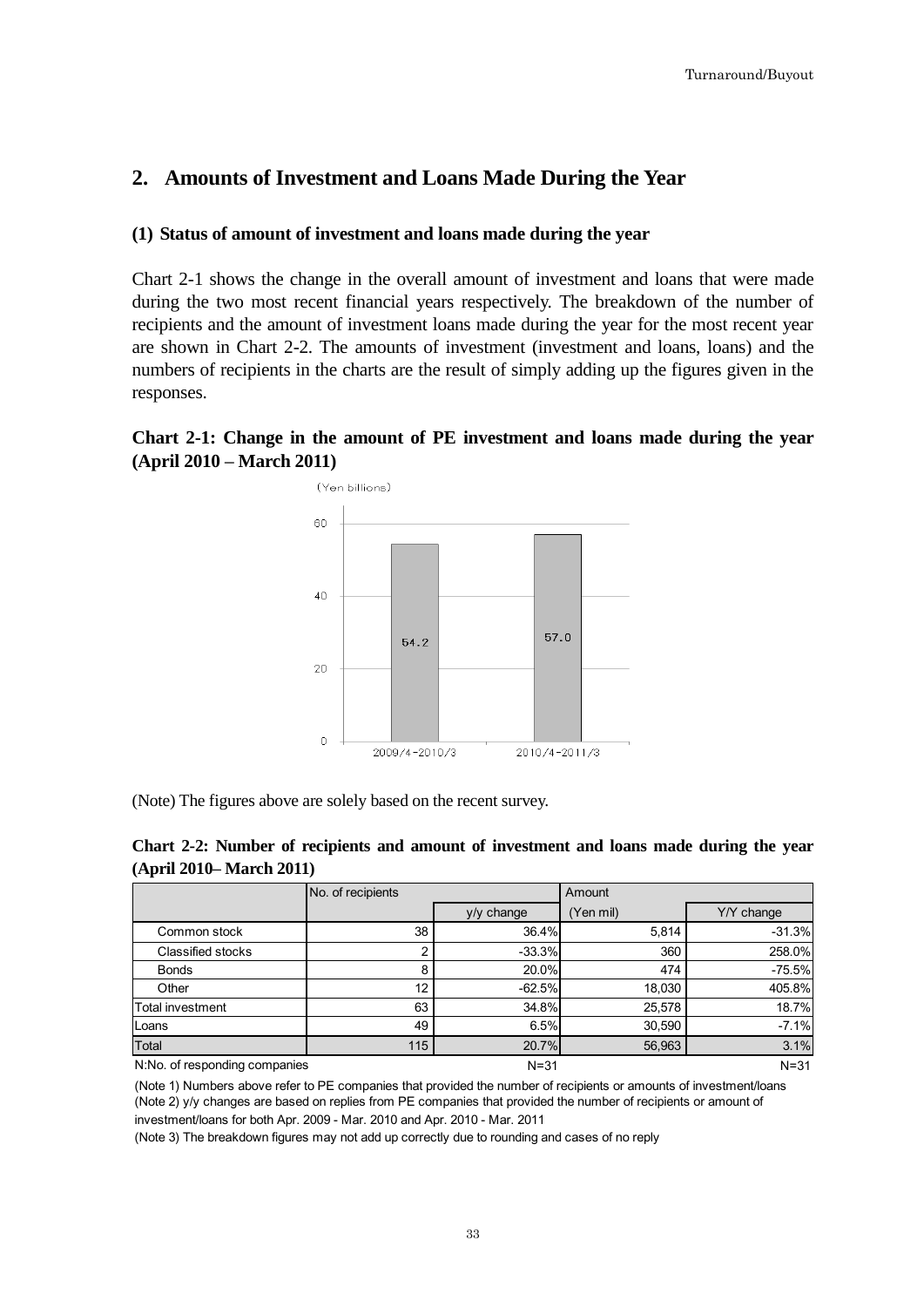#### <span id="page-38-0"></span>**(2) Amount of investment and loans made during the year per recipient**

Chart 2-3 "Amount of investment and loans per recipient" refers to companies that responded with both the amount of investment and loans and the number of recipients, and shows the figures arrived at by dividing the former by the latter.

### **Chart 2-3: Amount of investment and loans made during the year per recipient (April 2009 – March 2011)**

|                            |                         |                    | (Number of recipients, Yen millions) |
|----------------------------|-------------------------|--------------------|--------------------------------------|
|                            | April 2009 - March 2010 | April 2010 - March | $y/y$ change                         |
| No. of recipients          | 46                      | 63                 |                                      |
| Amount of investment       | 18,150                  | 9,096              |                                      |
| Per recipient              | 394.6                   | 144.4              | $-63.9%$                             |
| No. of recipients          | 46                      | 49                 |                                      |
| Amount of loans            | 32,923                  | 30,590             |                                      |
| Per recipient              | 715.7                   | 624.3              | $-12.8%$                             |
| No. of recipients          | 89                      | 114                |                                      |
| Amount of investment/loans | 51,073                  | 40,481             |                                      |
| Per recipient              | 573.9                   | 355.1              | $-37.6%$                             |

No:No. of responding companies Note and the set of the set of the set of the set of the N=31

(Note 1) Number above refer to PE companies that provided both the number of recipients and amount of investment/loans

<span id="page-38-1"></span>(Note 2) y/y changes are based on replies from PE companies that provided both the number of recipients and amount of investment/loans for Apr. 2009 - Mar. 2010 and Apr. 2010 - Mar. 2011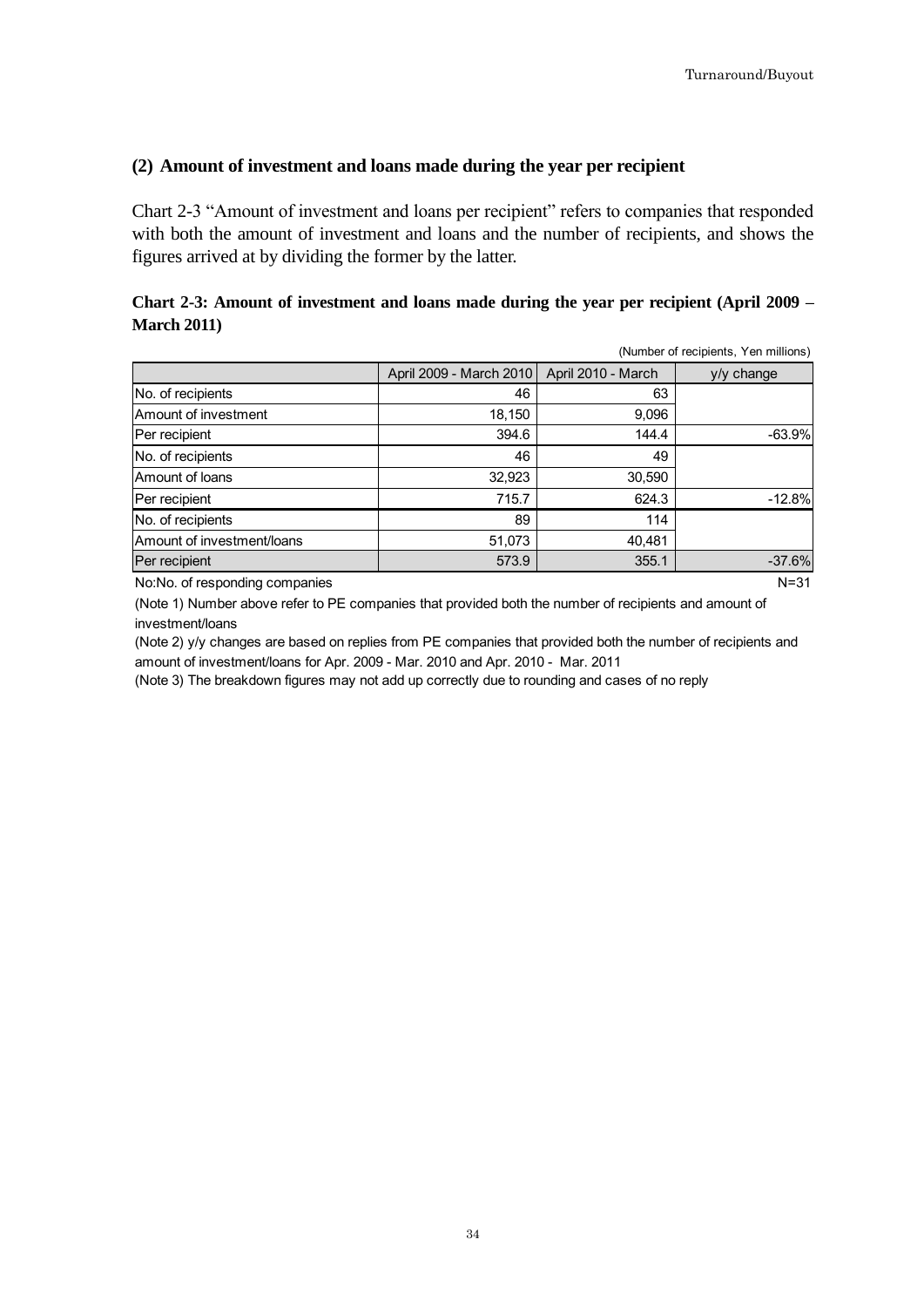#### **(3) Distribution of PE companies by amount of investment and loans during year**

Shown below is the distribution of PE companies classified by the amount of investment and loans they made during the year. Chart 2-4 shows the number of PE recipients, total amount of investment and loans made during the year and percentage composition for each range of the investment amount. Chart 2-5 compares the share of top five companies and companies ranking sixth to tenth to that of the rest of the companies in terms of the amount of investment and loans during the year.

# **Chart 2-4: Distribution of PE companies by amount of investment and loans during the year (April 2010– March 2011)**

| Amount of investment and loans | No. of PE companies | Total investment and loans |            |  |
|--------------------------------|---------------------|----------------------------|------------|--|
| (Yen bil)                      |                     | (Yen bil)                  | Percentage |  |
| 10                             | 4                   | 0.0                        | 0.0%       |  |
| 1 and below                    | 8                   | 4.2                        | 7.3%       |  |
| $1 - 5$                        | ◠                   | 4.7                        | 8.2%       |  |
| $5 - 10$                       |                     | 9.3                        | 16.3%      |  |
| $10 - 20$                      |                     | 16.5                       | 28.9%      |  |
| Over 20                        |                     | 22.4                       | 39.3%      |  |
| Total                          | 17                  | 57.0                       | 100.0%     |  |

(Note) Investment/loans of 0 means that there was an outstanding balance but no additional investment or loans were made during the year.

#### **Chart 2-5: Share of the top 5 and 10 companies in terms of amount of investment and loans made during the year**

|                    | Amount of investment and loans |            |  |
|--------------------|--------------------------------|------------|--|
|                    | Yen bil)                       | Percentage |  |
| Top five           | 52.8                           | 92.7%      |  |
| Top 6th to 10 th   | 3.5                            | 6.2%       |  |
| Top 11th and below | 0.6                            | $.1\%$     |  |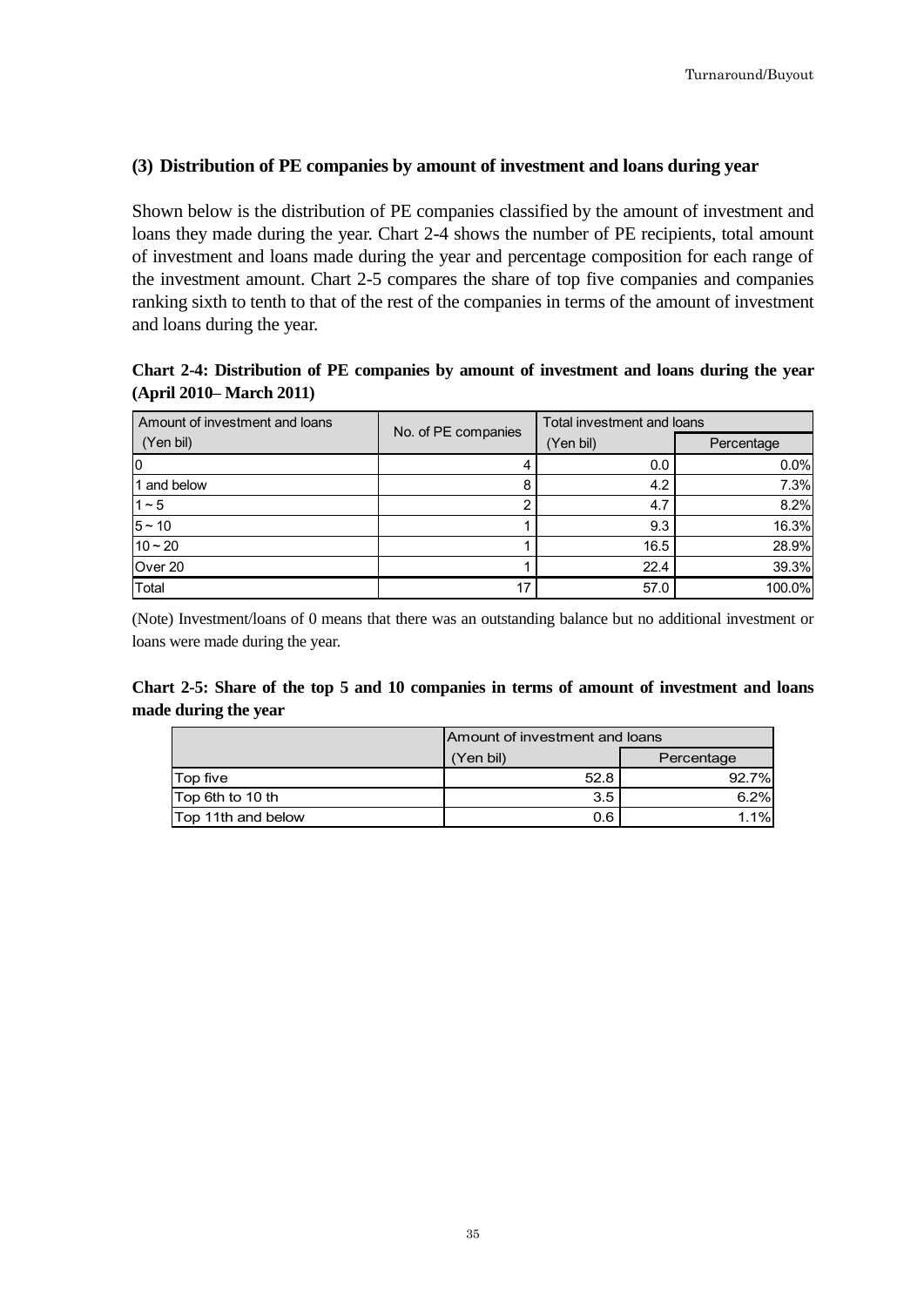#### <span id="page-40-0"></span>**(4) New Investment and additional investment**

Chart 2-6 shows, with respect to companies that responded with the amount of new and additional investment and/or the number of recipients, the simple sum of the amount of investment or the number of recipients, and percentage change on the year.

### **Chart 2-6: Number of new and additional recipients, and amount of new and additional investment**

|                               | No. of investment recipients |              | Amount of investment |              |
|-------------------------------|------------------------------|--------------|----------------------|--------------|
|                               |                              | $y/y$ change | (Yen mil)            | $y/y$ change |
| New investment                | 27                           | $-16.1%$     | 6.088                | $-59.3\%$    |
| Additional investment         | $^{\circ}$                   | 75.0%        | 18.238               | 307.3%       |
| Total                         | 63                           | 34.8%        | 25.578               | 18.7%        |
| N:No. of responding companies |                              | $N = 30$     |                      | $N = 31$     |

(Note 1) Numbers above refer to PE companies that provided the number of the recipients or amount of new investment and additional investment

<span id="page-40-1"></span>(Note 2) y/y change refers to PE companies that responded with the number of recipients or amount of investment for both Apr.2009 - Mar.2010 and Apr.2010 - Mar. 2011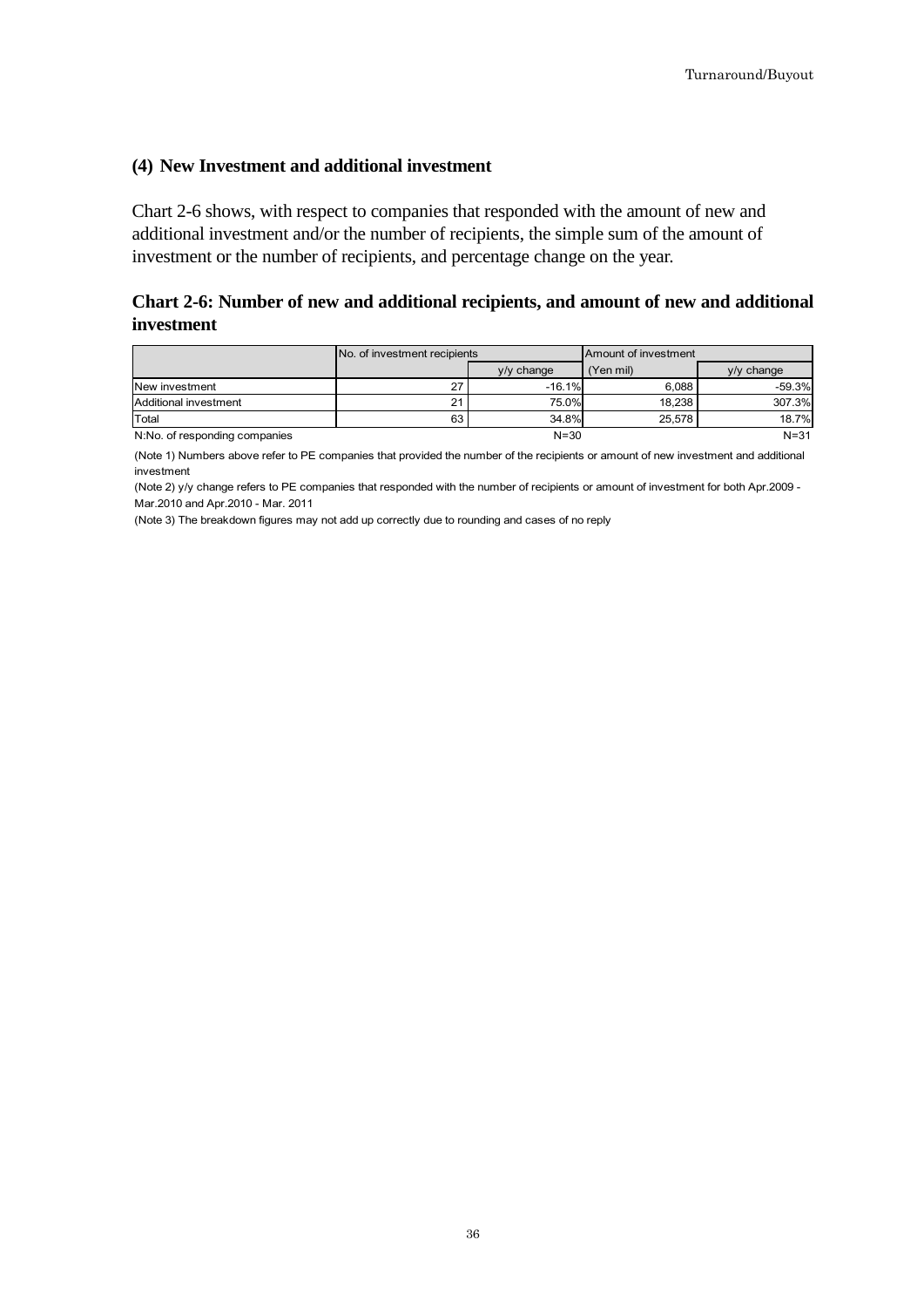#### **(5) Distribution of recipients by industry**

Charts 2-7, 2-8 and 2-9 show, with respect to companies that provided the amount of investment and/or number of recipients categorized by industry, the number of recipients of new investment, the number of recipients of new and additional investment and the amount of investment as well as the sum of each of these items, year-on-year change, and the amount of investment per recipient.

**Chart 2-7: Distribution of recipients of new investment by industry (April 2010 – March 2011)**

|                                                 | No. of recipients |            | Amount    |            | (Yen mil)            |
|-------------------------------------------------|-------------------|------------|-----------|------------|----------------------|
|                                                 |                   | Percentage | (Yen mil) | Percentage | Amount per recipient |
| <b>IT-related</b>                               | ۵                 | 0.0%       | 0         | 0.0%       | <b>NA</b>            |
| telecommunications/networking and equipment     |                   | 0.0%       | $\Omega$  | 0.0%       | <b>NA</b>            |
| Computers and peripherals/IT services           | 0                 | 0.0%       | 0         | 0.0%       | <b>NA</b>            |
| Software                                        | n                 | 0.0%       | 0         | 0.0%       | <b>NA</b>            |
| Semiconductors and Electronics                  |                   | 0.0%       | $\Omega$  | 0.0%       | <b>NA</b>            |
| Biotechnology, medical and healthcare           |                   | 3.4%       | 20        | 0.1%       | 20.0                 |
| Biotechnology and medicine                      |                   | 3.4%       | 20        | 0.1%       | 20.0                 |
| Medical device and equipment/healthcare-related |                   | 0.0%       | $\Omega$  | 0.0%       | <b>NA</b>            |
| Industrial/Energy/Other                         | 9                 | 31.0%      | 5.352     | 34.8%      | 594.6                |
| <b>Products and services</b>                    | 19                | 65.5%      | 10,017    | 65.1%      | 527.2                |
| Media and entertainment/retailing/distribution  | 12                | 41.4%      | 6,704     | 43.6%      | 558.6                |
| Finance, real estate and business services      |                   | 24.1%      | 3.313     | 21.5%      | 473.3                |
| Clean technology-related contained above        | O                 | 0.0%       | 0         | 0.0%       | <b>NA</b>            |
| Total                                           | 29                |            | 15,388    |            |                      |
| N:No. of responding companies                   |                   | $N = 26$   |           | $N = 25$   | $N=24$               |

(Note 1) Numbers above refer to PE companies that provided the number of recipients or/and amount of investment and loans

(Note 2) "Per recipient" refers to PE companies that provided both the number of recipients and amount of investment categorized by industry

(Note 3) The breakdown figures may not add up correctly due to rounding and cases of no reply

#### **Chart 2-8: Distribution of recipients of additional investment by industry (April 2010 – March 2011)**

|                                                 |                   |            |           |            | (Yen mil)            |
|-------------------------------------------------|-------------------|------------|-----------|------------|----------------------|
|                                                 | No. of recipients |            | Amount    |            |                      |
|                                                 |                   | Percentage | (Yen mil) | Percentage | Amount per recipient |
| IT-related                                      | 2                 | 10.0%      | 104       | 5.7%       | 52.0                 |
| telecommunications/networking and equipment     |                   | 0.0%       |           | 0.0%       | <b>NA</b>            |
| Computers and peripherals/IT services           |                   | 10.0%      | 104       | 5.7%       | 52.0                 |
| Software                                        |                   | 0.0%       |           | 0.0%       | <b>NA</b>            |
| Semiconductors and Electronics                  |                   | 0.0%       |           | 0.0%       | <b>NA</b>            |
| Biotechnology, medical and healthcare           |                   | 5.0%       |           | 0.1%       | 1.0                  |
| Biotechnology and medicine                      |                   | 5.0%       |           | 0.1%       | 1.0                  |
| Medical device and equipment/healthcare-related |                   | 0.0%       |           | 0.0%       | <b>NA</b>            |
| Industrial/Energy/Other                         | 3                 | 15.0%      | 774       | 42.1%      | <b>NA</b>            |
| <b>Products and services</b>                    | 14                | 70.0%      | 957       | 52.1%      | 32.8                 |
| Media and entertainment/retailing/distribution  | 6                 | 30.0%      | 241       | 13.1%      | 41.8                 |
| Finance, real estate and business services      | 8                 | 40.0%      | 716       | 39.0%      | 23.7                 |
| Clean technology-related contained above        | Λ                 | 0.0%       | 0         | 0.0%       | <b>NA</b>            |
| Total                                           | 20                |            | 1,836     |            |                      |
| N:No. of responding companies                   |                   | $N = 25$   |           | $N=27$     | $N=21$               |

(Note 1) Numbers above refer to PE companies that provided the number of recipients or/and amount of investment and loans

(Note 2) "Per recipient" refers to PE companies that provided both the number of recipients and amount of investment categorized by industry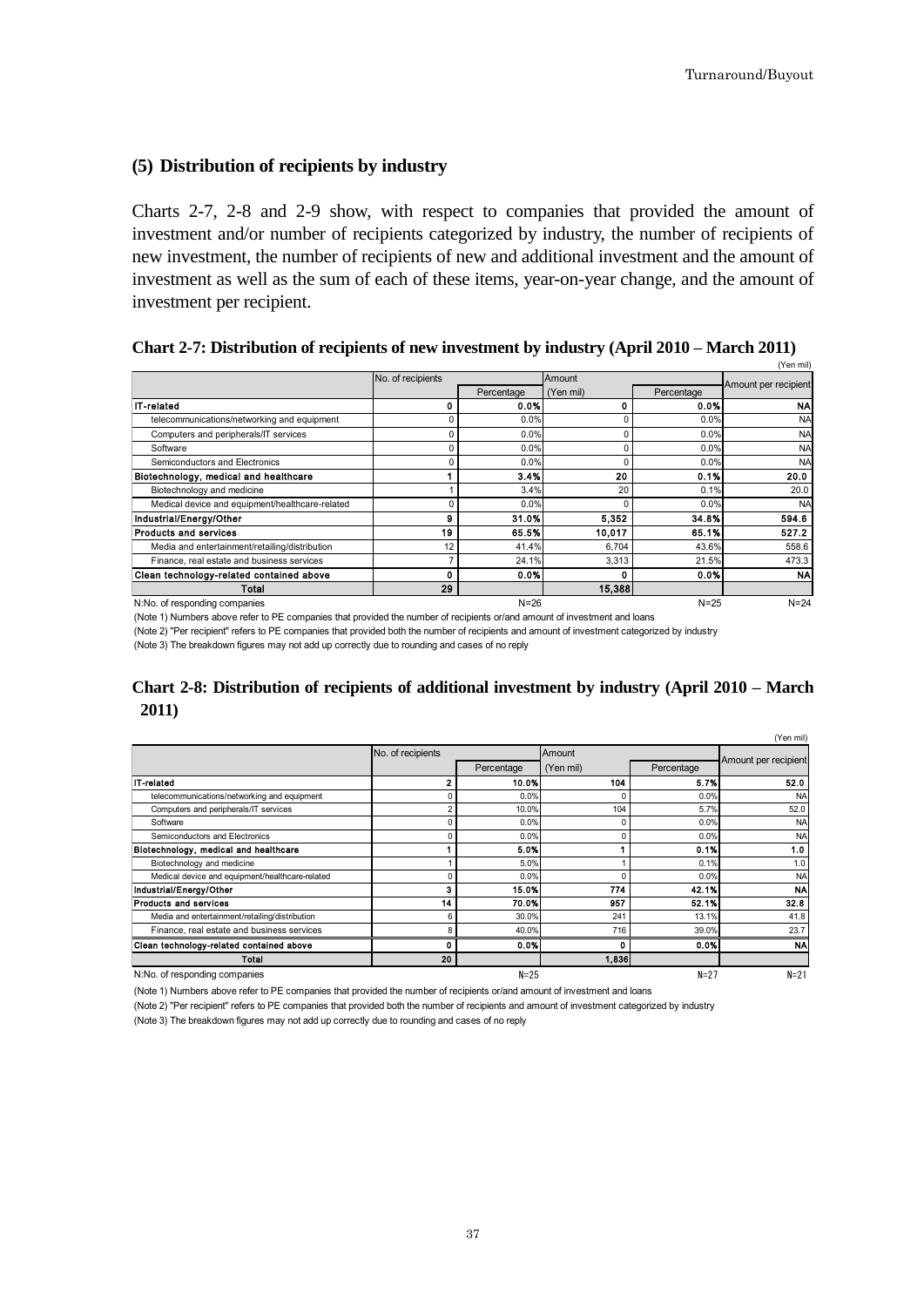# **Chart 2-9: Distribution of recipients of new and additional investment by industry (April 2010 – March 2011)**

|                                                 |                   |            |           |            | (Yen mil)            |
|-------------------------------------------------|-------------------|------------|-----------|------------|----------------------|
|                                                 | No. of recipients |            | Amount    |            |                      |
|                                                 |                   | Percentage | (Yen mil) | Percentage | Amount per recipient |
| <b>IT-related</b>                               |                   | 4.1%       | 104       | 0.6%       | 52.0                 |
| telecommunications/networking and equipment     |                   | 0.0%       | $\Omega$  | 0.0%       | <b>NA</b>            |
| Computers and peripherals/IT services           | 2                 | 4.1%       | 104       | 0.6%       | 52.0                 |
| Software                                        |                   | 0.0%       | 0         | 0.0%       | <b>NA</b>            |
| Semiconductors and Electronics                  |                   | 0.0%       | $\Omega$  | 0.0%       | <b>NA</b>            |
| Biotechnology, medical and healthcare           | 2                 | 4.1%       | 21        | 0.1%       | 10.5                 |
| Biotechnology and medicine                      |                   | 4.1%       | 21        | 0.1%       | 10.5                 |
| Medical device and equipment/healthcare-related |                   | 0.0%       | O         | 0.0%       | <b>NA</b>            |
| Industrial/Energy/Other                         | 12                | 24.5%      | 6,125     | 35.6%      | 510.4                |
| <b>Products and services</b>                    | 33                | 67.3%      | 10,974    | 63.7%      | 332.5                |
| Media and entertainment/retailing/distribution  | 18                | 36.7%      | 6,945     | 40.3%      | 385.8                |
| Finance, real estate and business services      | 15                | 30.6%      | 4,029     | 23.4%      | 268.6                |
| Clean technology-related contained above        |                   | 0.0%       | 0         | 0.0%       | <b>NA</b>            |
| Total                                           | 49                |            | 17.224    |            |                      |
| N:No. of responding companies                   |                   | $N = 27$   |           | $N = 26$   | $N=26$               |

(Note 1) Numbers above refer to PE companies that provided the number of recipients or/and amount of investment and loans

(Note 2) "Per recipient" refers to PE companies that provided both the number of recipients and amount of investment categorized by industry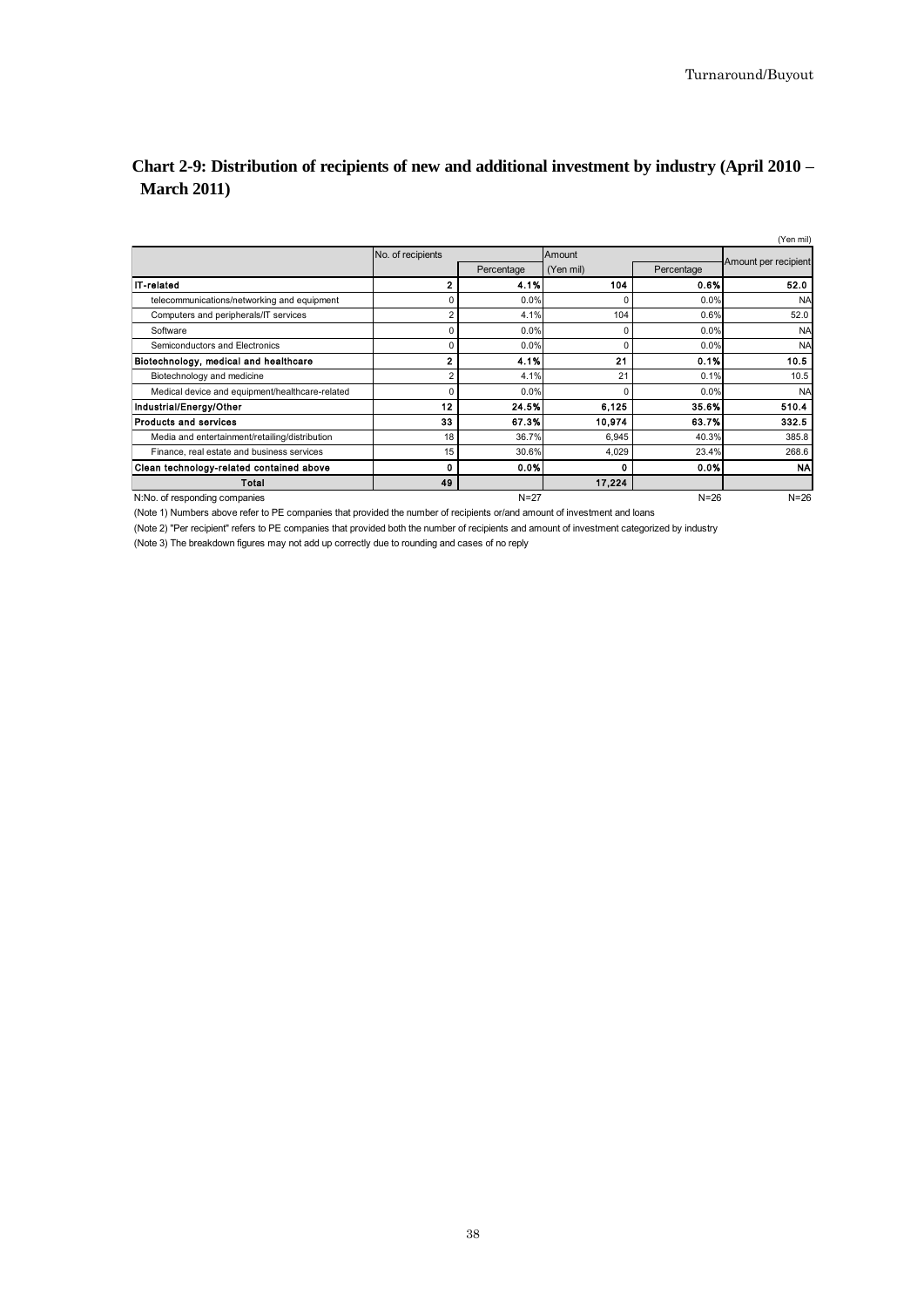# <span id="page-43-0"></span>**3. Overview of Funds**

#### <span id="page-43-1"></span>**(1) Overall status of funds**

Chart 3-1 shows the result of a questionnaire with respect to the general status of individual funds. Chart 3-2 shows the distribution of PE companies as to the current number of funds under management as well as committed capital. Chart 3-3 shows the number of funds that were established or matured during the year, the number of limited partners and the committed capital.

#### **Chart 3-1: Status of funds**

|                                           | End of March 2010 | End of March 2011 | $V/V$ change |
|-------------------------------------------|-------------------|-------------------|--------------|
| Number of funds                           | 42.0              | 34.0              | $-3.60%$     |
| Total number of limited partners          | 104.0             | 154.0             | $-5.90%$     |
| Committed capital in funds (Yen billions) | 209.9             | 214.5             | $-5.90%$     |
| Average number of limited partners        | 6.5               | 9.6               | 1.90%        |
| Average committed capital (Yen billions)  | 5.8               | 6.9               | $-5.80%$     |
| N:No. of responding companies             |                   |                   |              |
| (avg. no. of limited partners)            | $N=11$            | $N = 12$          | $N = 10$     |
| (avg. committed capital)                  | $N = 14$          | $N = 15$          | $N = 12$     |

(Note 1) Average figures are computed as regards PE companies that provided both the number of funds and the number of limited partners, or both the number of funds and the amount of committed capital

(Note 2) y/y changes are based on replies from PE companies that provided the number of recipients and amount of investment/loans for both 2010 and 2011 (ending in March)

(Note 3) Committed capital is based on the amounts committed for the funds (in the absence of a committed amount, then on the amount actually paid into the funds)

**Chart 3-2: Distribution of PE companies by number of funds under management and by size of committed capital (as of the end of March 2011)** 

| Number of funds   | Number of PE<br>companies |
|-------------------|---------------------------|
|                   | 10                        |
| 2                 | 2                         |
| 3                 | 2                         |
| Over <sub>3</sub> | з                         |
| Total             |                           |

| ber of funds | Number of PE<br>companies | Committed capital in funds<br>(Yen billions) | Number of PE<br>companies |
|--------------|---------------------------|----------------------------------------------|---------------------------|
|              | 10                        | 10 and below                                 | 8                         |
| 2            |                           | $10 - 50$                                    |                           |
| 3            |                           | $50 - 100$                                   | 0                         |
| Over 3       | 3                         | Over 100                                     | 0                         |
| Total        | 17                        | Total                                        | 15                        |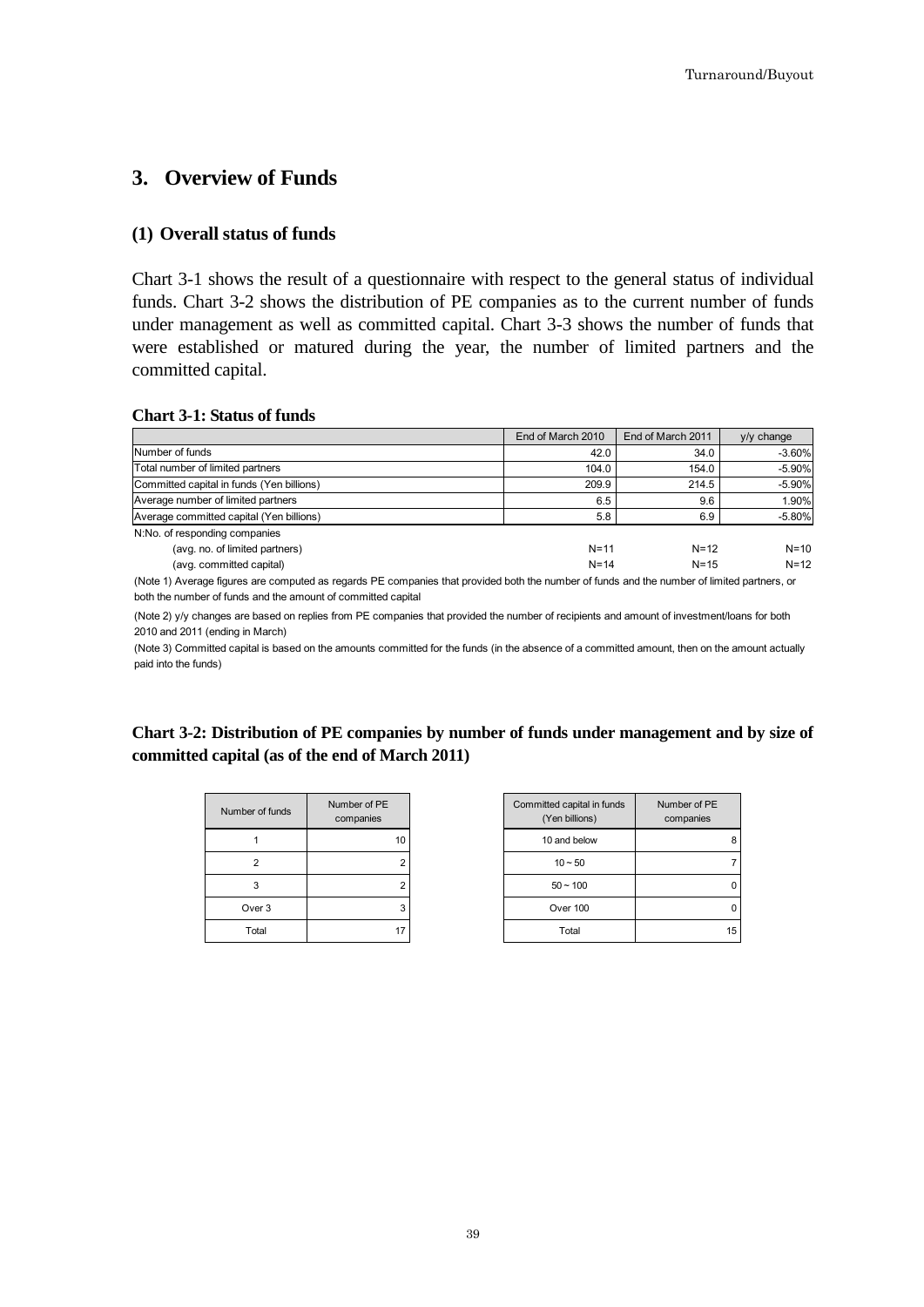# **Chart 3-3: Number of funds, limited partners and committed capital per fund for funds that were established and matured (April 2010 – March 2011)**

|                                           | Established | Matured   |
|-------------------------------------------|-------------|-----------|
| Number of funds                           | 3           |           |
| Total number of limited partners          | <b>NA</b>   | <b>NA</b> |
| Committed capital in funds (Yen billions) | 8.5         | 5.0       |
| Average number of limited partners        | <b>NA</b>   | <b>NA</b> |
| Average committed capital (Yen billions)  | 4.3         | <b>NA</b> |
| N : No. of responding companies           |             |           |
| (avg. no. of limited partners)            | $N=1$       | $N=1$     |
| (avg. committed capital)                  | $N=2$       | $N=1$     |

(Note 1) "N" refers to PE companies that own at least one fund as of the end of March 2011, and that have responded with regards funds established or matured during the year

(Note 2) Averages are PE computed as regards companies that provided both the number of funds and the number of limited partners, or both the number of funds and the amount of committed capital

(Note 3) Committed capital is based on the amounts committed for the funds (in the absence of a committed amount, then on the amount actually paid into the funds)

(Note 4) NA: Not released because there is only one responding company

#### <span id="page-44-0"></span>**(2) Breakdown of investor type**

<span id="page-44-1"></span>It is not released because there is only one responding company.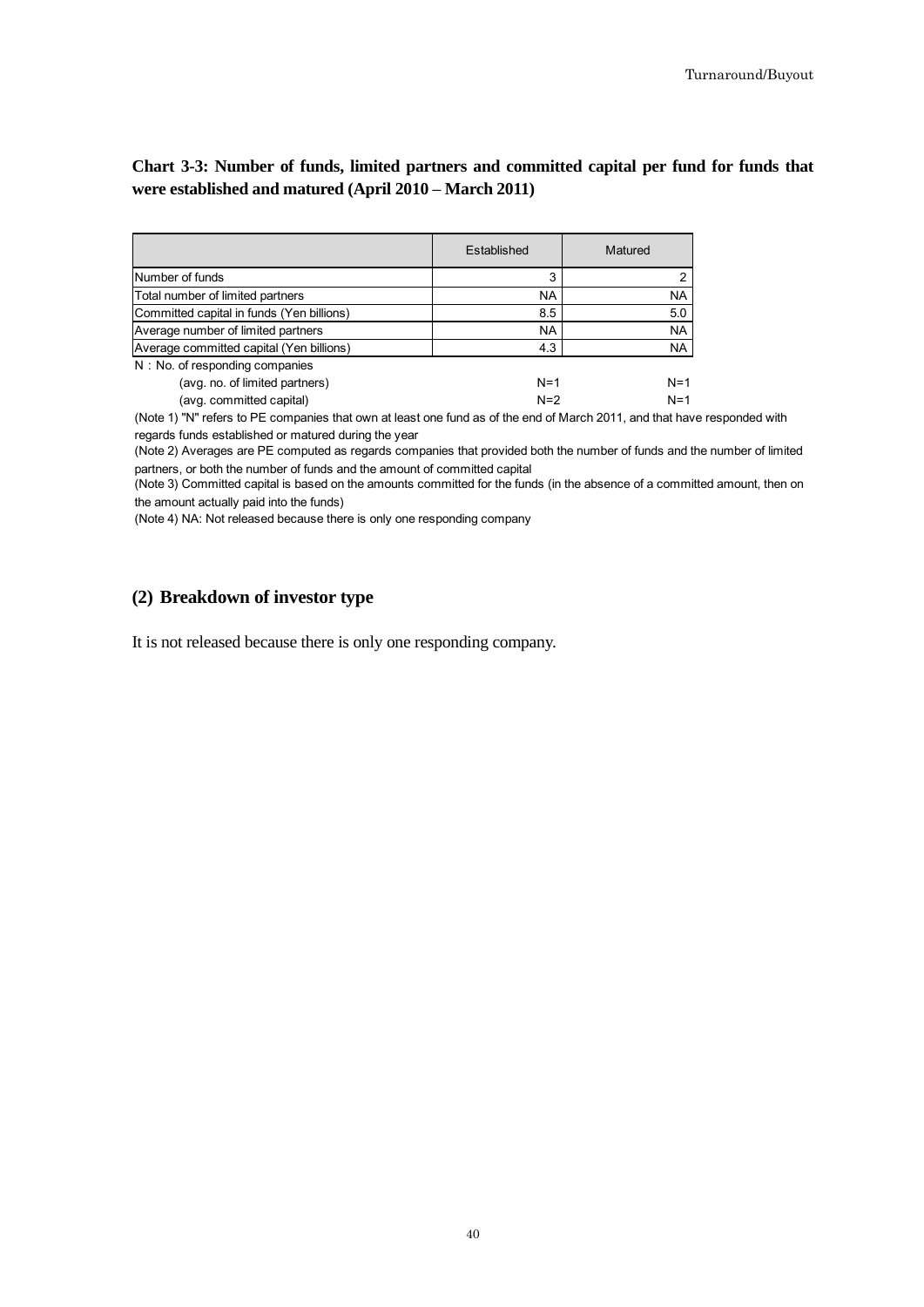# **4. Results of the Survey**

#### **Chart 4-1: Outstanding balance of investment and loans by PE companies**

|                             |                   | As of the end of March 2010 | As of the end of March 2011 |                  |  |
|-----------------------------|-------------------|-----------------------------|-----------------------------|------------------|--|
|                             | No. of recipients | Amount (Yen mil)            | No. of recipients           | Amount (Yen mil) |  |
| Investment                  | 95                | 79.710                      | 144                         | 98,932           |  |
| Loans                       | 37                | 11.469                      | 40                          | 19.916           |  |
| Total (investment + loans)  | 208               | 450,836                     | 196                         | 179.946          |  |
| No. of responding companies |                   |                             |                             | 40               |  |

#### **Chart 4-2: Outstanding balance of investment and loans by region**

|                             |                   | As of the end of March 2010 | As of the end of March 2011 |                  |  |
|-----------------------------|-------------------|-----------------------------|-----------------------------|------------------|--|
|                             | No. of recipients | Amount (Yen mil)            | No. of recipients           | Amount (Yen mil) |  |
| Japan total                 | 185               | 82,583                      | 167                         | 135,746          |  |
| Hokkaido                    |                   | 5                           | 1                           | 5                |  |
| Tohoku                      | 4                 | 2,284                       | 4                           | 2,284            |  |
| Kanto (excl. Tokyo)         | 18                | 4,945                       | 21                          | 12,092           |  |
| Tokyo                       | 61                | 30,872                      | 43                          | 66,179           |  |
| Chubu                       | 9                 | 7,431                       | 11                          | 9,515            |  |
| Kinki                       | 15                | 9,101                       | 12                          | 5,208            |  |
| Chugoku                     | 11                | 755                         | 7                           | 400              |  |
| Shikoku                     | 0                 | O                           | O                           | O                |  |
| Kyushu and Okinawa          | 31                | 6,941                       | 21                          | 6,682            |  |
| Overseas total              | 7                 | 296                         | 19                          | 18,538           |  |
| Asia Pacific                | 7                 | 296                         | 7                           | 16,421           |  |
| Europe                      | 0                 | O                           | 0                           |                  |  |
| North America               | $\Omega$          | O                           | $\Omega$                    | O                |  |
| Other                       | $\Omega$          | O                           | 12                          | 2,117            |  |
| Total                       | 192               | 82,879                      | 186                         | 154,284          |  |
| No. of responding companies |                   |                             |                             | 33               |  |

#### **Chart 4-3: Breakdown of investment and loans made during the year**

| April 2009 - March 2010               |                   |                      |                   |                             |                   |                        |  |
|---------------------------------------|-------------------|----------------------|-------------------|-----------------------------|-------------------|------------------------|--|
|                                       |                   | New investment/loans |                   | Additional investment/loans |                   | Total (New/additional) |  |
|                                       | No. of recipients | Amount (Yen mil)     | No. of recipients | Amount (Yen mil)            | No. of recipients | Amount (Yen mil)       |  |
| Common stocks                         | 16                | 6.181                |                   | 200                         | 22                | 7.908                  |  |
| Classified stocks<br>Ш.               | 4                 | 5,101                |                   |                             |                   | 5,101                  |  |
| III Bonds                             | 3                 | 50                   |                   | 360                         | 5                 | 1,410                  |  |
| IV Other                              | ົ                 | 57                   |                   | 3.418                       | 8                 | 3,475                  |  |
| Total investment $(1 +    +    +   )$ | 31                | 14.312               | 12                | 4.478                       | 46                | 21,317                 |  |
| Loans                                 |                   | 143                  |                   | 120                         | 46                | 32,923                 |  |
| Total (investment+loans)              | 32                | 14,455               | 13                | 4,598                       | 92                | 54,240                 |  |
| 35<br>No. of responding companies     |                   |                      |                   |                             |                   |                        |  |

| April 2010 - March 2011                    |                   |                      |                   |                             |                   |                        |  |
|--------------------------------------------|-------------------|----------------------|-------------------|-----------------------------|-------------------|------------------------|--|
|                                            |                   | New investment/loans |                   | Additional investment/loans |                   | Total (New/additional) |  |
|                                            | No. of recipients | Amount (Yen mil)     | No. of recipients | Amount (Yen mil)            | No. of recipients | Amount (Yen mil)       |  |
| Common stocks                              | 16                | 4,377                |                   | 185                         | 38                | 5,814                  |  |
| Classified stocks                          |                   |                      |                   | 360                         |                   | 360                    |  |
| Bonds<br>Ш                                 | 5                 | 330                  |                   | 144                         | 8                 | 474                    |  |
| IV Other                                   |                   | 1.381                |                   | 16.649                      | 12                | 18,030                 |  |
| Total investment $(1 +    +    +    \vee)$ | 27                | 6,088                | 21                | 18,238                      | 63                | 25,578                 |  |
| Loans                                      |                   | 9,300                |                   | 178                         | 49                | 30,590                 |  |
| Total (investment+loans)                   | 34                | 15,388               | 24                | 18,416                      | 115               | 56,963                 |  |
| No. of responding companies<br>34          |                   |                      |                   |                             |                   |                        |  |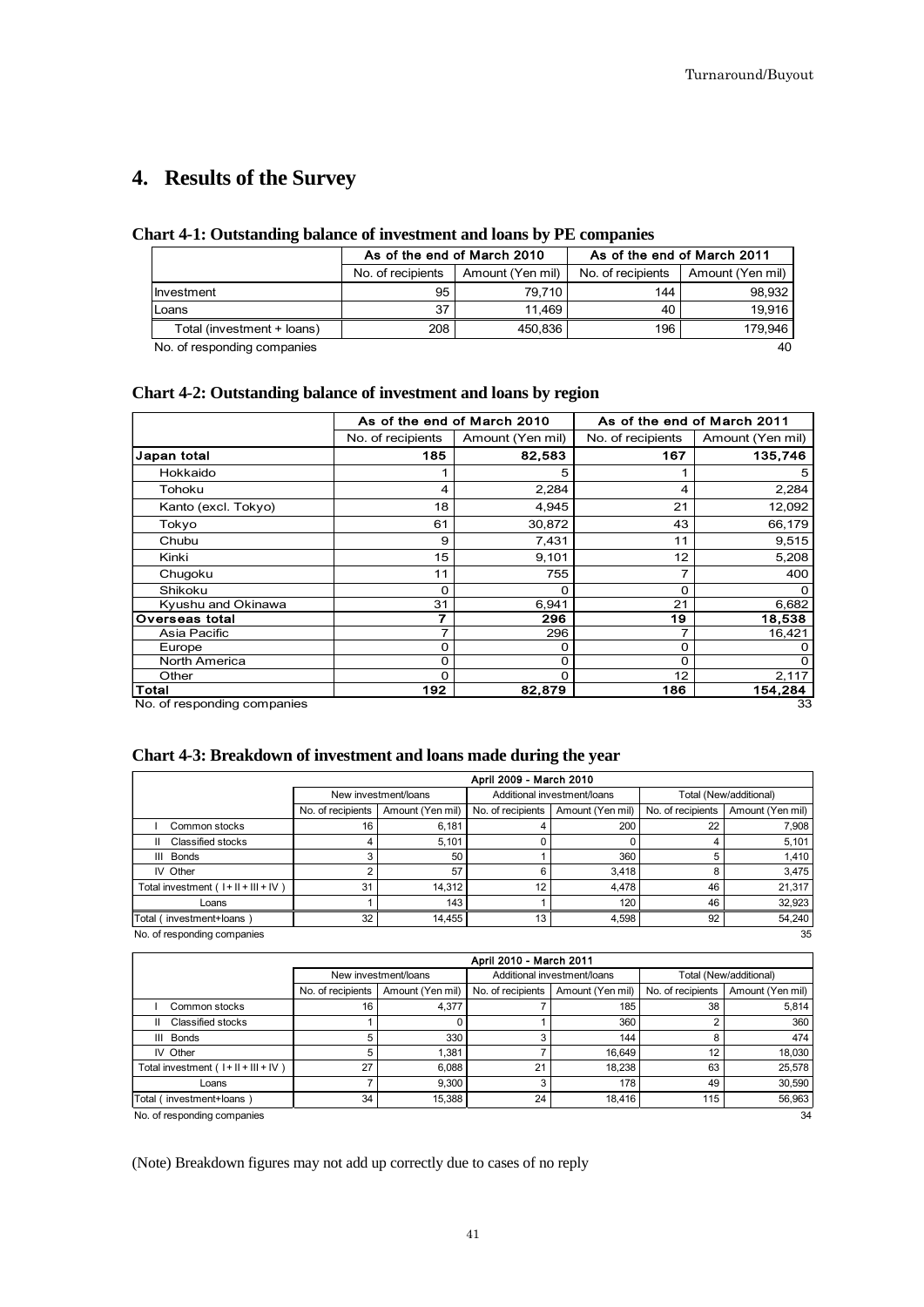#### **Chart 4-4: Status of funds**

|                                  | <b>End of March</b> | April 2010 - March 2011 | <b>IEnd of March 2011</b> |         |
|----------------------------------|---------------------|-------------------------|---------------------------|---------|
|                                  | 2010                | Established             | Matured                   |         |
| Number of funds                  |                     |                         |                           | 34      |
| Total number of limited partners | 104                 | NA                      | NA.                       | 154     |
| Committed capital (Yen millions) | 209.867             | 8.500                   | NA                        | 214.544 |
| No. of responding companies      |                     |                         |                           | 23      |

(Note 1) Due to cases of incomplete reply, the term-end figures may not agree with arithmetic result of the changes during the period

(Note 2) Committed capital is based on the amounts committed for the funds (in the absence of a committed amount, then on the amount actually paid into the funds)

(Note 3) NA: Not released because there is only one responding company

## **Chart 4-5: Breakdown of recipients of new investment by industry**

|                                                 | Apr. 2010 - Mar. 2011 |                  |
|-------------------------------------------------|-----------------------|------------------|
|                                                 | No. of recipients     | Amount (Yen mil) |
| Telecommunications/networking and equipment     | 0                     |                  |
| Computers and peripherals/IT services           | 0                     |                  |
| Software                                        | 0                     | 0                |
| Semiconductors and electronics                  | 0                     | 0                |
| Biotechnology and medicine                      | 1                     | 20               |
| Medical device and equipment/healthcare-related | 0                     | O                |
| Industrial/Energy/Other                         | 9                     | 5,352            |
| Media and entertainment/retailing/distribution  | 12                    | 6,704            |
| Finance, real estate and business services      | 7                     | 3,313            |
| Clean technology-related contained above        | 0                     |                  |
| Total                                           | 29                    | 15,388           |
| No. of responding companies                     | $N = 26$              | $N = 25$         |

# **Chart 4-6: Breakdown of recipients of additional investment by industry**

|                                                 | Apr. 2010 - Mar. 2011 |                  |
|-------------------------------------------------|-----------------------|------------------|
| <b>Industry</b>                                 | No. of recipients     | Amount (Yen mil) |
| Telecommunications/networking and equipment     | 0                     |                  |
| Computers and peripherals/IT services           | $\mathfrak{p}$        | 104              |
| Software                                        | 0                     |                  |
| Semiconductors and electronics                  | 0                     |                  |
| Biotechnology and medicine                      | 4                     |                  |
| Medical device and equipment/healthcare-related | 0                     | O                |
| Industrial/Energy/Other                         | 3                     | 774              |
| Media and entertainment/retailing/distribution  | 6                     | 241              |
| Finance, real estate and business services      | 8                     | 716              |
| Clean technology-related contained above        | 0                     |                  |
| Total                                           | 20                    | 1,836            |
| No. of responding companies                     | $N = 25$              | $N = 24$         |